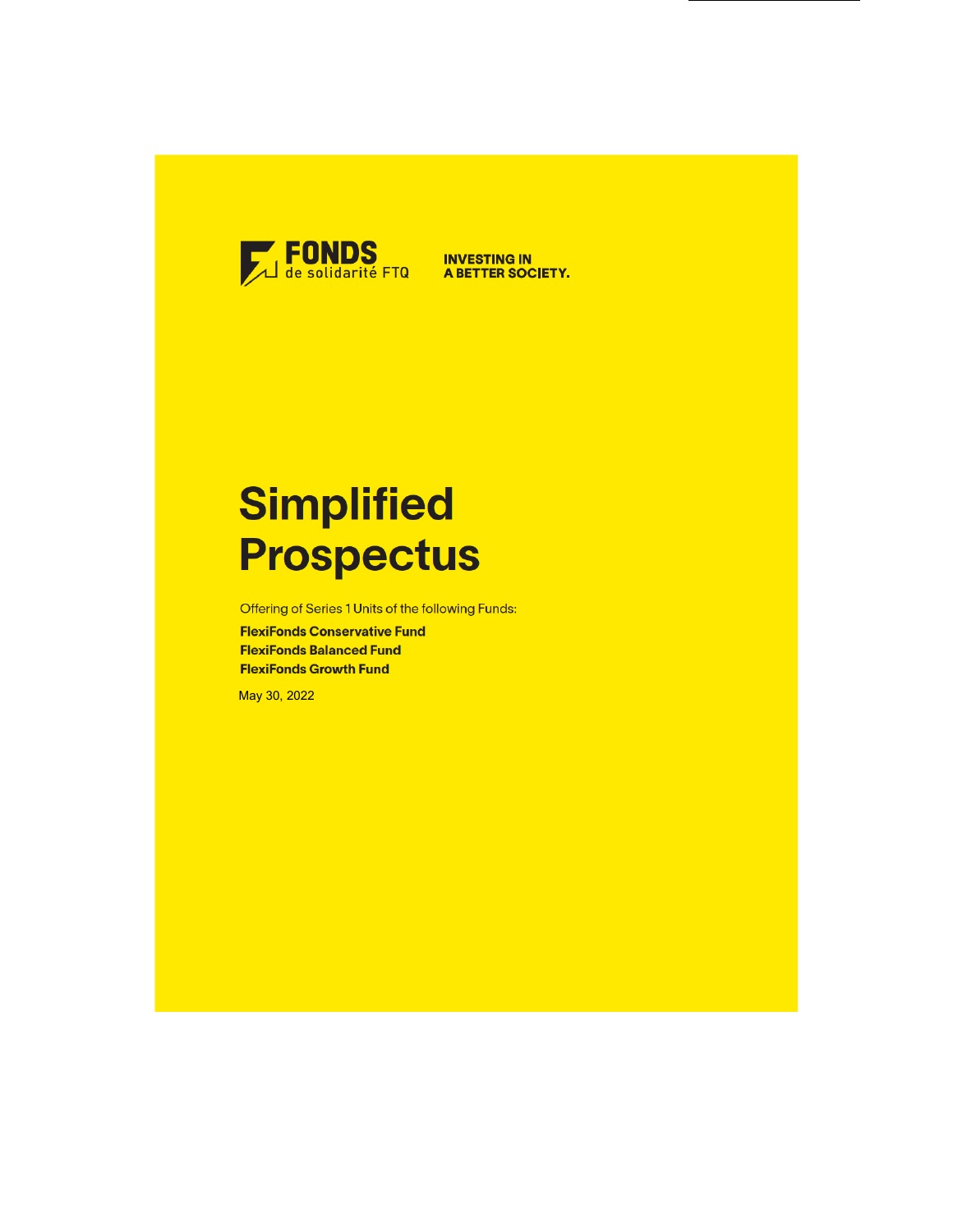

**Fonds de solidarité FTQ Mutual Funds**

**Simplified Prospectus** 

FLEXIFONDS CONSERVATIVE FUND (Series 1 Units)

FLEXIFONDS BALANCED FUND (Series 1 Units)

FLEXIFONDS GROWTH FUND (Series 1 Units)

**May 30, 2022**

*No securities regulatory authority has expressed an opinion about these units and it is an offence to claim otherwise. The Funds and the securities offered under this simplified prospectus are not registered with the United States Securities and Exchange Commission and they are sold in the United States only in reliance on exemptions from registration.*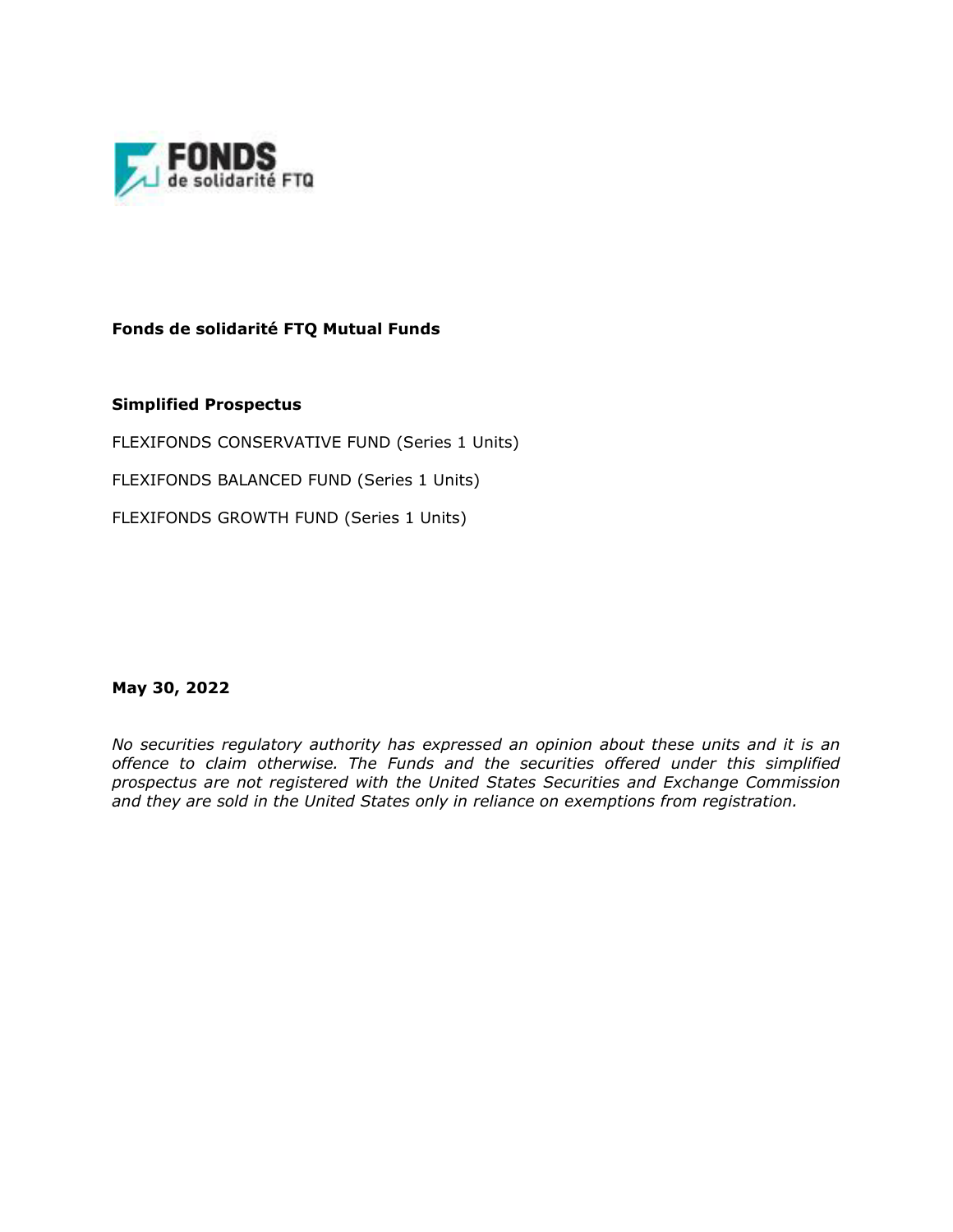# **TABLE OF CONTENTS**

**Page**

|    | PART A - GENERAL INFORMATION REGARDING THE FONDS DE SOLIDARITÉ FTO  |  |
|----|---------------------------------------------------------------------|--|
| 1. |                                                                     |  |
| 2. | WHAT IS A MUTUAL FUND AND WHAT ARE THE RISKS OF INVESTING IN A      |  |
| 3. |                                                                     |  |
| 4. | PURCHASES, SWITCHES, REDEMPTIONS AND SHORT-TERM TRADING  20         |  |
| 5. |                                                                     |  |
| 6. |                                                                     |  |
| 7. |                                                                     |  |
| 8. |                                                                     |  |
| 9. |                                                                     |  |
|    |                                                                     |  |
|    | <b>PART B - SPECIFIC INFORMATION ABOUT EACH OF THE MUTUAL FUNDS</b> |  |
|    |                                                                     |  |
|    |                                                                     |  |
|    |                                                                     |  |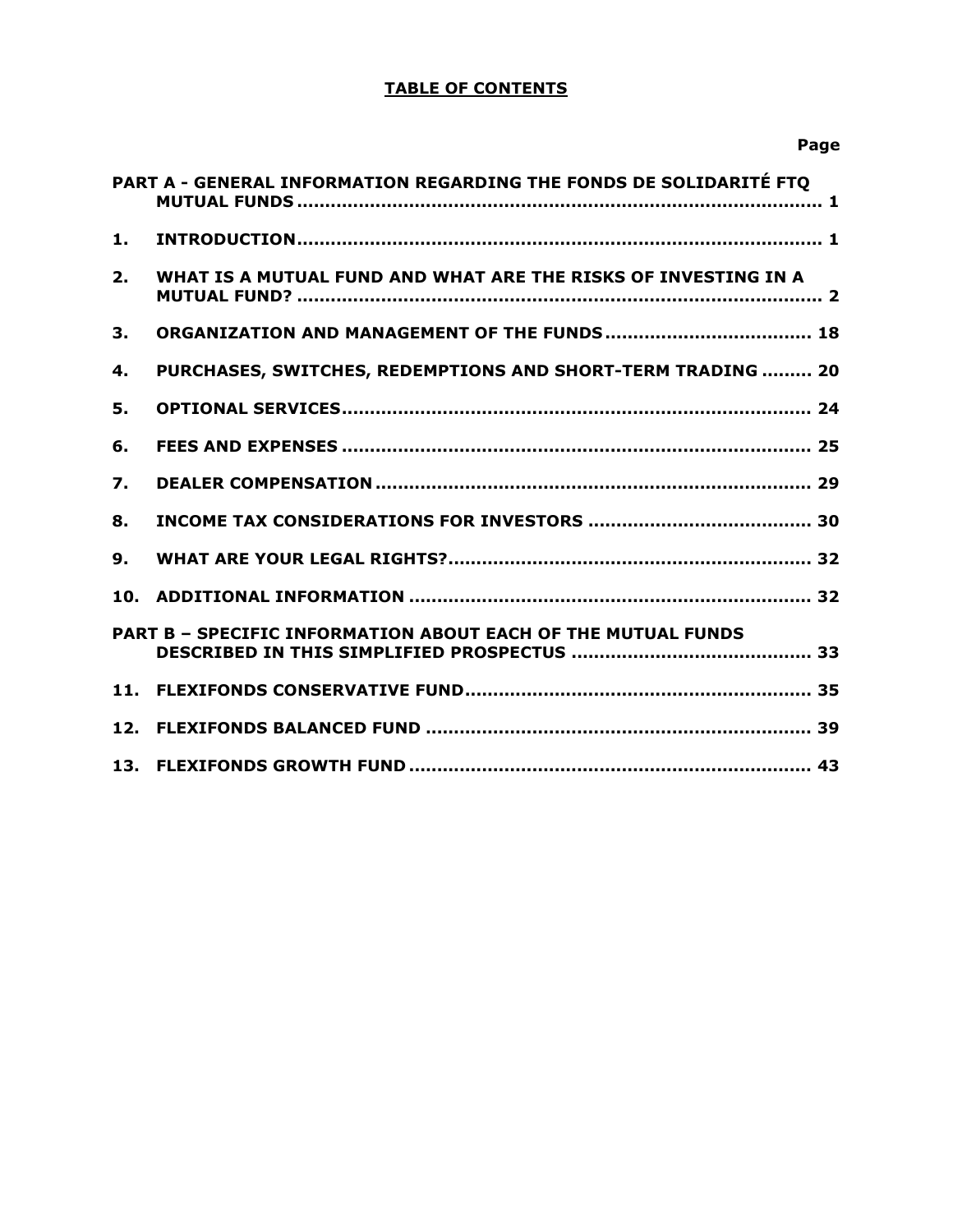## <span id="page-3-0"></span>**PART A - GENERAL INFORMATION REGARDING THE FONDS DE SOLIDARITÉ FTQ MUTUAL FUNDS**

## <span id="page-3-1"></span>**1. INTRODUCTION**

In this simplified prospectus, the terms "**you**" and "**your**" refer to the investor and the terms "**we**," "**our**" and the "**Manager**" refer to the Fonds de solidarité des travailleurs du Québec (F.T.Q.) (the "**Fonds de solidarité FTQ**"). Moreover, the FlexiFonds Funds of the Fonds de solidarité FTQ, the units of which are offered pursuant to this simplified prospectus, are individually referred to as a "**Fund**," and collectively as the "**Funds**."

This simplified prospectus contains important information to help you to make a sound investment decision and to understand your rights as an investor in the Funds. As such, this simplified prospectus contains general information about investing in mutual funds as well as specific information about the Funds and the identity of the firms responsible for managing the Fund.

This simplified prospectus is divided into two parts:

- pages 1 to 33 contain general information that applies to mutual funds and to all the Funds;
- pages 34 to 47 contain detailed information about each Fund described in this simplified prospectus.

Additional information about each Fund is available in the following documents:

- the annual information form;
- the most recently filed fund facts;
- the most recently filed annual audited financial statements;
- any interim financial statements filed after those annual audited financial statements;
- the most recently filed annual management reports of fund performance; and
- any interim management reports of fund performance filed after those annual management reports of fund performance.

These documents are incorporated by reference into this simplified prospectus, which means that they legally form part of this document just as if they were printed as a part of this document. You can get a copy of these documents, at your request and at no cost, by calling toll-free 1-833-383-2121 or by contacting your dealer, FlexiFonds de solidarité FTQ inc., by email at info@flexifondsftq.com.

These documents are also available on our website at fondsftq.com. You can also obtain these documents and other information concerning the Funds on the SEDAR website at sedar.com.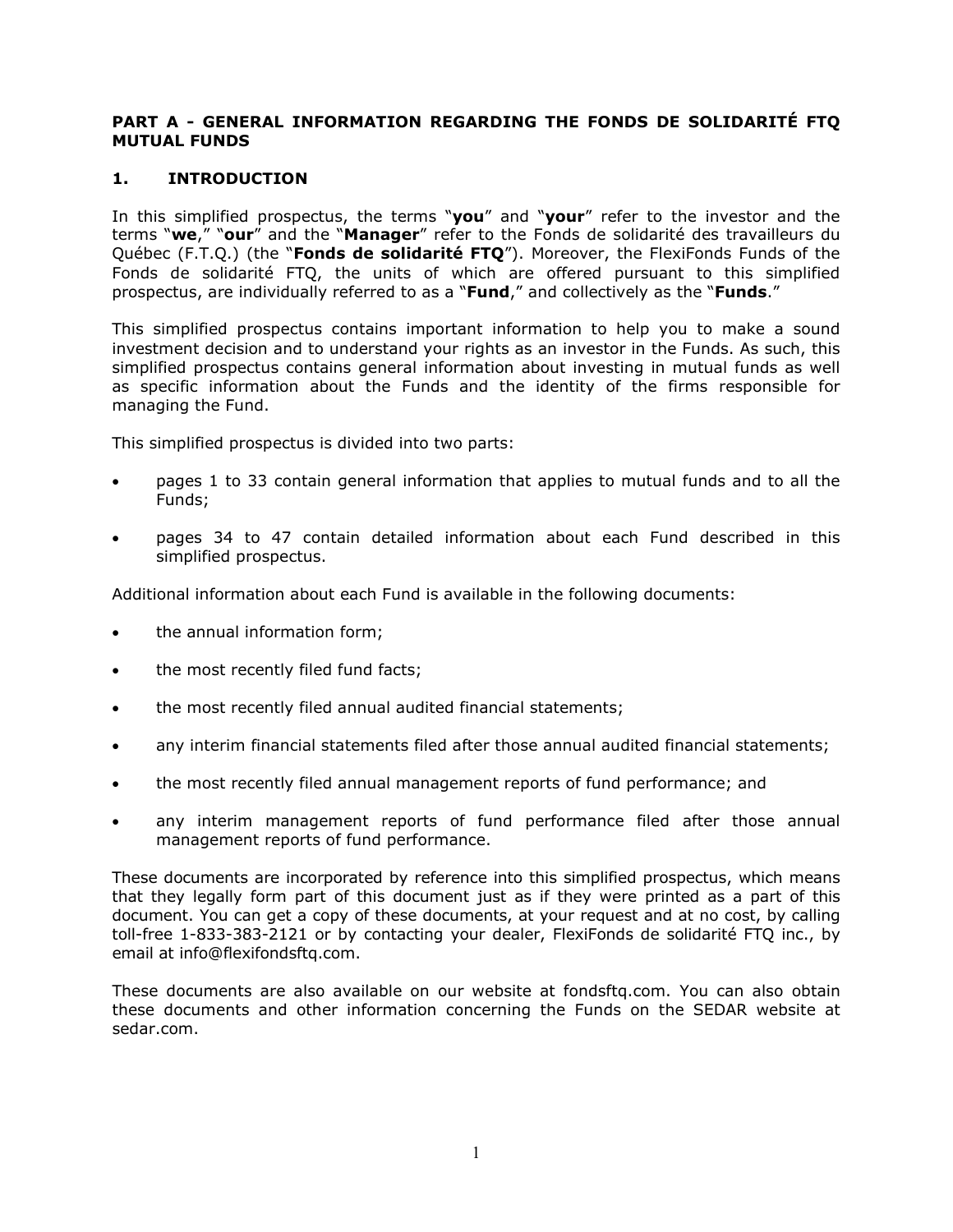#### <span id="page-4-0"></span>**2. WHAT IS A MUTUAL FUND AND WHAT ARE THE RISKS OF INVESTING IN A MUTUAL FUND?**

A mutual fund is money pooled from investors with shared objectives. Managing these investments is overseen by professionals who act as portfolio managers. The portfolio manager invests the assets of the mutual fund according to the investment objectives of that fund. A particular portfolio may be invested in several different securities at the same time thereby providing a level of investment diversification that may not otherwise be available to an individual investor. The unitholders of the mutual fund share the income, fees and any gains or losses the mutual fund makes on its investments in proportion to the number of units they own.

A mutual fund may own different types of investments (stocks, bonds, cash, units of other funds) depending on the fund's investment objectives. The value of these investments will vary, reflecting changes in interest rates, economic conditions and market and business developments. As a result, the value of a mutual fund's units (the unit price) may go up and down, and the value of your investment in a mutual fund may be more or less when you redeem it than when you purchased it.

In addition to investing in equity and debt securities, mutual funds may also employ other investment techniques, in particular, by using derivatives. The use of derivatives is usually designed to reduce risk and/or improve returns. Mutual funds can use derivatives to hedge against losses arising from changes in stock prices, exchange rates or market indexes. They may also use derivatives to make indirect investments or to generate income in order to help a mutual fund achieve its investment objectives. Note that the Funds offering units under this simplified prospectus are authorized to use derivatives for hedging purposes only.

In exceptional circumstances, a mutual fund may suspend redemptions. Please refer to Section 4 "Purchases, Switches, Redemptions and Short-Term Trading" in this prospectus.

The full amount of your investment in any of the Funds is not guaranteed. Unlike bank accounts or guaranteed investment certificates, mutual fund units are not covered by the Canada Deposit Insurance Corporation nor any other government deposit insurer. Moreover, your investment in the Funds does not entitle you to tax credits, including a laboursponsored funds tax credit.

#### *2.1 What are the Advantages of Investing in a Mutual Fund?*

**Professional Management**. With mutual funds, investors can benefit from the knowledge and experience of portfolio managers.

**Diversification**. Most investors would benefit from a well-diversified portfolio. By diversification, we mean investing in many different securities and many different asset categories (for example, due to the cost of each investment, average investors may not be able to invest on their own in shares from different sectors such as in the industrial, technology, financial services, consumer, energy, and health sectors, as well as in governmental and corporate bonds).

**Range**. In the investment market, investors may choose among various types of mutual funds, including income funds, equity funds, diversified funds or specialty funds.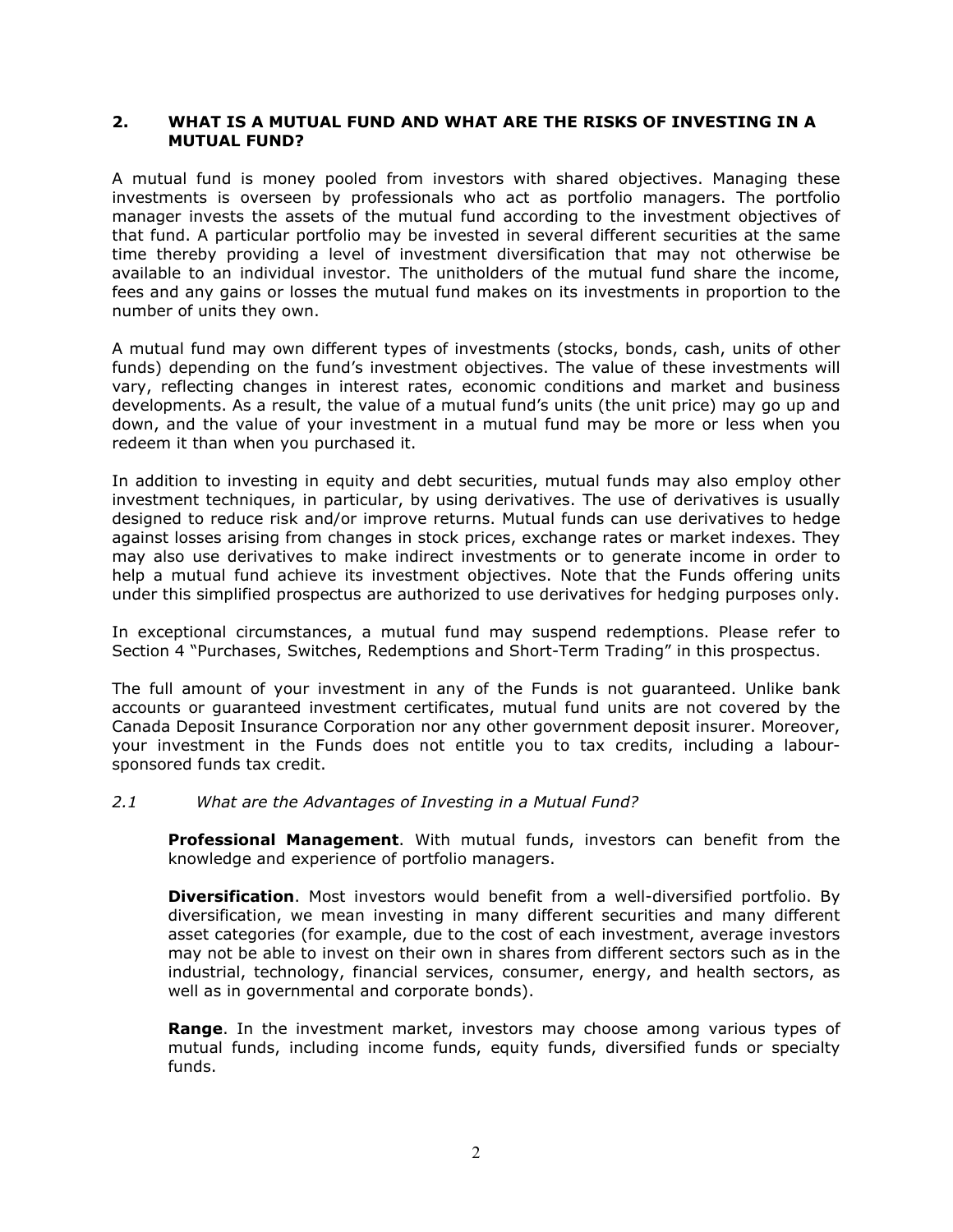**Liquidity**. Mutual fund unitholders may quickly and easily dispose of their investment.

## *2.2 Risk-Return Trade-off of Investing in Mutual Funds*

Risk and return are closely related. Thus, if you are looking for a higher potential return on your investments, you may have to accept a higher level of risk. A higher-risk mutual fund is generally less stable and is subject to greater fluctuations. The more returns of a mutual fund fluctuate, the higher the risk of that fund. It is important, therefore, to understand the term "fluctuation" - over a set period, securities may fluctuate, i.e., their value may increase or decrease.

Higher-risk investments generally earn higher returns in the long term than more secure investment options. However, because they fluctuate much more, high-risk investments may yield more significant negative returns in the short term compared to more secure investment options.

All investments, including those in mutual funds, carry the risk that you may lose money or break even. The degree of risk varies considerably from one mutual fund to another. Generally speaking, investments with the highest potential return carry the greatest risk.

In deciding how much risk you are prepared to accept, you must determine how soon you will need the money you are investing. Typically, the longer you hold units in a mutual fund or the longer you are able to leave your money invested, the more risk you may be able to tolerate since there is more time for short-term market declines to recover. You will also need to consider your investment goals and what types of other investments you already have in your overall portfolio.

# *2.3 Why Are the Funds So Innovative?*

In keeping with the Fonds de solidarité FTQ's mission of supporting Québec's businesses and economy, each proposed Fund has a target investment percentage whereby 70% of its assets are linked to the Québec economy. Of this percentage, each Fund aims to invest 30% of its assets in shares of the Fonds de solidarité FTQ, which shares are considered a Québec asset. **In this prospectus, it is understood that when we refer to asset allocation percentages, such percentages constitute targets.** By doing so, the Fonds de solidarité FTQ adds additional amounts to its assets, which enable it to increase its support of the Québec economy. To invest 30% of the net asset value of each Fund in shares of the Fonds de solidarité FTQ required that the Autorité des marchés financiers grant an exemption from certain restrictions set out in Québec's securities regulations.

In order to allow the Funds to hold shares of the Fonds de solidarité FTQ and to provide their unitholders with a right to redeem their units upon request, the Fonds de solidarité FTQ amended its share capital by amending its articles to be authorized to issue a class of shares designated as "Class "C" Shares." These Class "C" Shares are issued by the Fonds de solidarité FTQ and have the rights, privileges, conditions, and restrictions described under "Important Assets of the Funds – The Class "C" Shares of the Fonds de solidarité FTQ" in the Annual Information Form of the Funds available on the Fonds de solidarité FTQ's website at fondsftq.com or on the SEDAR website at sedar.com.

The exemption ("**Exemption**") granted by the Autorité des marchés financiers allows the Funds to acquire and hold Class "C" Shares of the Fonds de solidarité FTQ in order to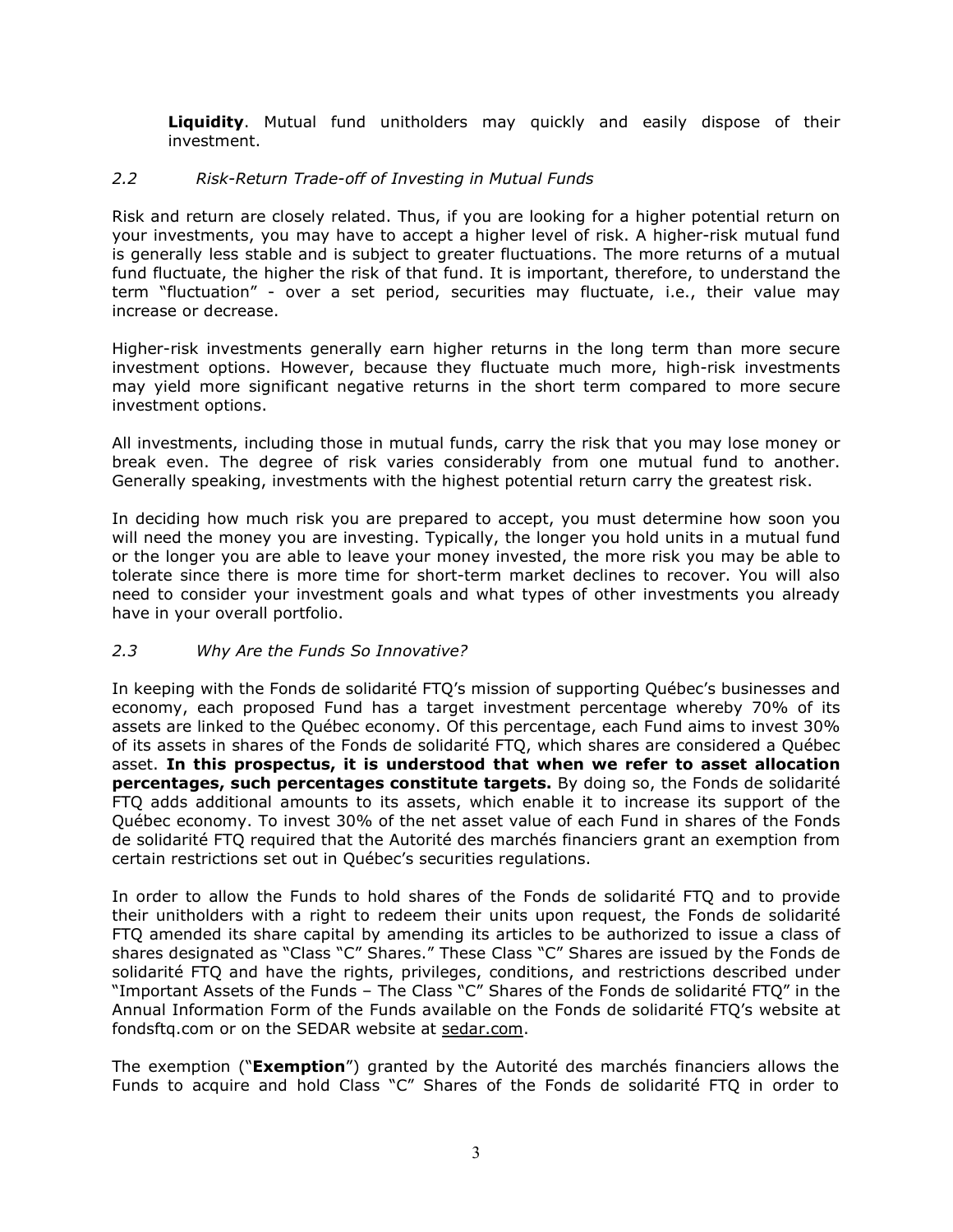maintain an asset allocation that does not exceed 30% of their net asset value. As such, the Funds are exempt from the application of:

- subsection 2.1(1) of *Regulation 81-102 respecting Investment Funds*, CLRQ, c. V 1.1, r. 39 ("**Regulation 81-102**") relating to the concentration restriction which prevents a mutual fund from purchasing a security of an issuer if, immediately after the transaction, more than 10% of its net asset value would be invested in securities of this issuer; and
- subsection  $2.5(2)a$ ) of Regulation  $81-102$  regarding investments in other investment funds, in order to allow the new mutual funds to purchase and hold Class "C" Shares of the Fonds de solidarité FTQ.

To better understand the regulatory framework of the Funds and the mitigation measures regarding the risks, please refer to Section 2.4 "Risks Associated with the Funds' Investments in Class "C" Shares of the Fonds de solidarité FTQ."

#### <span id="page-6-0"></span>*2.4 What Are the Risks of Investing in Units of a Fund?*

Below are some of the specific risks that can affect the value of your investment in a Fund. The description of each Fund contained in the second part of this simplified prospectus identifies which risks apply to each Fund.

The geopolitical climate, public health crises, acts or threats of terrorism, or any other similar event may have an unforeseen impact on national and international stock markets and economies.

#### *Concentration Risk*

When a mutual fund invests a large part of its assets in securities issued by one or a few issuers, there is a risk related to concentration. By holding significant investments in a limited number of issuers, the mutual fund will be less diversified and may be subject to greater volatility from changes in the market value of such issuers.

Canadian securities regulatory authorities have adopted rules and restrictions regarding investments by mutual funds. Among these restrictions, is an investment limit of 10% of the value of the mutual fund in a single issuer. However, if certain conditions are met, mutual funds may be authorized to invest more than 10% of their net assets in the securities of a single issuer.

So that the Funds might invest up to 30% of their net asset value in Class "C" Shares of the Fonds de solidarité FTQ, the Funds obtained an exemptive relief from a restriction provided under Regulation 81-102 that prevents a mutual fund from purchasing securities from a single issuer if, after such a transaction, more than 10% of the net asset value of the mutual fund would be invested in said issuer. Note that the investment objective of the Funds includes investing a significant portion of the Funds' assets in Class "C" Shares of the Fonds de solidarité FTQ.

Thus, the assets of the Funds may be less diversified than those of other mutual funds that have not obtained this Exemption. In addition, such concentration may make the Funds' unit price more volatile and may reduce the liquidity of their portfolios, which may make it more difficult for the Funds to satisfy redemption requests. For a discussion of the specific risks resulting from the Funds investing in Class "C" Shares of the Fonds de solidarité FTQ,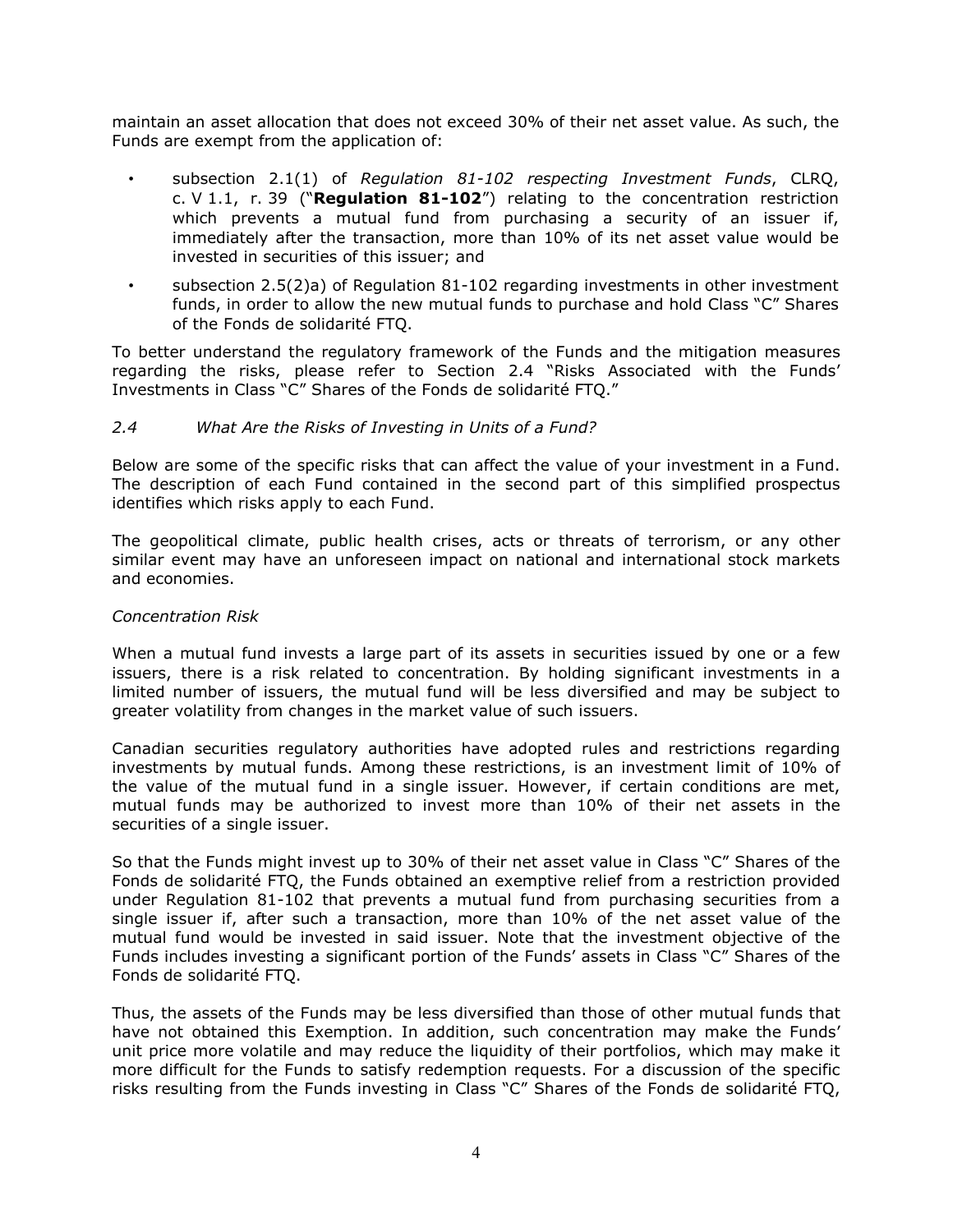please refer to "Risks Associated with the Funds' Investments in Class "C" Shares of the Fonds de solidarité FTQ" below.

We have implemented and maintain policies and procedures to reduce the negative impact of such concentration in the Funds' portfolios. In addition, the *Act to establish the Fonds de solidarité des travailleurs du Québec (F.T.Q.)* (the "**Act**") generally prevents the Fonds de solidarité FTQ from investing in an enterprise that would cause the total amount of its investment in that enterprise to be greater than 5% of the assets of the Fonds de solidarité FTQ. In accordance with the conditions of the Exemption, the Fonds de solidarité FTQ and the portfolio managers of the Funds have provided for investment restrictions such that the Funds' assets, other than the Class "C" Shares of the Fonds de solidarité FTQ, provide a sufficient degree of diversification and liquidity. Moreover, the Fonds de solidarité FTQ has implemented a rebalancing policy to maintain the Funds' target allocation that provides, among other things, (i) for a semi-annual portfolio rebalancing on the date the value of the Class "C" Shares of the Fonds de solidarité FTQ is published; and (ii) that, during the sixmonth period, should the Class "C" Shares of the Fonds de solidarité FTQ constitute less than 25% or more than 35% of the net asset value of a Fund, the portfolio manager must, as quickly as is commercially reasonable, take all appropriate measures to bring the Class "C" Shares of the Fonds de solidarité FTQ back to the target allocation of 30%. A Fund may not hold more than 35% of its value in Class "C" Shares of the Fonds de solidarité FTQ for more than 90 days.

## *Liquidity Risk*

Liquidity refers to how quickly and easily a mutual fund asset may be sold at a fair price and converted into cash, so that the mutual fund may satisfy redemption requests. Sometimes a mutual fund may invest in illiquid securities, i.e., securities that cannot be sold quickly or easily. Some securities may not be liquid because of legal restrictions, the nature of the investment itself, settlement terms, a shortage of interested buyers, or other reasons. Any difficulty in selling illiquid securities may cause a loss for the mutual fund.

Given their investment objectives, the Funds may invest up to 30% of their assets in Class "C" Shares of the Fonds de solidarité FTQ. Since Class "C" Shares of the Fonds de solidarité FTQ may represent a significant proportion of the Funds' assets, the liquidity of the Class "C" Shares of the Fonds de solidarité FTQ may have a considerable impact on the liquidity of the units of the Funds. A significant negative impact on the level of liquidity of the Fonds de solidarité FTQ may affect its ability to honour redemption requests from the Funds regarding its Class "C" Shares, thereby affecting the liquidity of the units of the Funds.

In accordance with the Act and its mission, the Fonds de solidarité FTQ invests a significant portion of its assets in small and medium enterprises in Québec, investments which are not guaranteed. In addition, a large part of these assets is made up of investments in private enterprises and specialty funds for which there is no public market.

The management of the liquidity risks resulting from the Class "C" Shares of the Fonds de solidarité FTQ is integrated into the governance framework of the Fonds de solidarité FTQ and taken into account by the Fonds de solidarité FTQ, its board of directors and the board's committees, which are mandated to provide a framework for managing risks arising from the operations of the Fonds de solidarité FTQ. The Fonds de solidarité FTQ adopted a policy for the management of liquidity risks that requires the monitoring of and compliance with specific liquidity ratios designed to limit the risk that the Fonds de solidarité FTQ might be unable to satisfy its short-term commitments and redemption requests for Class "C" Shares of the Fonds de solidarité FTQ submitted by the Funds, including an escalation process upon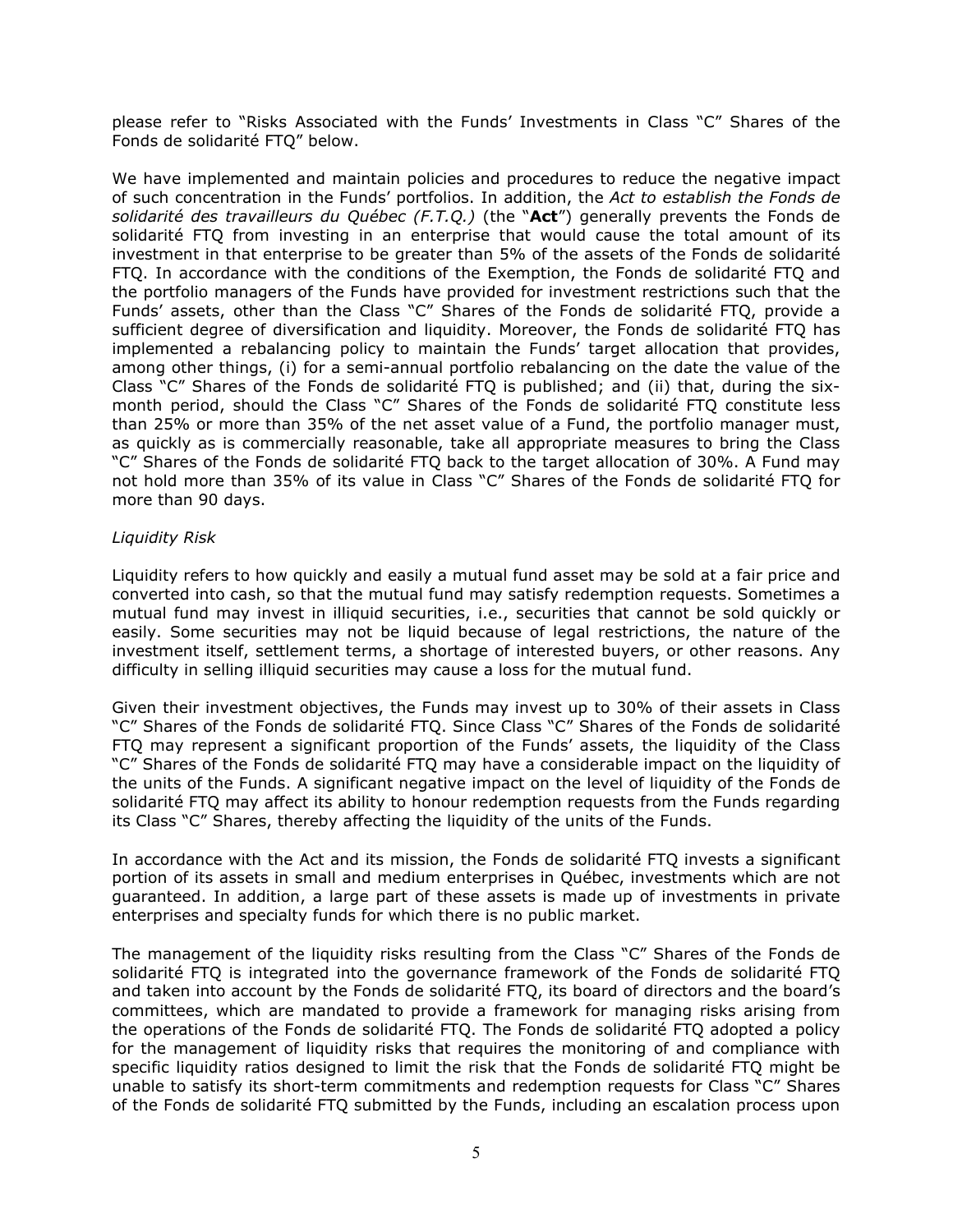attainment of certain ratio thresholds. The Fonds de solidarité FTQ maintains internal controls to manage the liquidity risk in a manner consistent with prudent business practices and periodically reviews these controls. Lastly, the Fonds de solidarité FTQ performs stress tests using various scenarios and sensitivity analyses, based on, for example, different levels of share repurchases or its cash flow needs.

More precisely, and in accordance with the conditions of the Exemption, the Fonds de solidarité FTQ must maintain the two following liquidity ratios:

## **Ratio 1**

The Fonds de solidarité FTQ will maintain assets, which can be liquidated in an orderly fashion within two days of the transaction, with a value equal to or greater than 1.5 times its liabilities, namely, the value of the issued and outstanding Class "C" Shares of the Fonds de solidarité FTQ. This ratio is monitored on a monthly basis.

## **Ratio 2**

The Fonds de solidarité FTQ will maintain assets, which can be liquidated in an orderly fashion within seven days of the transaction, with a value equal to or greater than 75% of its liabilities and short-term commitments. This ratio is monitored on a quarterly basis.

#### *Conflicts of Interest Risk Relating to the Structure of the Funds*

In accordance with their investment objectives, the Funds may invest up to 30% of their assets in Class "C" Shares issued by the Fonds de solidarité FTQ, which is also the investment fund manager and sponsor of the Funds and, initially, the principal unitholder of each Fund. Moreover, FlexiFonds de solidarité FTQ inc., a wholly-owned subsidiary of the Fonds de solidarité FTQ, acts as the principal distributor of the units of the Funds. Various conflicts of interest may arise as a result of this structure under which the Fonds de solidarité FTQ has many roles and responsibilities in respect of the Funds.

The obligations incumbent upon the Fonds de solidarité FTQ under the *Securities Act* (Québec) ("**QSA**"), as investment fund manager, to comply, in the exercise of its duties, with the obligations provided in its constating instrument, by-laws and the law, to act within the limits of the powers conferred on it in a prudent, diligent and competent manner and to discharge its duties honestly, in good faith and loyally in the best interests of the Funds and their holders or the purpose of the Funds, mitigate the risks of such conflicts of interest. The granting of a portfolio management mandate to an established portfolio manager that is not an affiliate of the Fonds de solidarité FTQ and that is bound under the QSA to act in good faith and honestly, fairly and loyally in its dealings with the Funds also helps mitigate conflicts of interest that may result under the organizational structure of the Funds. Moreover, all conflict of interest issues regarding the Funds as well as the policies and procedures implemented by the Fonds de solidarité FTQ to manage such conflicts are submitted to the independent review committee of the Funds for approval or recommendation. Lastly, the Funds have implemented and periodically review their own conflicts of interest policies.

In order to reduce the risks arising from various conflicts of interest and in accordance with the Exemption, the Fonds de solidarité FTQ, as investment fund manager, has implemented the following measures:

independence of the portfolio manager: management of the Funds' portfolios is delegated to a portfolio manager registered with the Autorité des marchés financiers and not an affiliate of the Fonds de solidarité FTQ. Essentially, the activities of the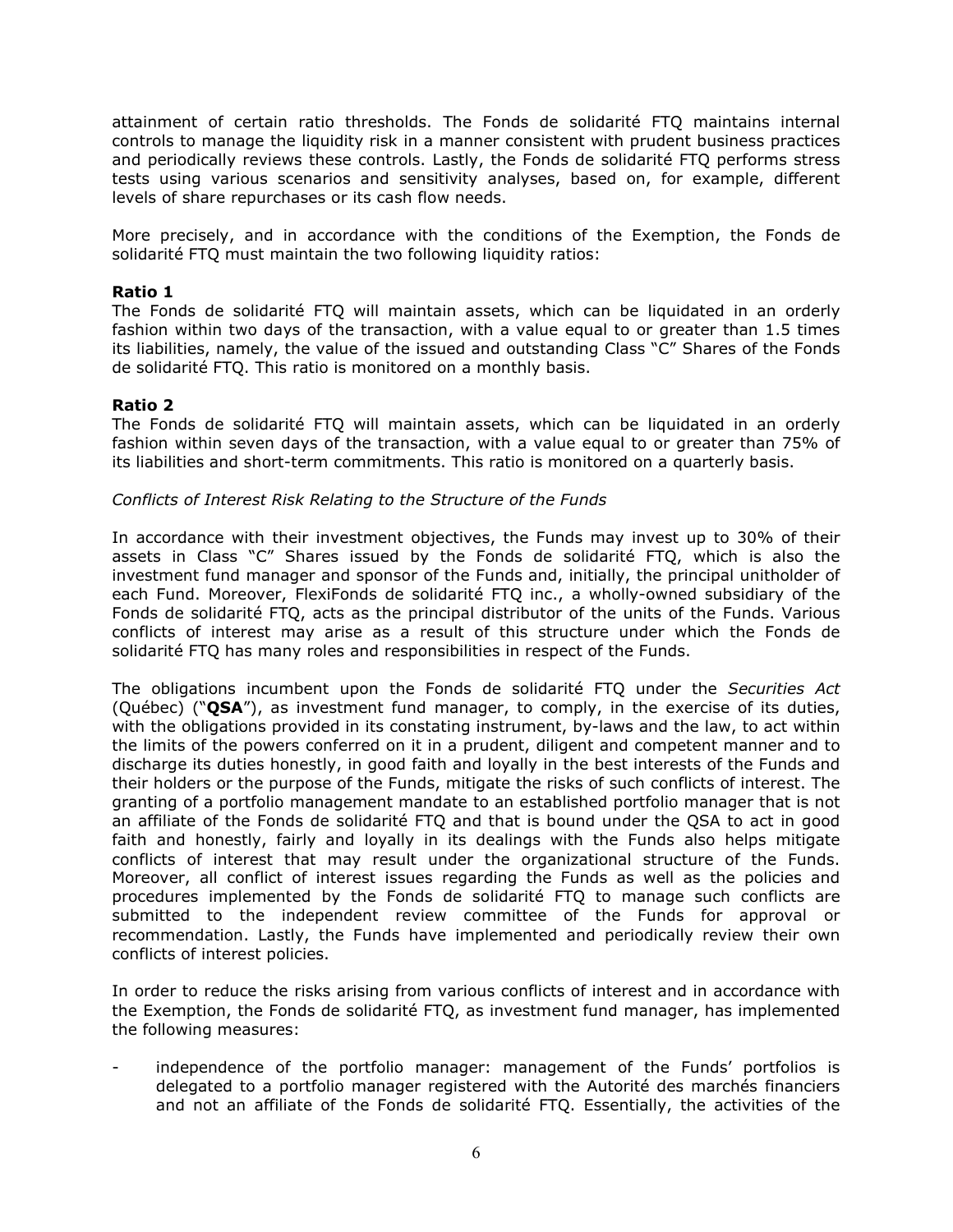portfolio manager entail implementing the investment objectives and strategies as well as the rebalancing policy of the Funds;

- independent review committee: the Fonds de solidarité FTQ must submit any conflict of interest issue to the independent review committee, namely, any situation in which a reasonable person would consider that the Fonds de solidarité FTQ, as investment fund manager of the Funds, or any entity related to the Fonds de solidarité FTQ has an interest that may conflict with the ability of the Fonds de solidarité FTQ to act in good faith and in the best interests of the Funds;
- specific obligations of the mutual fund dealer: the mutual fund dealer, which is an affiliate of the Fonds de solidarité FTQ (i.e. FlexiFonds de solidarité FTQ inc.) and exclusively distributes the Funds' units, has implemented controls to ensure that its representatives:
	- (i) disclose to subscribers of the Funds, prior to any transaction, the exclusive nature of the products offered; and
	- (ii) have sufficient knowledge adapted to the particular nature of the Funds themselves, so that they may provide explanations regarding their specific risks.

FlexiFonds de solidarité FTQ inc. is the sole dealer authorized to distribute units of the Funds. FlexiFonds de solidarité FTQ inc. does not distribute units of any other mutual fund.

#### *Past Performance Risk*

The recently established Funds are innovative mutual funds with a unique structure and for which there is only a brief operating history upon which to evaluate their past performance, risk or returns, and their ability to achieve their investment objectives.

However, given that management of the portfolios of the Funds is entrusted to a portfolio manager, the Funds benefit from the cumulative experience of that portfolio manager.

#### *Credit Risk*

Credit risk involves the possibility that an issuer of bonds or other fixed-income securities is unable to pay interest on the investment or reimburse the capital upon maturity. This risk is higher if the fixed-income security has a low credit rating or no rating at all. While fixedincome securities with a low credit rating usually offer a better interest rate to compensate for the higher credit risk, they may lead to significant losses.

#### *Currency Risk*

The Funds may invest in securities denominated in a currency other than the Canadian dollar. If the Canadian dollar increases (appreciates) against another currency, the investment denominated in that currency will lose value. On the other hand, when the Canadian dollar drops (depreciates) against another currency, the investment denominated in that currency will increase in value. Such exchange rate fluctuations may affect the value of the Funds.

Certain Funds may use derivatives to reduce risks related to exchange rate fluctuations. For more information, see "Hedging Strategies" under "Derivatives Risk" in Section 2.4 of this prospectus.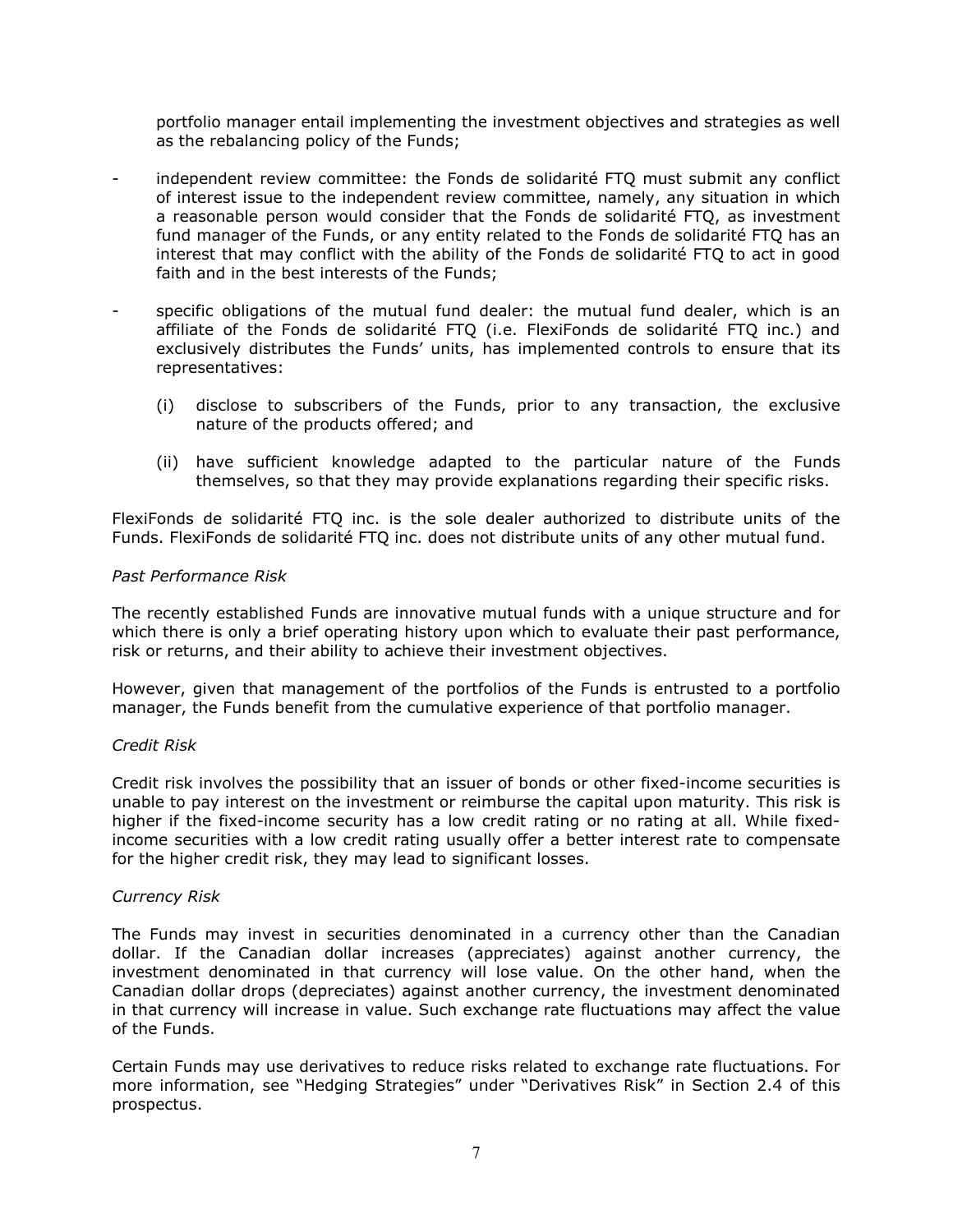#### *Derivatives Risk*

A derivative is a financial instrument whose value is based on the value of another investment, such as common shares, bonds, market indexes or currencies. Derivatives usually take the form of a contract with another party to buy or sell an asset at a later date. Some of the Funds may enter into various transactions involving derivatives such as futures contracts, options traded on recognized stock exchanges or on other organized trading systems where market prices are readily available, as well as over-the-counter contracts and swaps executed pursuant to an International Swaps and Derivatives Association master agreement. The Funds may only use the derivatives for hedging purposes. For more information, see "Hedging Strategies" in Section 2.4 of this prospectus.

Derivatives have their own risks and can lead to losses. The following are examples of such risks:

- There is no guarantee a market will exist for certain derivatives, which could prevent the mutual fund from selling them or exiting the derivative prior to maturity. As a result, this risk may restrict the mutual fund's ability to realize its profits or limit its losses.
- Stock exchanges may set daily trading limits on options and futures contracts. Such changes to the rules could prevent the mutual fund from completing a futures or options transaction, causing the mutual fund to realize a loss because it would not be able to properly hedge against or limit a loss.
- It is possible that the other party to a derivative contract (a "**Counterparty**") will fail to fulfill its obligations under the contract, causing a loss for the mutual fund.
- When entering into a derivative contract, the mutual fund may be required to provide margin or collateral to the Counterparty. If the Counterparty becomes insolvent, the mutual fund could lose its margin or collateral or incur expenses to recover it.
- Certain mutual funds may use derivatives as a hedging strategy to reduce certain risks relating to the stock market, currencies or interest rates. Hedging may not effectively prevent losses. Moreover, it may reduce the opportunity for gains if the value of the hedged investment rises, because the derivative could incur an offsetting loss. Hedging may also be costly or difficult to implement.

#### o Hedging Strategies

The Funds may use derivatives only for hedging purposes, to protect against or compensate for the portfolio investment risks of a Fund, such as currency fluctuations, stock market volatility or interest rate changes. A hedging strategy may not yield the expected results. Changes in the value of the derivative being used for hedging purposes may not match changes in the value of the investment being hedged. Even though the Funds may enter into hedging transactions with the intention of reducing risk, such transactions may result in a poorer overall performance for the Funds than if it had not entered into such hedging transactions, and may increase risk.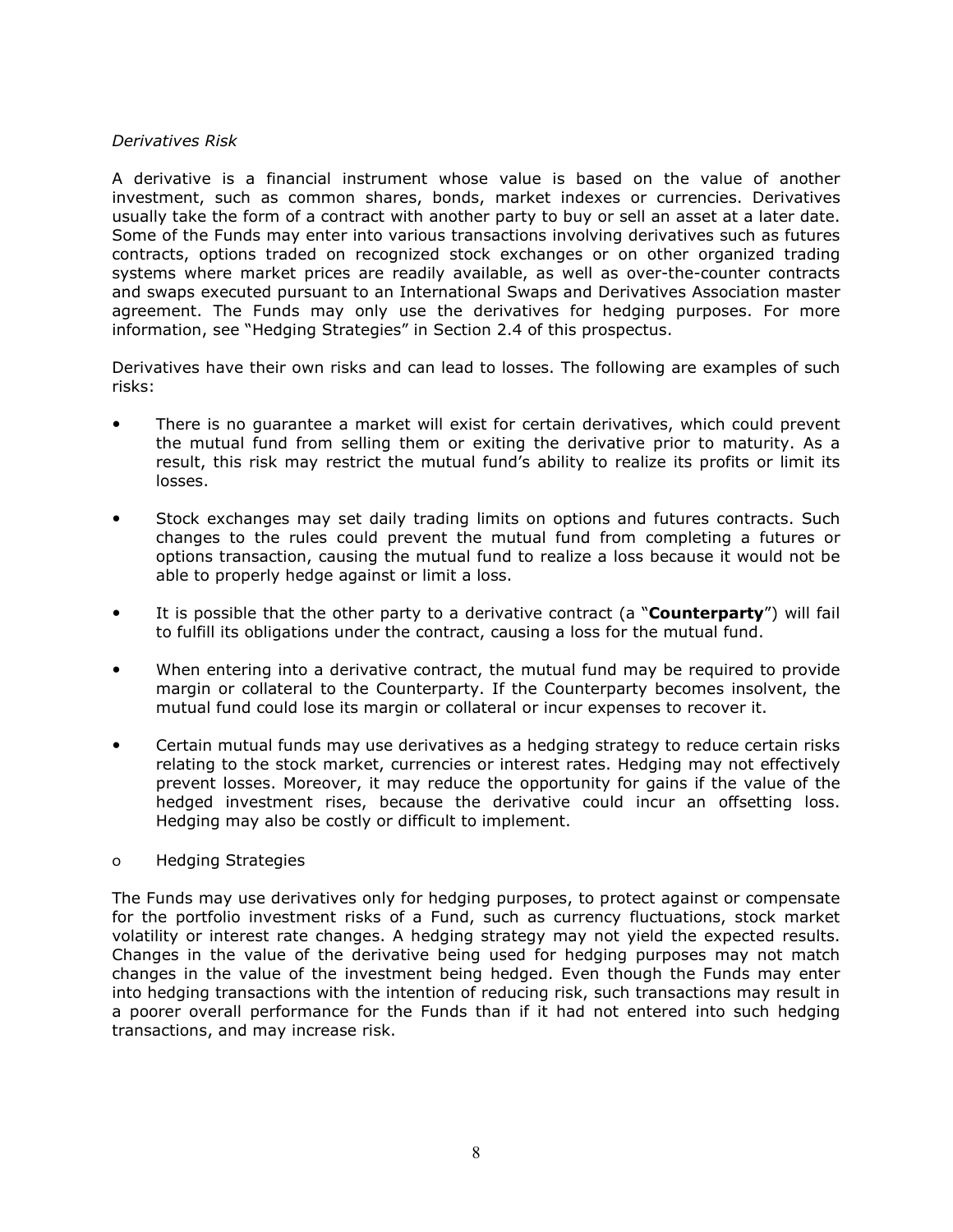#### *Exchange-Traded Funds Risk*

Certain Funds may invest part of their assets in other funds that are traded on a stock exchange ("**Exchange-Traded Funds**"). Generally, the Funds may only invest in Exchange-Traded Funds that issue index participation units. This means that the only purpose of the Exchange-Traded Fund is to hold the securities that are included in a widelyrecognized market index in largely similar proportions to the index, or to invest in a manner so as to replicate the performance of the index. As such, the Exchange-Traded Funds seek to provide returns similar to the performance of a particular index or sector. An Exchange-Traded Fund may not achieve the same return as its benchmark index due to differences between the actual weight of securities held by the Exchange-Traded Fund and the weight of such securities in the relevant index as well as the operating and administrative expenses of the Exchange-Traded Fund.

The securities of Exchange-Traded Funds are traded on financial markets. It is possible that the financial markets on which these securities are traded may not be very liquid, or may not be maintained. As a result, securities of Exchange-Traded Funds may be traded at market values below or above their net asset value. Moreover, Exchange-Traded Funds must ensure that they comply with the listing requirements of the stock exchanges on which their securities are traded. Failure to do so could result in the securities being delisted.

#### *Foreign Investment Risk*

This is the risk that investments in foreign companies will be affected by worldwide economic factors, in addition to changes in the value of the Canadian dollar. Information about foreign companies may be incomplete, or may not be subject to the same extensive accounting, auditing, financial reporting standards and practices and other disclosure requirements in effect in Canada and the United States.

Moreover, the investment income that a Fund receives from its foreign investments may be subject to a withholding tax on foreign income, the rate of the withholding tax could increase at any time, any possible reduction in the withholding tax rate or applying for withholding tax refunds could prove to be costlier than the value of the benefits received by a Fund, and any foreign tax credit claimed in Canada could prove to be lower than the foreign tax actually paid.

Different financial, political and social factors can significantly affect the value of an investment in a mutual fund. Certain foreign markets may be volatile or less liquid (for example, due to smaller markets, longer settlement periods or local market conditions), which may cause the unit prices of the Funds to fluctuate more than if the Funds limited their investments to Canadian securities. The costs of buying, selling and holding securities in foreign markets may be higher than those involved in domestic transactions.

#### *Interest Rate Risk*

The value of fixed-income securities will tend to drop when interest rates rise. If interest rates fall, the value of fixed-income securities will tend to increase. Changes in interest rates can also affect the value of equity securities.

In certain circumstances, the issuers of fixed-income securities can repay the principal before the scheduled maturity date. Typically, this type of situation occurs when interest rates fall. In such a case, an affected Fund may have to reinvest the amount received in securities offering potentially lower rates of return.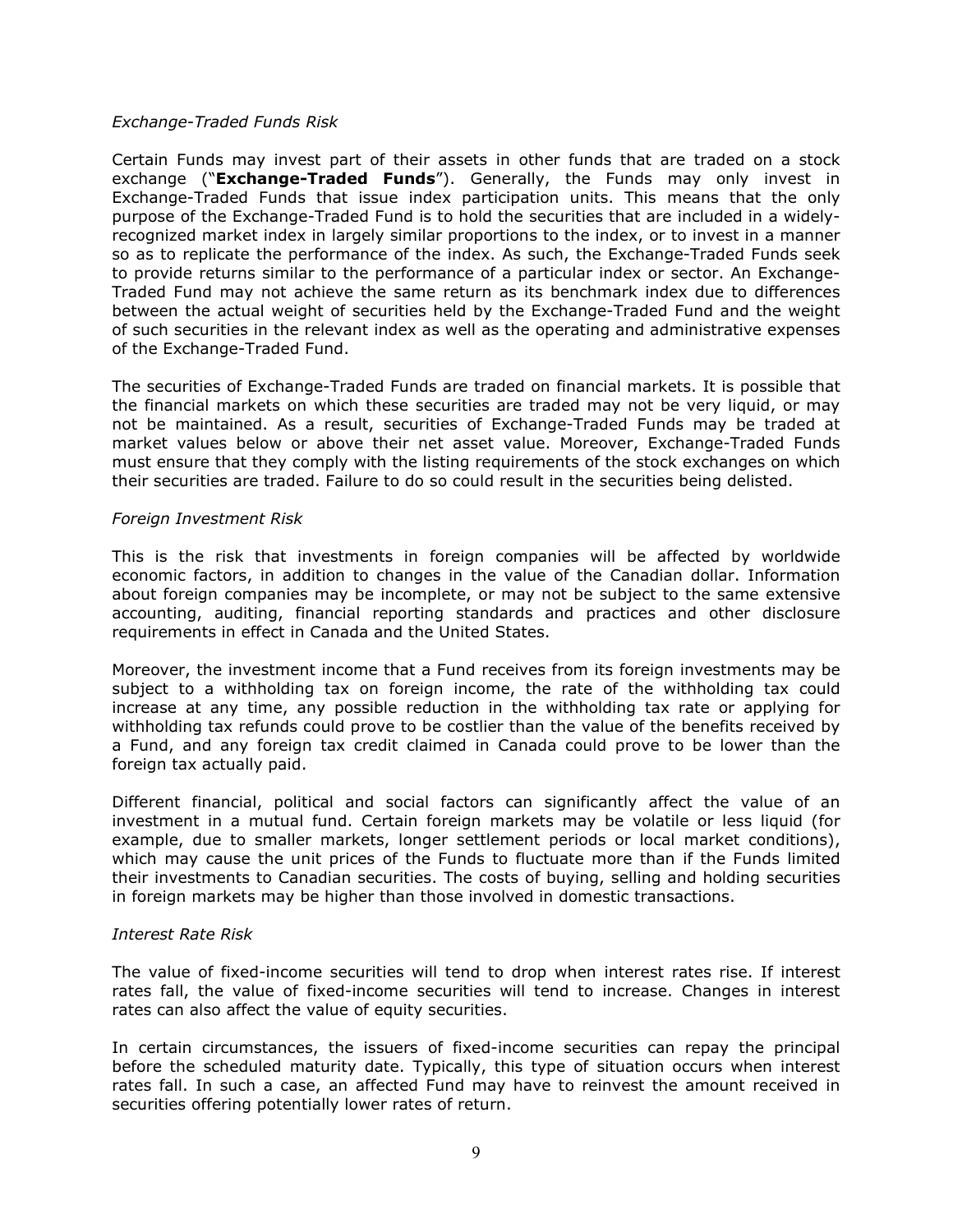#### *Market Risk*

General market risk is the risk that the market will lose value, including the possibility that it drop sharply and unexpectedly. Many factors can influence market trends, such as general economic and market conditions, corporation-specific events or political developments. All investments are exposed to general market risk.

#### *Specialization Risk*

Certain mutual funds concentrate their investments in one geographic region, sector or industry. Should an event cause the value of the investments in a region, sector or industry to fall, these mutual funds may experience larger fluctuations than mutual funds with more diversified investment portfolios.

#### *Securities Lending, Repurchase and Reverse Repurchase Transaction Risk*

Occasionally, certain of the Funds may enter into securities lending transactions, repurchase transactions and reverse repurchase transactions to the extent permitted by the Canadian securities regulatory authorities. These kinds of transactions carry risks.

In securities lending transactions, a mutual fund lends its portfolio securities for a set period to borrowers who post acceptable collateral. To engage in securities lending, the Manager will appoint a qualified agent under a written agreement that sets out, among other requirements, the duties relating to administrating and supervising the securities lending program. There is a risk that the other party in the securities lending transaction may not fulfill its obligations, thereby leaving the mutual fund holding collateral that could be worth less than the loaned securities if the value of the loaned securities increases relative to the value of the cash or other collateral, causing a loss to the mutual fund. To limit this risk:

- (i) the mutual fund must hold a margin that is at least 102% of the value of the loaned securities (where the amount of the collateral is adjusted each trading day to ensure that its value does not fall below the minimum level of 102%);
- (ii) the collateral to be held may consist only of cash, qualified securities or securities that can be immediately converted into securities that are identical to those in loan;
- (iii) the mutual fund cannot lend more than 50% of the total value of its assets (without including the collateral held by the Fund) through securities lending transactions.

A repurchase transaction is where a mutual fund sells portfolio securities that it owns to a third party for cash and simultaneously agrees to buy back the securities at a designated future date, at an agreed-upon price, using the cash it received from the third party. While the mutual fund retains its exposure to changes in the value of the portfolio securities, it also earns fees for participating in the repurchase transaction. To protect the interests of a mutual fund in a repurchase transaction, the mutual fund will receive, as collateral for the securities sold, cash consideration equal to 102% of the market value of the securities sold. It should be noted that any time the value of the securities sold increases, the purchaser will be required to pay an additional amount of money to maintain the collateral at 102% of the market value of the securities sold.

The primary risk for the mutual fund associated with a repurchase transaction is the purchaser's inability to pay the necessary consideration to maintain the collateral at 102%.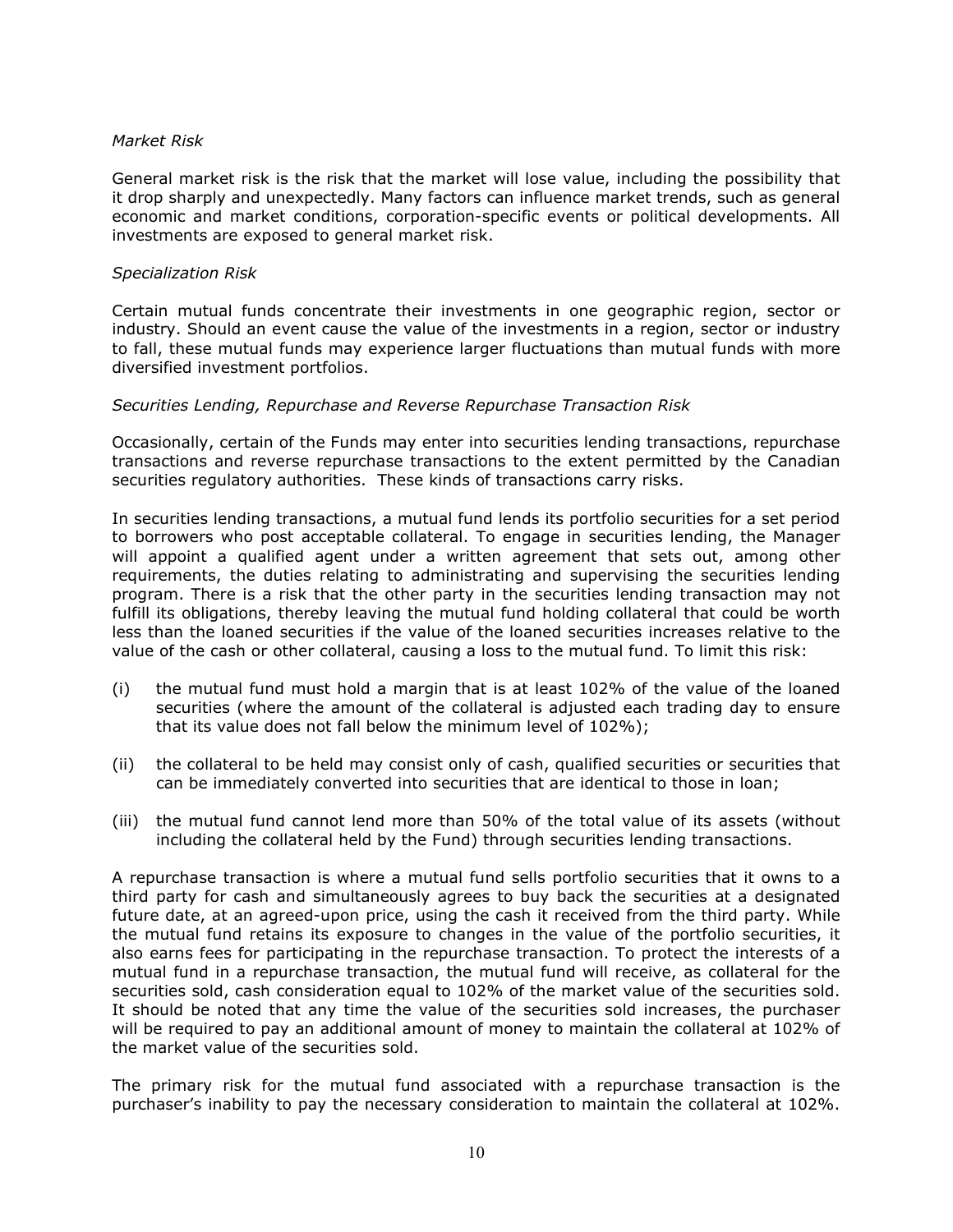If the purchaser is unable to deliver the securities sold by the end of the agreed-upon period for the repurchase transaction and the market value of the securities sold increases during this same period, the collateral will no longer be sufficient to buy back these same securities on the market. Therefore, the portfolio manager will have to use the money in the mutual fund to repurchase the securities and the mutual fund will sustain a loss. The market value of the securities forming part of a repurchase transaction by a mutual fund may not exceed 50% of its total assets, excluding the value of the collateral.

During a reverse repurchase transaction, a mutual fund purchases certain types of debt securities from a third party and simultaneously agrees to sell the securities back to the third party at a later date at a an agreed-upon price. The difference between the mutual fund's purchase price for the debt instruments and the resale price provides the mutual fund with additional income. To protect the interests of the mutual fund in a reverse repurchase transaction, the securities purchased must have a market value equal to at least 102% of the amount paid by the mutual fund to purchase them.

The primary risk for the mutual fund associated with a reverse repurchase transaction is the seller's inability to maintain the collateral at 102% of the cash consideration paid for the securities. The mutual fund could sustain a loss if the seller is unable to buy back the securities sold at the end of the agreed-upon period for the reverse repurchase transaction and the market value of the securities sold decreases during this same period. The amount obtained by selling securities forming part of a reverse repurchase transaction will be less than the cash consideration paid by the mutual fund in exchange for the securities, causing a loss for the mutual fund. The market value of the securities forming part of a reverse repurchase transaction by a mutual fund may not exceed 50% of its total assets, excluding the value of the assets given as collateral.

As indicated above, securities lending, repurchase and reverse repurchase transactions allow the mutual funds to earn additional income and thereby enhance their performance. The risks described above can be minimized by selecting parties with strong reputations that have undergone a stringent credit evaluation.

#### *Large Transactions Risk*

Collectively, Fund unitholders may occasionally purchase, hold or redeem a large proportion of a Fund's units.

Any large purchase of a Fund's units will create a relatively large cash position in the Fund's portfolio. This cash position may undermine the Fund's performance, and investing this cash position may lead to additional, relatively higher trading costs, which are borne by all of the Fund's investors.

Conversely, a large redemption of a Fund's units may require the Fund to sell some portfolio investments so that it has the cash resources required to pay the redemption proceeds. This transaction may affect the market value of those portfolio investments and result in additional, relatively higher trading costs, which are borne by all of the investors in the Fund, and may also accelerate or increase the payment of capital gains distributions or capital gains dividends to these investors.

In order to limit the negative consequences related to large transactions, you may not purchase units from the same Fund if, following such a transaction, the units in this Fund that you own are worth more than one million dollars.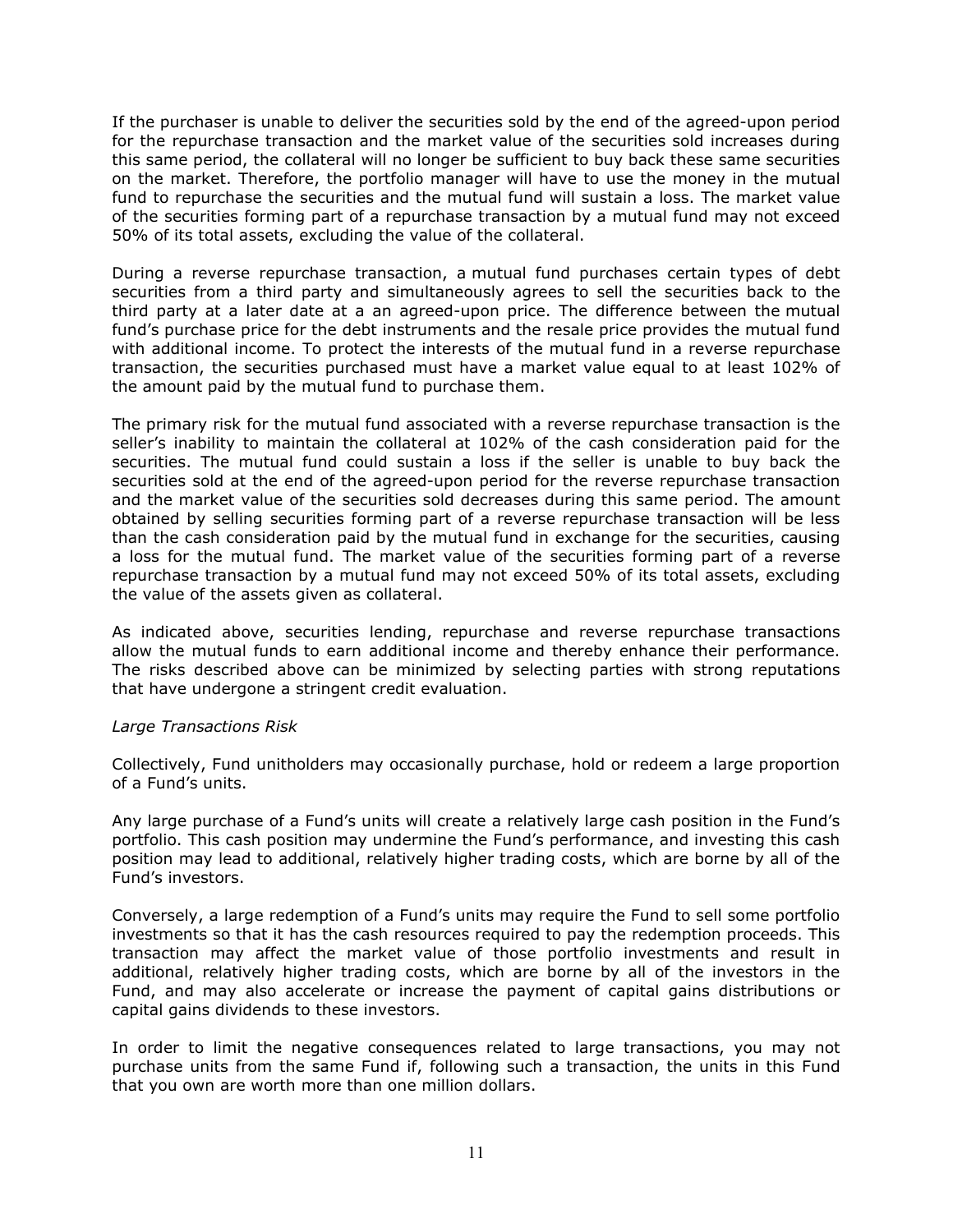#### *Taxation Risk*

There is no guarantee that the Canada Revenue Agency (the "**CRA**") will agree with the tax treatment adopted by a Fund in filing its tax return, and the CRA may reassess the Fund on a basis that results in tax being payable by the Fund, more particularly, stemming from amendments to the *Income Tax Act* (Canada) (the "**Tax Act**").

In determining its income for tax purposes, the Fund will treat option premiums received on the writing of covered options and any gains or losses realized on closing out such options in accordance with the CRA's published administrative practice. The CRA's practice is not to grant advance income tax rulings on the characterization of items as capital or income, and no advance income tax ruling has been applied for or received from the CRA. Accordingly, there is a risk that the CRA may not agree with the tax treatment adopted by a Fund. In such a case, the net income of the Fund for tax purposes and the taxable component of distributions to unitholders could increase, and the Fund could be liable for income tax. Any such new determination by the CRA may also result in the Funds being liable for unremitted withholding taxes on prior distributions made to unitholders not residing in Canada for the purposes of the Tax Act at the time of the distribution. Such potential liability may reduce the net asset value, the net asset value per unit or the trading prices of the units.

The CRA requires that capital gains and losses be converted into Canadian dollars. In addition, while certain mutual funds distribute their income in US dollars, this income must be converted into Canadian dollars for purposes of the Tax Act. As a result, all investment income will be converted into Canadian dollars for income tax purposes. You should consult your own tax adviser for more information on this conversion and, more particularly, on its consequences for you.

#### *Portfolio Management Risk*

A mutual fund's performance depends on the investment choices of the portfolio manager. A mutual fund's level of diversification also depends on the optimal allocation among asset classes. Despite the benefit of having a portfolio managed by seasoned managers, mutual funds are exposed to the risk that poor security selection or asset allocation decisions will cause a mutual fund to underperform relative to its benchmark or other mutual funds with similar investment objectives.

#### *Equity Risk*

Companies issue common shares and other kinds of equity securities to help finance their operations and future growth. Equity security prices will either increase or decrease, depending on the situation of the issuing corporation and the outlook of its industry sectors. The value of equity securities may also vary depending on general economic and prevailing market conditions, interest rates and political events. The prices of equity securities may vary widely, and mutual funds that invest in equity securities are generally more volatile than mutual funds that invest in fixed-income securities.

#### *Asset- and Mortgage-Backed Securities Risk*

Asset-backed securities are debt obligations that are backed by pools of consumer or business loans. Some asset-backed securities are short-term debt obligations, called assetbacked commercial paper ("**ABCP**"). Mortgage-backed securities are debt obligations backed by pools of mortgages on commercial or residential real estate. If there are changes in the market's perception of the issuers of these types of securities, or in the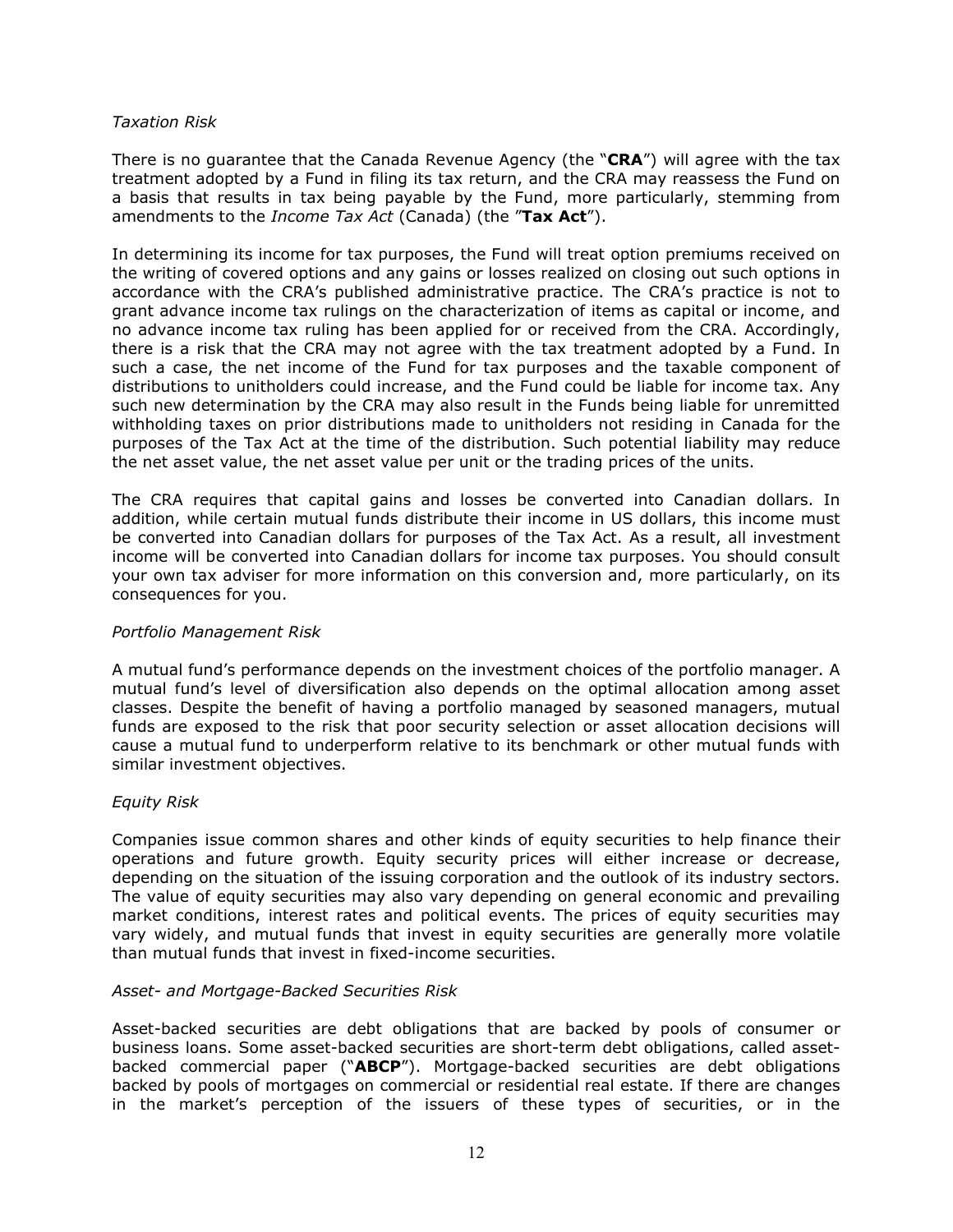creditworthiness of the parties involved, then the value of the securities may be affected. In addition, for ABCP, there is a risk that there may be a delay between the cash flow of the underlying assets backing the security and the repayment obligation of the security upon maturity. In the use of mortgage-backed securities, there is also a risk that there may be a drop in the interest rates charged on mortgages, a mortgagor may default on its obligations under a mortgage or there may be a drop in the value of the property secured by the mortgage.

## *Cybersecurity Risk*

Due to the increased use of information technologies to conduct business, the Manager and each of the Funds are exposed to operational, information security and related risks. In general, cyber incidents can result from deliberate attacks or chance events. Cyberattacks include, but are not limited to, gaining unauthorized access to digital systems (e.g., through "hacking" or malware) for the purpose of misappropriating assets or sensitive information, corrupting data or causing operational disruption. Cyberattacks may also be carried out in a manner that does not require gaining unauthorized access, such as causing denial-ofservice attacks on technology infrastructure (i.e., efforts to make network services unavailable to intended users). Cyber incidents affecting the Funds, the Manager or the Funds' service providers (in particular, the Funds' registrar, custodian or sub-custodians) may disrupt or have an impact on their respective commercial activities. These disruptions may cause financial losses, undermine the Funds' ability to calculate net asset value, create impediments to trading, prevent unitholders from transacting business with the Funds or prevent the Funds from processing transactions, including redeeming units, and may lead to violations of privacy laws or other laws, or regulatory fines or penalties, reputational damage, as well as reimbursements or compensation costs, or additional compliance costs associated with implementing corrective measures. Similar adverse consequences may result from cyber incidents affecting the issuers of securities in which the Funds invest or counterparties with which the Funds engage in transactions.

In addition, although substantial costs have already been incurred to prevent any cyber incidents, even greater additional sums related to this risk may be deployed in the future. While the Manager has established business continuity plans in the event of such cyber incidents, and implemented risk management systems and security measures to prevent them, such plans, systems and measures have inherent limitations, including the possibility that certain risks have not been identified, such as due to the emergence of new threats. Furthermore, the Manager and the Funds cannot control the cybersecurity plans and systems of the Funds' service providers, the issuers of securities in which the Funds invest or any other third parties whose operations may affect the Funds or their unitholders. As a result, the Funds and their unitholders could be negatively affected.

#### *Risks Associated with the Funds' Investments in Class "C" Shares of the Fonds de solidarité FTQ*

By virtue of the investment objectives and in accordance with the Exemption, the Funds can invest 30% of their assets in Class "C" Shares of the Fonds de solidarité FTQ. The investment policy of each Fund indicates the target allocation of Class "C" Shares of the Fonds de solidarité FTQ for each Fund and the deviation limits (minimum and maximum) within which the weighting of asset classes must be maintained. In the event that the proportion of Class "C" Shares of the Fonds de solidarité FTQ of a Fund constitutes less than 25% or more than 35% of its portfolio, a given Fund's portfolio manager should take all measures required to bring the percentage in line with the Fund's 30% target net asset value in Class "C" Shares of the Fonds de solidarité FTQ, as quickly as commercially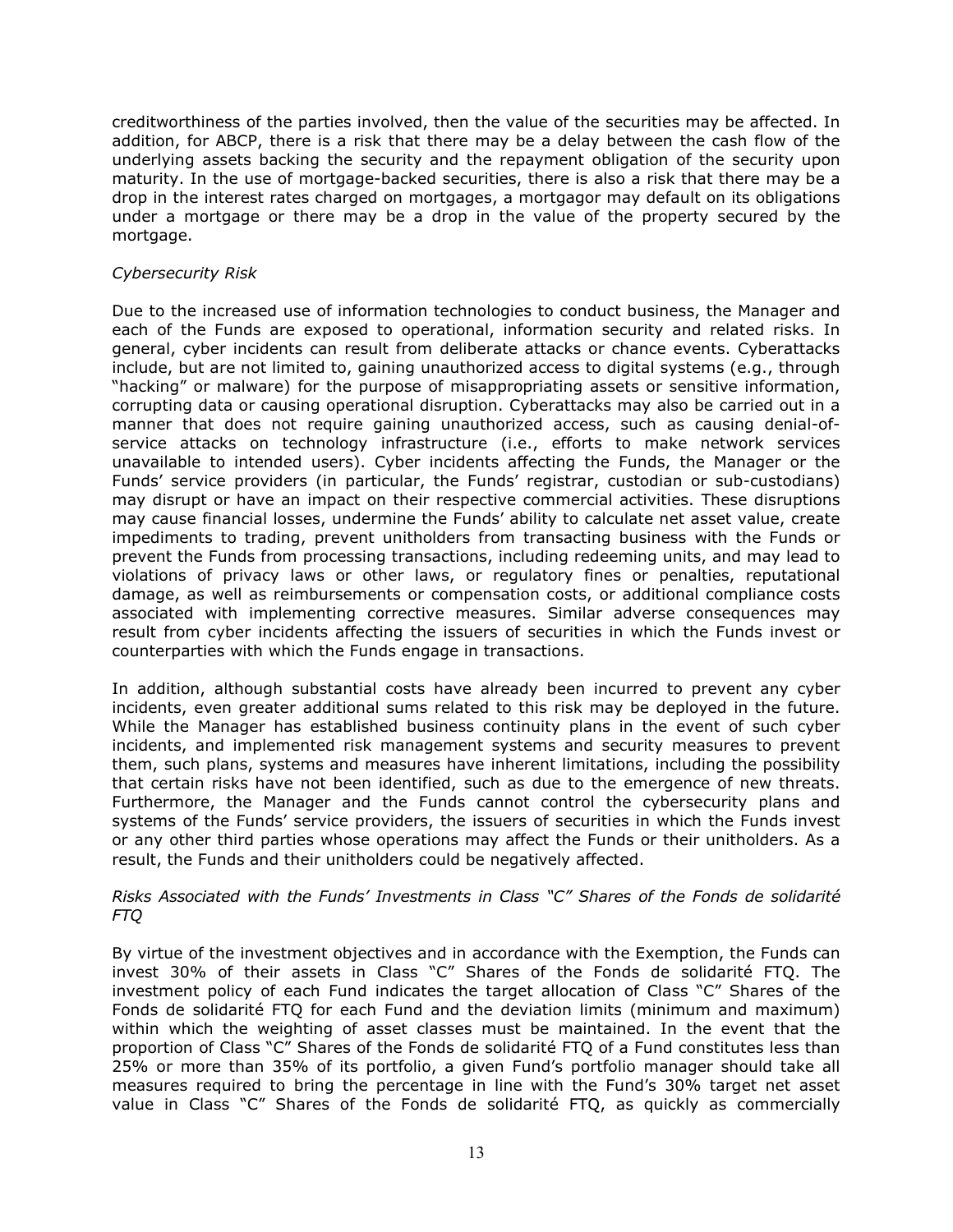possible. In addition, a Fund may not hold Class "C" Shares of the Fonds de solidarité FTQ representing more than 35% of its net asset value for more than 90 days.

Unlike purchasing Class "A" Shares of the Fonds de solidarité FTQ, Class "C" Share purchases of the Fonds de solidarité FTQ are not eligible for labour-sponsored fund tax credits. Class "C" Shares of the Fonds de solidarité FTQ are not listed on any stock exchange.

The value of Class "C" Shares of the Fonds de solidarité FTQ is determined and published semi-annually. The purchase and redemption of the Fonds de solidarité FTQ Class "C" Shares by the Funds are made in accordance with the Funds' rebalancing policy (i) semiannually, on the date the value of the Fonds de solidarité FTQ Class "C" share is published; and (ii) in the course of the six-month period, if the Class "C" Shares of the Fonds de solidarité FTQ constitute less than 25% or more than 35% of a Fund's net asset value. Moreover, the Fonds de solidarité FTQ may redeem Class "C" Shares registered under the name of the Funds if the holding of Class "C" Shares has an adverse effect on a Fund or its unitholders, or on the Fonds de solidarité FTQ or its shareholders, or if the Fonds de solidarité FTQ is authorized or required to do so under applicable law or has been instructed to do so by regulatory authorities having jurisdiction.

Since the Fonds de solidarité FTQ Class "C" Shares constitute a significant proportion of the Funds' assets, the Fonds de solidarité FTQ Class "C" Shares can have a significant impact on the value of the Funds' units, and holding Fonds de solidarité FTQ Class "C" Shares can expose the Funds to certain particular risks, as described below. This structure can also contribute to amplifying certain risks typical of mutual funds. For more information, see "Concentration Risk" and "Liquidity Risk" in Section [2.4](#page-6-0) of this simplified prospectus.

#### o Risk of Arbitrage

Generally speaking, the risk of arbitrage means the risk that a holder carries out purchase or redemption transactions in order to take advantage of the anticipated spread between the net asset value of a mutual fund's securities and the market value of its assets, to the detriment of other holders.

In this case, given the difference between the valuation frequency of the value of the Fonds de solidarité FTQ's shares, which is determined semi-annually, and the calculation of the net asset value of the Funds' units, which is determined on a daily basis, a risk of arbitrage exists. In addition, since the Class "C" Shares of the Fonds de solidarité FTQ represent 30% of the Funds' assets, the value of the Class "C" Shares of the Fonds de solidarité FTQ could have a significant impact on the value of the Funds' units.

This structure, specific to the Funds and the Fonds de solidarité FTQ, could create a risk of arbitrage by encouraging investors who own the Funds' units to present purchase or redemption orders for the Funds' units in anticipation of the publication of a revised value for the Class "C" Shares of the Fonds de solidarité FTQ, in order to benefit from an anticipated change in value.

This risk depends on the investor's ability to estimate the next price of the Class "C" Share of the Fonds de solidarité FTQ. Among other things, the extent of the potential arbitrage profit that may be realized depends on the weight of the Class "C" Shares of the Fonds de solidarité FTQ in the Fund at the time of the transaction (the higher the weight, the higher the potential arbitrage profit), the change in value of the Class "C" Share of the Fonds de solidarité FTQ (the higher the spread between the new price and the previous price, the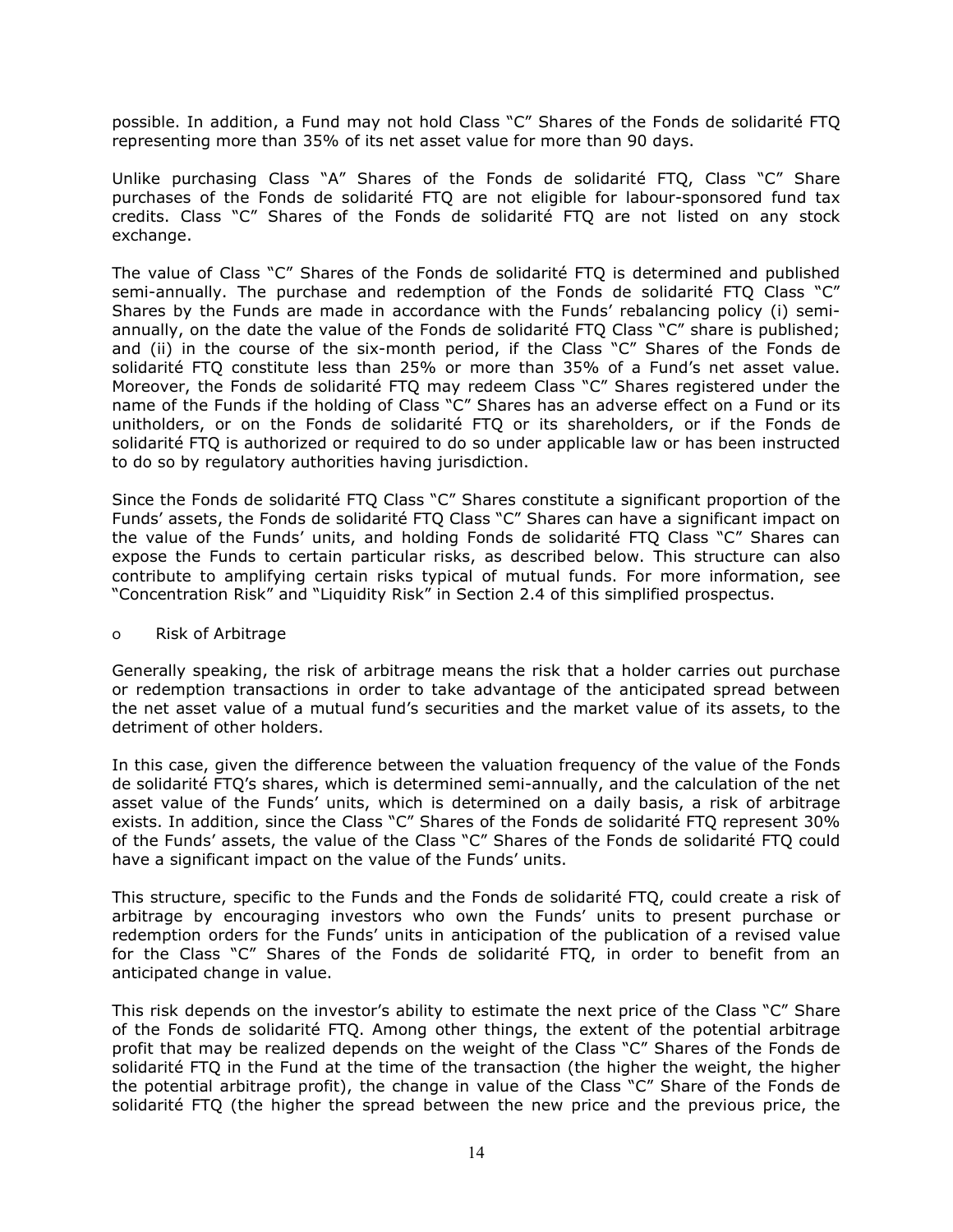higher the potential arbitrage profit), the size of the investor's portfolio (the greater the investor's ability to purchase a large number of units of a Fund when the net asset value the Fonds de solidarité FTQ is superior to the published price of the Class "C" Share, or the greater the investor's ability to redeem a large number of units of a Fund when the net asset value of the Fonds de solidarité FTQ is below the published price of the Class "C" Share, the higher the potential arbitrage profit).

Certain measures allow the Fonds de solidarité FTQ to mitigate the risks and adverse effects that might result from the risk of arbitrage: a) a framework policy for arbitrage transactions allows for the detection and control of transactions in the Funds' units that suggest that a holder is attempting to leverage the anticipated spread between the net asset value of the Funds' units and the market value of their assets. To determine if a transaction constitutes an arbitrage transaction, the Fonds de solidarité FTQ weighs certain factors including the frequency, value, date, and interrelations of the transactions made by a unitholder. If necessary, the Fonds de Solidarité FTQ will impose enforcement measures, such as sending a notice to the unitholder to cease conducting such transactions, or prohibiting the unitholder from making further purchases, imposing penalties of up to 5% of the value of the transaction or redeeming the units held at the next valuation and closing the unitholder's account; and b) a unitholder will not be able to purchase units of a same Fund if, following this transaction, the value of the Fund's units held by the unitholder exceeds one million dollars.

o Inequity Risk between Holders of Class "A" Shares of the Fonds de solidarité FTQ and Holders of the Funds' Units

Since the Fonds de solidarité FTQ's shares are valuated semi-annually (i.e., their value remains the same over the course of a six-month period) and since transactions in shares may be carried out at any time during such six-month period at the last price published for Class "A" Shares, there is an inequity risk: if, since the last valuation of the price for the Class "A" Share, the net asset value of the Fonds de solidarité FTQ has increased, a shareholder who makes a purchase at the last published price for the Class "A" Share (which is, consequently, inferior to its current value) benefits from this lower price to the detriment of other shareholders of the Fonds de solidarité FTQ; on the contrary, if, since the last valuation of the price for the Class "A" Share, the net asset value of the Fonds de solidarité FTQ has decreased, a shareholder who redeems shares at the last published price for the Class "A" Share (which is, consequently, superior to its current value) benefits from this higher price to the detriment of other shareholders of the Fonds de solidarité FTQ. In such scenarios, the shareholder who carries out one transaction or the other is in fact marginally diluting the interests of other shareholders of the Fonds de solidarité FTQ.

However, since the transactions that one or a few shareholders may normally make only represent a very minor portion of the total net assets of the Fonds de solidarité FTQ, such inequity is in fact only theoretical: the dilution is so slight that it cannot have a significant effect on the price of the Class "A" Shares.

The introduction of the Funds could increase this inequity. In fact, as the value of Funds' assets increases compared to the Fonds de solidarité FTQ's assets, the more opportunities there will be for the Funds to make large transactions with respect to Class "C" Shares of the Fonds de solidarité FTQ, and the more the inequity risk will increase.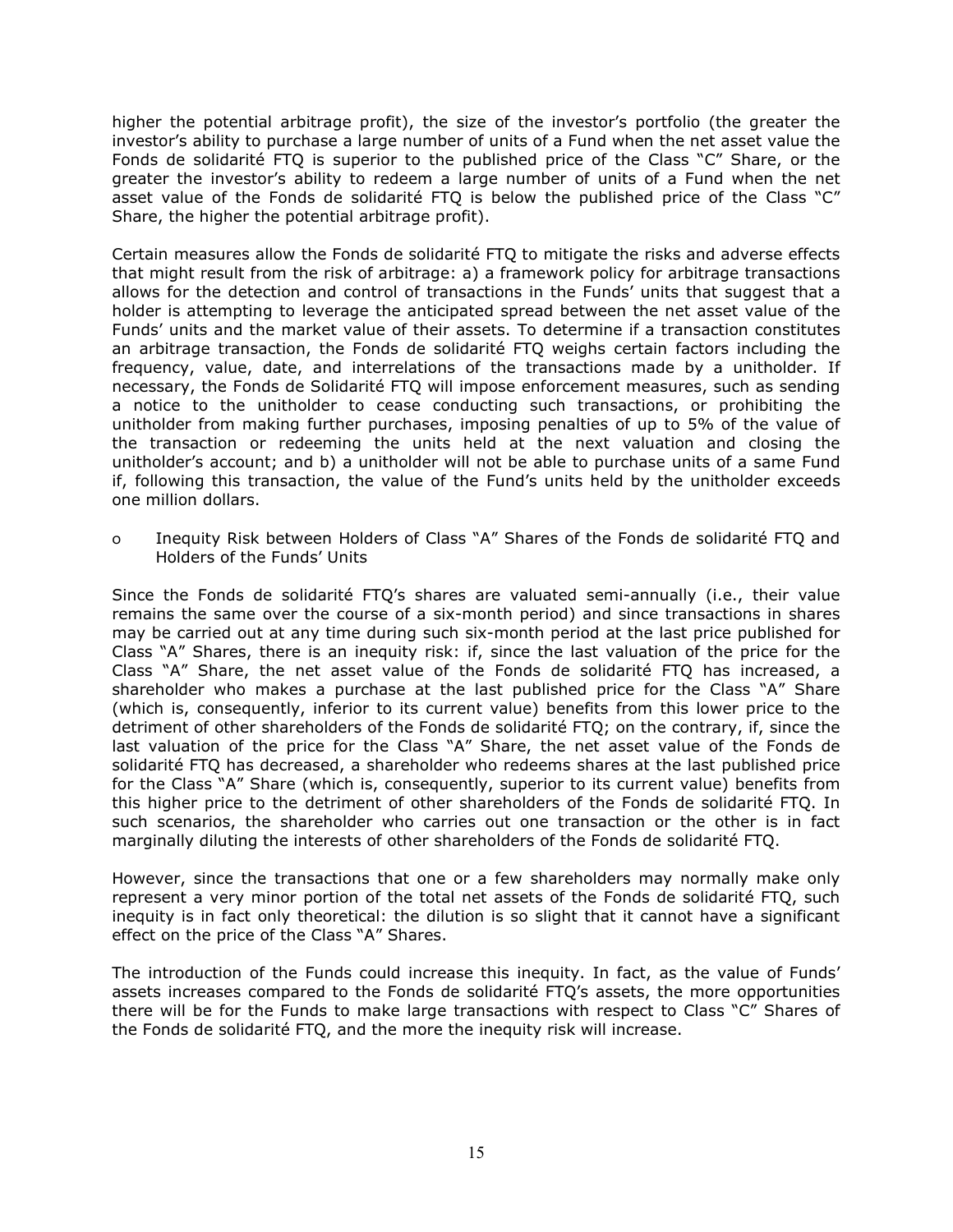Here are two examples:

a) Strong bear market

In a strong bear market, it is likely that the net asset value of the Fonds de solidarité FTQ would decrease significantly, even though such a drop would only be officially noticeable at the next asset valuation. At the same time, it is equally likely that the net asset value of the Funds would also decrease significantly. In fact, the only asset of the Funds whose value would remain the same (until the next publication of its price) would be the Class "C" Shares of the Fonds de solidarité FTQ that the Funds will hold (since the value of this asset is valuated only semi-annually).

In such a scenario, the weight of the Fonds de solidarité FTQ Class "C" Shares in a Fund would probably become too high, forcing the portfolio manager to redeem Class "C" Shares of the Fonds de solidarité FTQ to lower its weight back to its planned target (namely 30% of the net asset value of the Fund). Such a redemption, however, would be made at the last published price for the Class "C" Share of the Fonds de solidarité FTQ, a price which would likely exceed the net asset value of the Fonds de solidarité FTQ at the time of redemption. If the aggregate redemption amount is significant, it could also result in inequity for the other shareholders of the Fonds de solidarité FTQ, including the holders of Class "A" Shares of the Fonds de solidarité FTQ, to the advantage of the Funds and, indirectly, their unitholders.

Moreover, this inequity could be amplified if the Funds had to simultaneously satisfy redemption requests from their unitholders, since such requests would force the Funds to increase their own redemption requests for Class "C" Shares to the Fonds de solidarité FTQ.

b) Strong bull market

In the opposite scenario, that is, a strong bull market, the inequity risk resulting from a dilution of the value of the Fonds de solidarité FTQ's shares remains detrimental to the same group of shareholders.

In fact, in a strong bull market, it is likely that the net asset value of the Fonds de solidarité FTQ, including the portion of its portfolio exposed to markets, would increase significantly. At the same time, it is equally likely that the net asset value of the Funds would increase in a similar fashion. As is the case in the former scenario, the only asset of the Funds whose value would remain the same (until the next publication of its price) would be the Class "C" Shares of the Fonds de solidarité FTQ that the Funds will hold.

As a result, the weight of the Class "C" Shares of the Fonds de solidarité FTQ in a Fund would probably become too low, forcing the portfolio manager to make a large purchase of Class "C" Shares of the Fonds de solidarité FTQ to increase its weight back to its planned target. Since such a purchase would be made at the last published price of the Class "C" Share of the Fonds de solidarité FTQ, a price that would likely be inferior to the net asset value of the Fonds de solidarité FTQ at the time of purchase, this situation could also result in inequity for the other shareholders of the Fonds de solidarité FTQ.

The extent of the inequity will depend on the spread between the net asset value of the Fonds de solidarité FTQ and the published price of the Class "C" Shares of the Fonds de solidarité FTQ, the value of the transactions of the Funds during the six-month period, and the size of the Funds' assets under management in relation to the size of the Fonds de solidarité FTQ's net assets.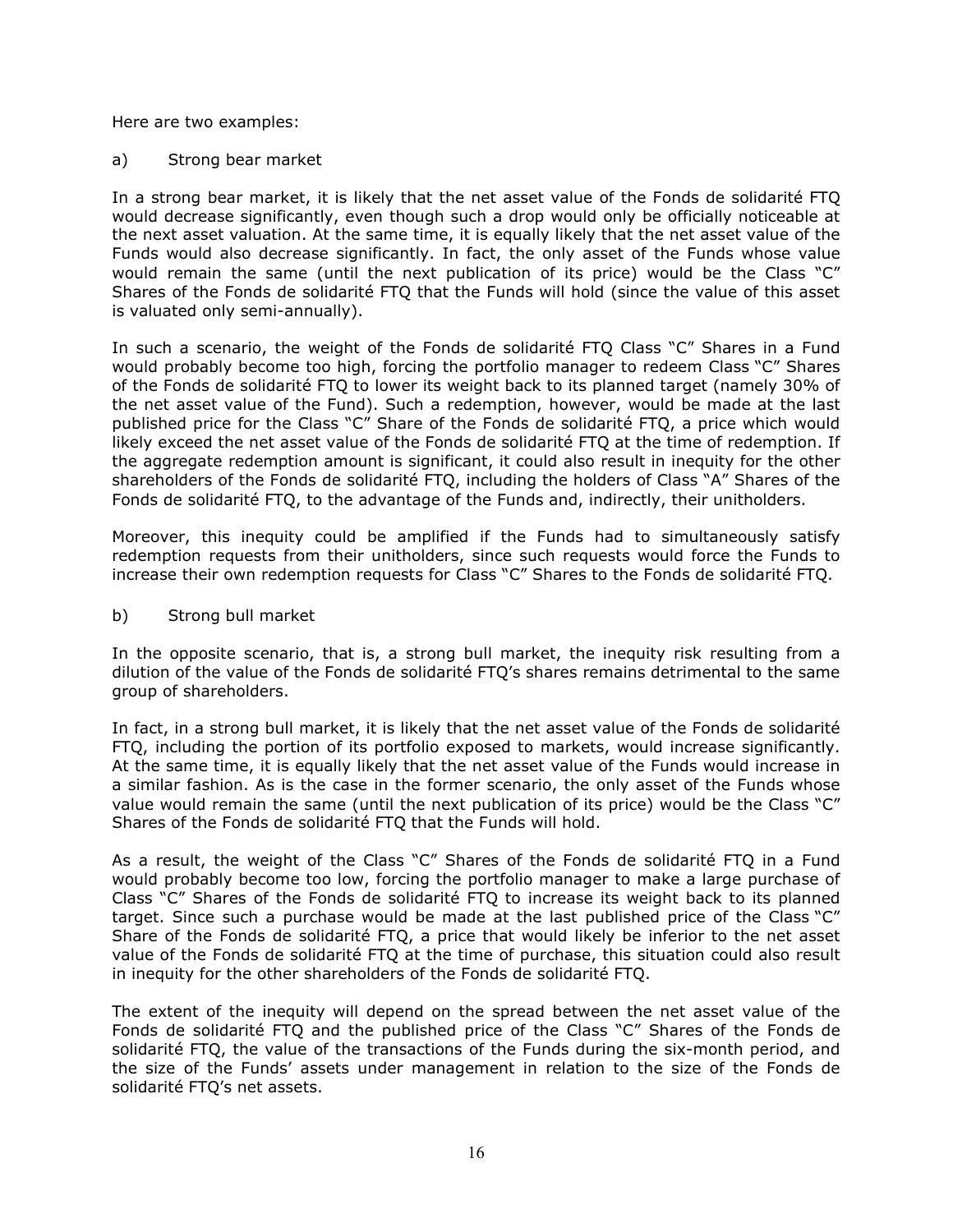However, it should be noted that, barring a situation of extreme market volatility combined with a significant spread between the net asset value of the Fonds de solidarité FTQ and the published price of the Fonds de solidarité FTQ's shares, the resulting inequity risk would have no material impact on the unit price of the Fonds de solidarité FTQ's shares.

In any event, the Fonds de solidarité FTQ will continuously analyze any situation that might qualify as inequitable for the Funds' unitholders and holders of Class "A" Shares of the Fonds de solidarité FTQ, in order to circumscribe the risks and develop contingency plans to limit them.

The Fonds de solidarité FTQ has implemented, among others, a policy for the management of extreme cases. The goal of this policy is to determine whether it is necessary to exceptionally revaluate the price of the Fonds de solidarité FTQ's shares during the sixmonth period, if the performance of some of its assets exhibits extreme fluctuations. Such a revaluation concerns both the Class "A" Shares and Class "C" Shares, which are of equal value. It should be noted that if, during the six-month period, the applied policy for the management of extreme cases triggers an exceptional revaluation, such a revaluation would not be a standard exhaustive revaluation, but rather a fragmentary update of the valuations based on the same valuation principles as those currently used for semi-annual valuations, which would be prepared or reviewed by qualified valuators reporting to the Vice-President of Financial Control, Taxation and Valuation of the Fonds de solidarité FTQ (as is currently the case during the semi-annual valuation process), the whole in accordance with applicable laws. If a valuation is carried out during a six-month period, the Fonds de solidarité FTQ will communicate with its shareholders and the Funds' unitholders, such as by issuing a press release announcing that the Class "A" Shares and Class "C" Shares revaluation process has begun, followed by a second press release announcing the new price, after a period not exceeding 30 days. The purpose of this policy is to ensure that both shareholders of the Fonds de solidarité FTQ and unitholders of the Funds have access to the same information.

Finally, by investing in units of the Funds, which invest in the Fonds de solidarité FTQ, you will be indirectly exposed to the performance of the Fonds de solidarité FTQ securities and, as a result, also exposed to the risks associated with the Fonds de solidarité FTQ, which are listed below:

- − Market Risk
- − Credit and counterparty risk
- − Liquidity risk
- − Operational risk
- − Strategic risk
- − Reputation risk
- Risk related to the characteristics of the shares of the Fonds de solidarité FTQ
- − Risk related to the types of development capital and other investments made by the Fonds de solidarité FTQ
- Risk resulting from day-to-day operations of the Fonds de solidarité FTQ
- − Regulatory risk
- − Concentration risk

For more information about these risks, please consult the section entitled "What are the risks of investing in the Fonds de solidarité FTQ?" in the most recent simplified prospectus of the Fonds de solidarité FTQ available on the Fond de solidarité FTQ website at fondsftq.com or on the SEDAR website at sedar.com.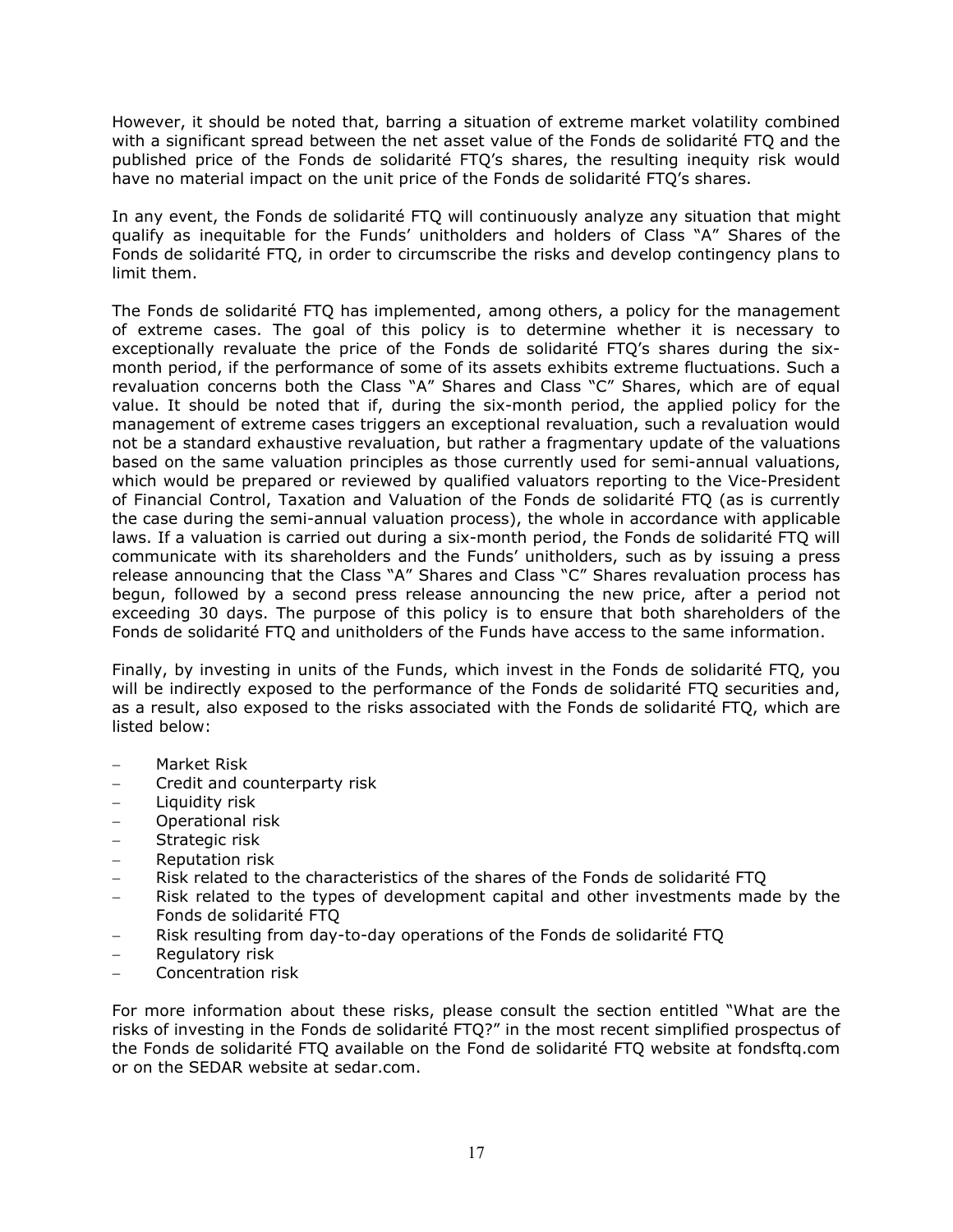# <span id="page-20-0"></span>**3. ORGANIZATION AND MANAGEMENT OF THE FUNDS**

| <b>INVESTMENT FUND MANAGER</b><br>Fonds de solidarité des travailleurs du<br>Québec (F.T.Q.)<br>The Manager's head office is located at:<br>545 Crémazie Boulevard East<br>Suite 200<br>Montréal, Québec H2M 2W4<br>1 800 567 3663<br>fondsftq.com | The Investment Fund Manager manages the<br>overall day-to-day operations of the Funds,<br>including arranging for portfolio management<br>services and for the provision of administration<br>services, and ensuring the distribution of units<br>of each Fund. The Investment Fund Manager<br>also approves the Funds' financial statements.<br>The Fonds de solidarité FTQ is a development<br>capital investment fund created through the<br>initiative of the Fédération des travailleurs et<br>travailleuses du Québec (the "FTQ," known in<br>English as the Québec Federation of Labour).                                                                                                            |
|----------------------------------------------------------------------------------------------------------------------------------------------------------------------------------------------------------------------------------------------------|-------------------------------------------------------------------------------------------------------------------------------------------------------------------------------------------------------------------------------------------------------------------------------------------------------------------------------------------------------------------------------------------------------------------------------------------------------------------------------------------------------------------------------------------------------------------------------------------------------------------------------------------------------------------------------------------------------------|
| <b>TRUSTEE AND CUSTODIAN</b><br>Desjardins Trust Inc. ("Desjardins<br>Trust")<br>Montréal, Québec                                                                                                                                                  | The Funds are established as private trusts.<br>When you invest in the Funds, you are<br>purchasing units of a trust. The Trustee,<br>Desjardins Trust, holds the title to the Funds'<br>assets.<br>In addition, Desjardins Trust acts as the<br>custodian of the Funds and has the physical<br>custodianship of the assets in the portfolios of<br>the Funds. Desjardins Trust carries out the<br>settlement of portfolio transactions. It may<br>retain sub-custodians to hold, and settle<br>transactions in, Fund portfolio securities in<br>countries other than Canada.<br>Finally, Desjardins Trust acts as the Trustee of<br>your registered plans through which units of<br>the Funds may be held. |
| <b>PORTFOLIO MANAGER</b><br>Addenda Capital Inc.<br>Montréal, Québec                                                                                                                                                                               | The portfolio manager conducts the necessary<br>analysis and research, and makes decisions<br>concerning the purchase and sale of portfolio<br>securities of the Funds, including Class "C"<br>Shares of the Fonds de<br>solidarité FTQ,<br>pursuant to the Funds' investment<br>and<br>rebalancing policies. It is duly registered with<br>the Autorité des marchés financiers as a<br>portfolio manager.                                                                                                                                                                                                                                                                                                  |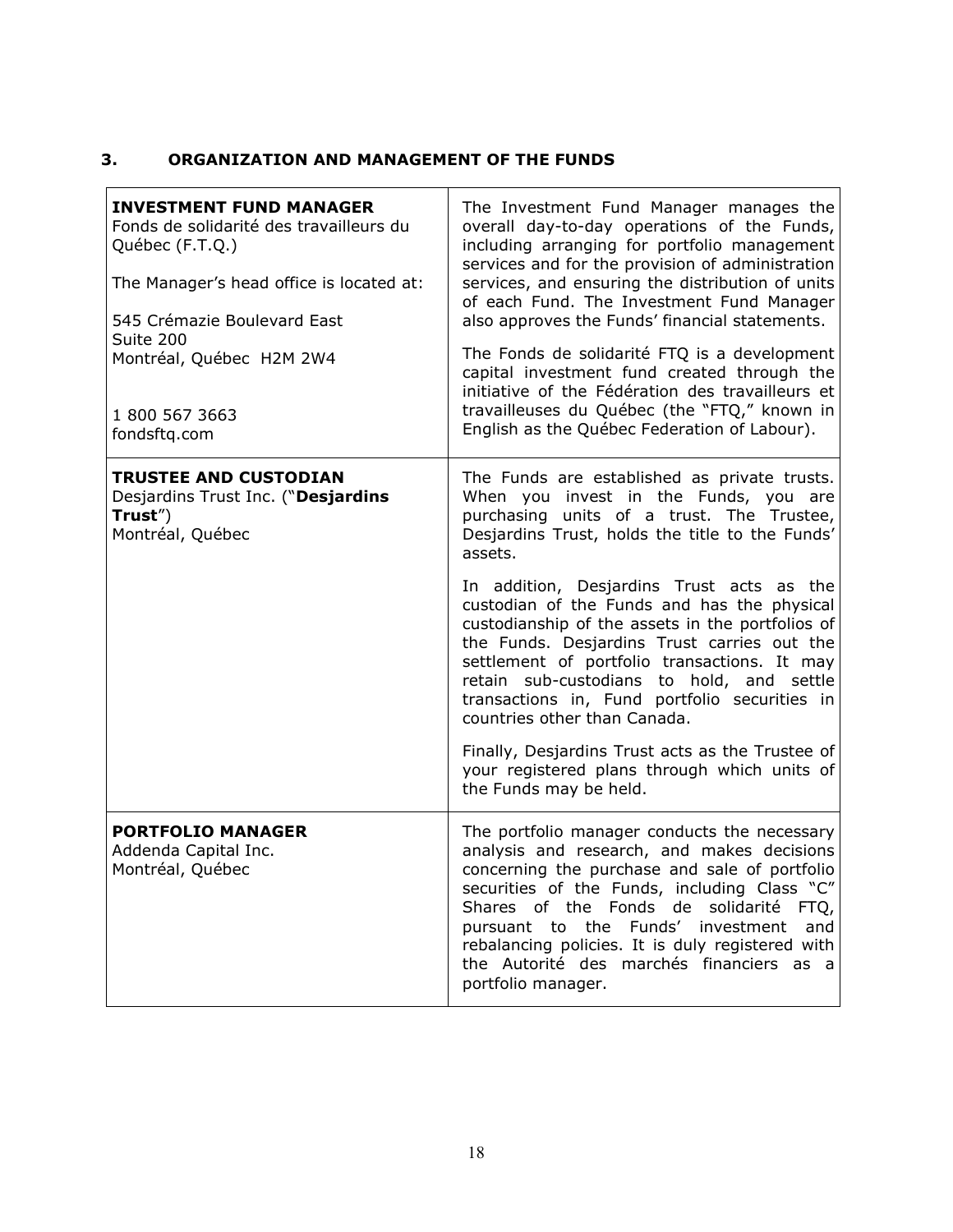| <b>PRINCIPAL DISTRIBUTOR</b><br>FlexiFonds de solidarité FTQ inc.<br>Montréal, Québec | FlexiFonds de solidarité FTQ inc., a wholly-<br>owned subsidiary of the Fonds de solidarité<br><b>FTQ</b><br>incorporated<br>the<br>under<br><b>Business</b><br>Corporations Act (Québec), is a mutual funds<br>dealer duly registered with the Autorité des<br>marchés financiers, and acts as the principal<br>distributor of the Funds' units and distributes<br>the Funds' units through its representatives<br>who are duly registered with the Autorité des<br>marchés financiers and have received specific<br>training regarding the Fonds de solidarité FTQ.<br>FlexiFonds de solidarité FTQ inc. is the sole<br>dealer authorized to distribute units of the<br>Funds. FlexiFonds de solidarité FTQ inc. does<br>not distribute units of any other mutual fund. |
|---------------------------------------------------------------------------------------|---------------------------------------------------------------------------------------------------------------------------------------------------------------------------------------------------------------------------------------------------------------------------------------------------------------------------------------------------------------------------------------------------------------------------------------------------------------------------------------------------------------------------------------------------------------------------------------------------------------------------------------------------------------------------------------------------------------------------------------------------------------------------|
| <b>REGISTRAR</b><br>Fonds de solidarité FTQ<br>Montréal, Québec                       | The Fonds de solidarité FTQ keeps track of the<br>unitholders of each of the Funds, processes<br>purchase, switch and redemption orders, sends<br>statements<br>and<br>account<br>transaction<br>confirmations to investors, and provides<br>investors<br>with<br>annual<br>tax<br>reporting<br>information.                                                                                                                                                                                                                                                                                                                                                                                                                                                              |
| <b>AUDITOR</b><br>Deloitte LLP<br>Montréal, Québec                                    | The<br>auditor audits the annual<br>financial<br>statements of the Funds, in accordance with<br>generally-accepted<br>Canadian<br>auditing<br>financial<br>standards, to<br>ensure that the<br>statements of the Funds accurately present, in<br>material respects, the Funds' financial<br>all<br>position as well as their financial performance<br>and cash flow, in accordance with International<br>Financial Reporting Standards (IFRS).                                                                                                                                                                                                                                                                                                                            |
| <b>SECURITIES LENDING AGENT</b><br>Desjardins Trust Inc.<br>Montréal, Québec          | Desjardins Trust has been appointed as the<br>securities lending agent and, as such, is<br>responsible for the Funds securities lending<br>program. Desjardins Trust may lend available<br>securities of the Funds to borrowers previously<br>designated by the portfolio manager.                                                                                                                                                                                                                                                                                                                                                                                                                                                                                        |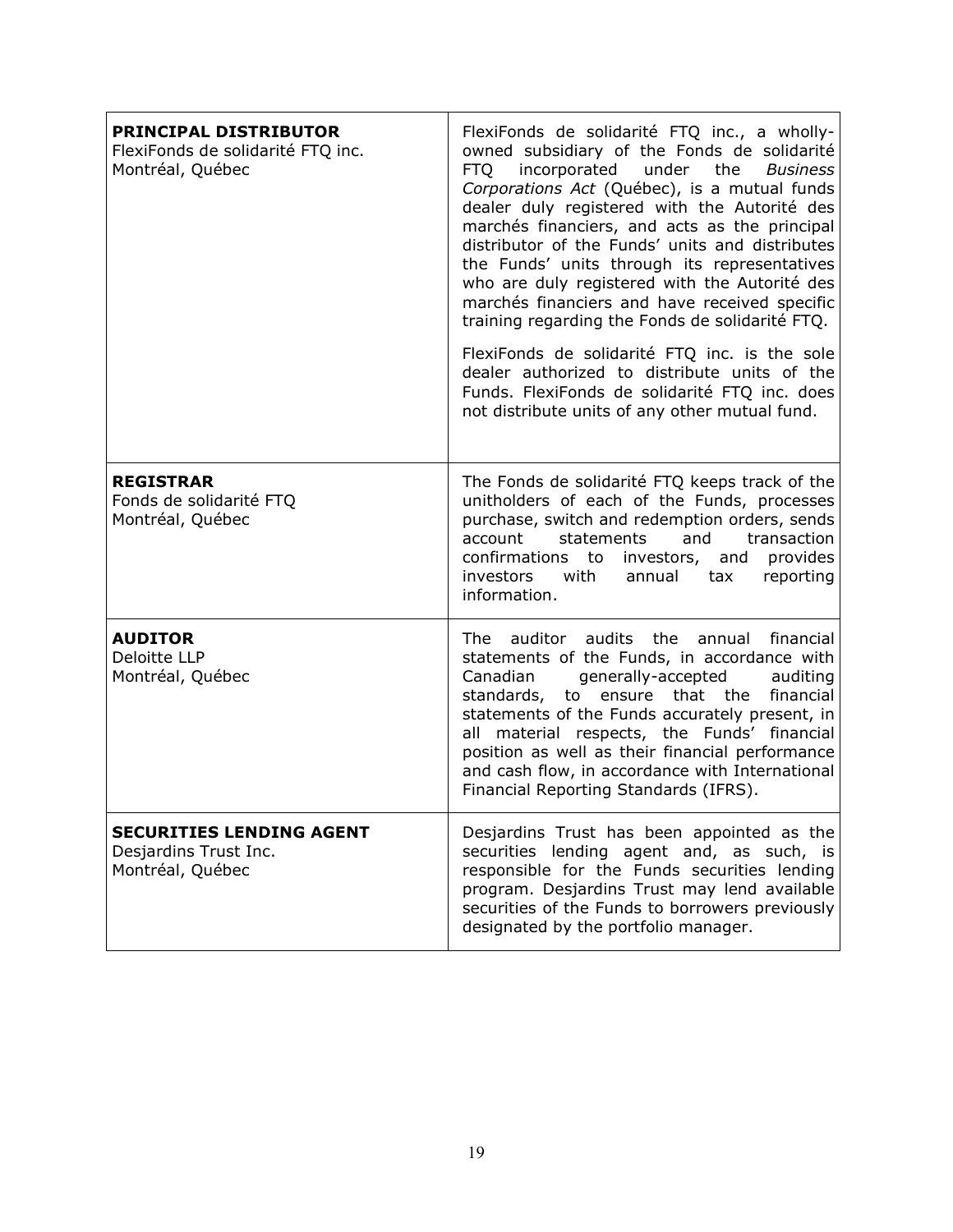| <b>INDEPENDENT REVIEW COMMITTEE</b> | Independent Review Committee<br>The<br>(the "IRC") of the Funds consists of three<br>individuals, all of whom are independent from<br>the Manager and its affiliates and have an<br>expertise in the financial services sector. The<br>IRC's mandate is to review the Investment<br>Fund<br>Manager's written policies<br>and<br>procedures that deal with conflict of interest<br>matters involving the Funds and to provide<br>feedback thereon, as well as to review and, in<br>some instances, provide its approval regarding<br>conflict of interest matters.                                                                                                                                         |
|-------------------------------------|------------------------------------------------------------------------------------------------------------------------------------------------------------------------------------------------------------------------------------------------------------------------------------------------------------------------------------------------------------------------------------------------------------------------------------------------------------------------------------------------------------------------------------------------------------------------------------------------------------------------------------------------------------------------------------------------------------|
|                                     | At least once a year, the IRC prepares a report<br>on its activities for unitholders that will be<br>available on the Investment Fund Manager's<br>website at fondsftq.com. This report is also<br>available free of charge from the Manager upon<br>request by calling toll-free at 1-800-567-3663<br>or by email at info@flexifondsftq.com. For<br>information concerning the compensation and<br>fees and expenses payable to the IRC, see<br>"Operating Expenses" under "Fees<br>and<br>Expenses Payable by the Funds" in Section 6 of<br>this prospectus. Additional information about<br>the IRC, including the names of its members, is<br>also available in the Funds' Annual Information<br>Form. |

# <span id="page-22-0"></span>**4. PURCHASES, SWITCHES, REDEMPTIONS AND SHORT-TERM TRADING**

# **4.1 General**

# **4.1.1 Series of Units**

Each Fund offers an unlimited number of units, namely, Series 1 units, the only series issued for each of the Funds. Units of the Funds are offered on an ongoing basis.

Series 1 units are offered on a no-load basis, i.e., with no initial or deferred sales charge. Thus, you pay no fees on purchases, redemptions or switches (unless the redemption or switch is made within 90 days of the purchase or switch and we consider that it may constitute an excessive short-term arbitrage transaction; see Section 4.6 "Short-Term Trading" in this prospectus). These units allow you to enjoy free-of-charge the advice of our wholly-owned subsidiary FlexiFonds de solidarité FTQ inc., a dealer duly registered with the Autorité des marchés financiers. The Fonds de solidarité FTQ compensates the FlexiFonds de solidarité FTQ inc. for the distribution of the Fund units out of the Fund Management Fees, such that you pay no direct costs. FlexiFonds de solidarité FTQ inc. distributes units of the Funds in Québec by telephone, toll-free at 1-833-383-2121, or on the Internet using the online platform at fondsftq.com.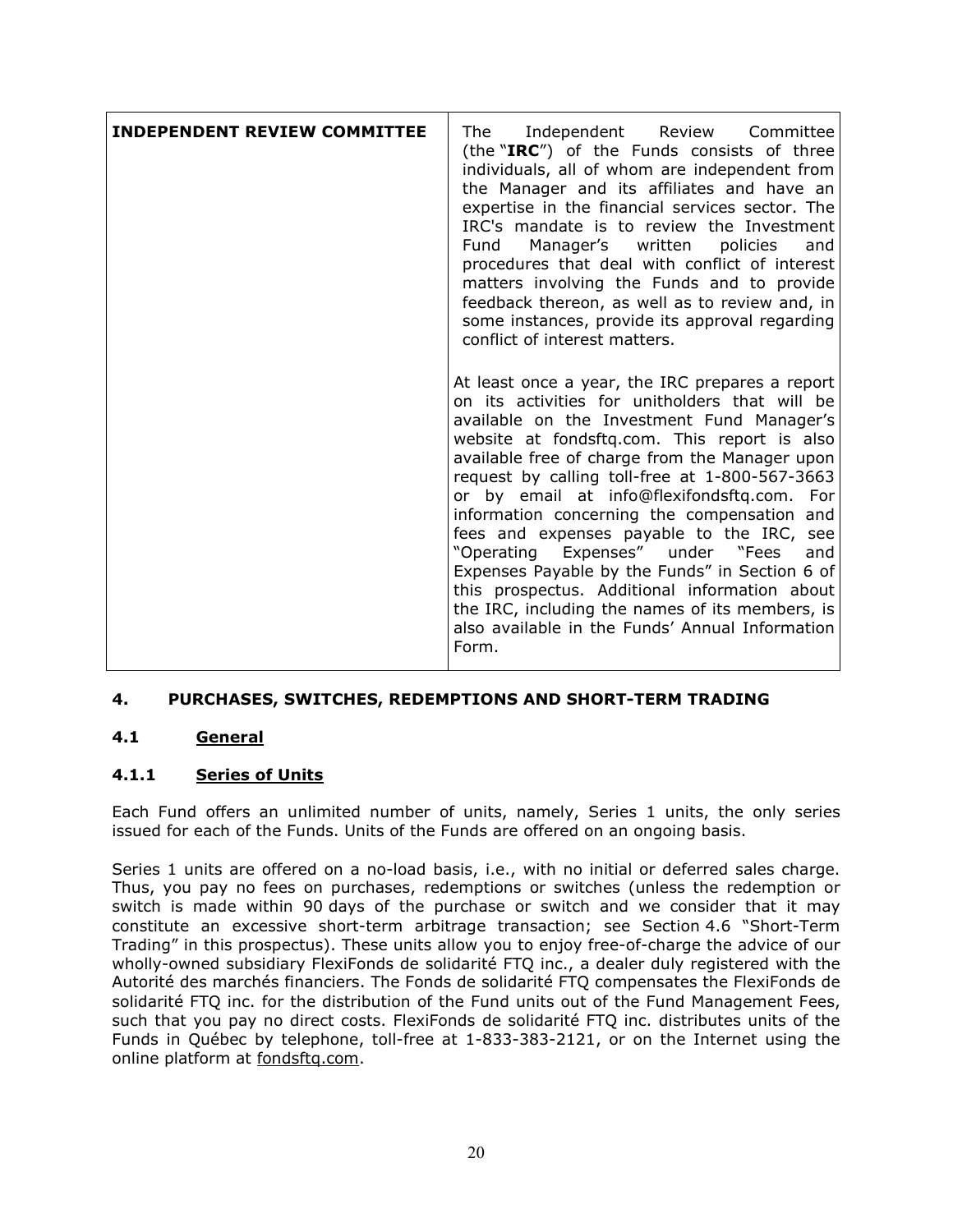# **4.1.2 Terms of Eligibility and Residency for Investors**

The units are offered to individual investors who are 18 years of age or older, who are natural persons residing in Québec, and to registered retirement savings plans ("RRSP"), registered retirement income funds ("RRIF"), or tax-free savings accounts ("TFSA") held by a natural person residing in Québec.

Investors seeking to purchase units must also meet the minimum investment thresholds that we set from time to time, at our discretion, as described in more detail in Section [4.1.3](#page-23-0) of this prospectus.

FlexiFonds de solidarité FTQ inc. is not registered in any province or territory other than Québec, and the Funds' prospectus is receipted only in Québec; therefore, you must be a resident of Québec to purchase the Funds' units. For the purposes of this prospectus, the notion of residence has the meaning given to it under the Québec *Taxation Act*.

Certain restrictions may apply to clients who move elsewhere within Canada, or to another country. In such cases, securities regulations require that your account be transferred to a dealer duly registered in your new province or country of residence, then closed with the FlexiFonds de solidarité FTQ inc. in Québec. As a result, the units of the Funds must be liquidated and converted to cash for purposes of the transfer to the authorized dealer. There may be tax consequences as a result. For more information regarding the tax consequences of moving outside of Québec, see "Tax Consequences for Investors" and consult your own tax advisor.

It is incumbent upon our wholly-owned subsidiary, FlexiFonds de solidarité FTQ inc. to determine if you may purchase and continue to hold units, and to allow you to purchase a Fund's units. You may convert your units into units of another Fund, subject to our approval and compliance with the eligibility requirements. Please refer to "Switches" in Section [4.4](#page-24-0) of this prospectus.

## <span id="page-23-0"></span>**4.1.3 Minimum Purchase Amounts and Maximum Value of an Investment in the Funds**

To open an account and invest in units, you must make an initial investment of at least \$10. After your initial investment, you can make further investments of at least \$10 each, or buy units through our pre-authorized withdrawal plan described below.

You may not purchase units from the same Fund if, following such a transaction, the units that you hold in this Fund are worth more than one million dollars. In the event of such a situation, your purchase order will be refused.

Each Fund reserves the right to redeem the units held in your account should the aggregate net asset value of all units of all Funds held in your account be less than \$250.

# **4.1.4 Calculation of Net Asset Value**

The net asset value per unit is determined as follows: the trustee calculates the fair value of the total assets attributable to the units of a Fund's series, from which is subtracted the total liabilities attributable to the units of the Fund's series, then divides the resulting net assets by the total number of outstanding units of the Fund's series as of the valuation day, rounded up to the nearest one thousandth of a cent.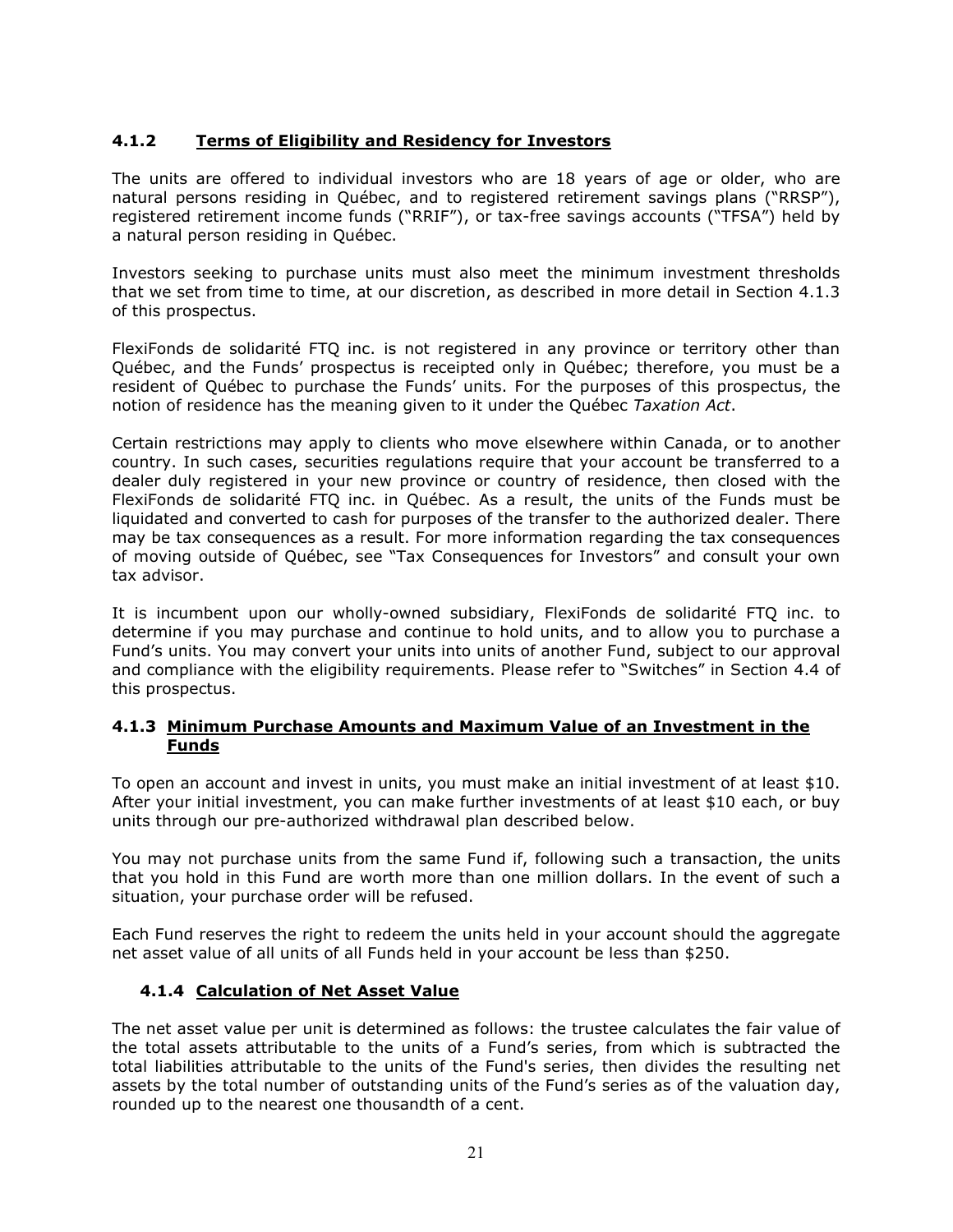You purchase, switch and redeem units at the net asset value per unit of a Fund. Typically, the net asset value per unit of a Fund is set at the close of trading at 4:00 p.m., Eastern Time, on each day the Toronto Stock Exchange is open for trading, except on the day after New Year, Easter Monday, the Fête nationale du Québec and Christmas Eve, or any other date on which those days are postponed. Purchase, switch or redemption orders received on days that the Toronto Stock Exchange is closed or on any of the four aforementioned days will be processed at the net asset value calculated at the next close of trading. The day on which the net asset value is determined is referred to in this prospectus as a "Valuation Day".

# <span id="page-24-1"></span>**4.2 Purchases**

If you meet the terms of eligibility, you can subscribe by sending a purchase request to our subsidiary FlexiFonds de solidarité FTQ inc., a mutual fund dealer duly registered with the Autorité des marchés financiers.

The net asset value per unit of a Fund must be used for all purchases, switches and redemptions. The cut-off time for same-day processing of orders is 3:00 pm, Eastern Time, each day that the net asset value per unit of the Funds is calculated. All requests received by the registrar or another authorized intermediary before the cut-off time will be processed that same day, at that day's net asset value per unit. In general, FlexiFonds de solidarité FTQ inc. will make reasonable efforts to process requests received between the 3:00 pm cut-off time and 4:00 pm that same day, without however being required to do so. In the event FlexiFonds de solidarité FTQ inc. is unable to process orders received between the 3:00 pm cut-off time and 4:00 pm that same day, the orders will be processed the following Valuation Day, using the net asset value per unit applicable on that same Valuation Day. Our subsidiary FlexiFonds de solidarité FTQ inc. must make a commercially reasonable effort to ensure that orders are sent before the cut-off time.

When purchasing units, you do not pay any sales commissions or purchase fees. The entire amount you invest will be used to purchase units. Please refer to Section 6 "Fees and Expenses" and Section 7 "Dealer Compensation" in this prospectus. If you would like to purchase units, please contact FlexiFonds de solidarité FTQ inc.

We may reject your purchase order within one business day of receiving it. If we do reject your purchase order, all monies received with your order will be returned. We are not required to justify rejecting your request; however, terms of eligibility, minimum and maximum amounts, and short-term trading are the most common reasons.

Further information on the processing of purchase orders is contained in the Annual Information Form.

# **4.3 Purchase Options**

Units of the Funds can be purchased only according to the one-time payment or preauthorized automatic bank withdrawals options more fully described under the heading "Pre-authorized withdrawal plan" in Section [5.2](#page-27-1) of this prospectus.

# <span id="page-24-0"></span>**4.4 Switches**

You can switch all or part of your investment from one Fund to another by providing us with instructions. A switch actually consists of the redemption of some or all of the units of a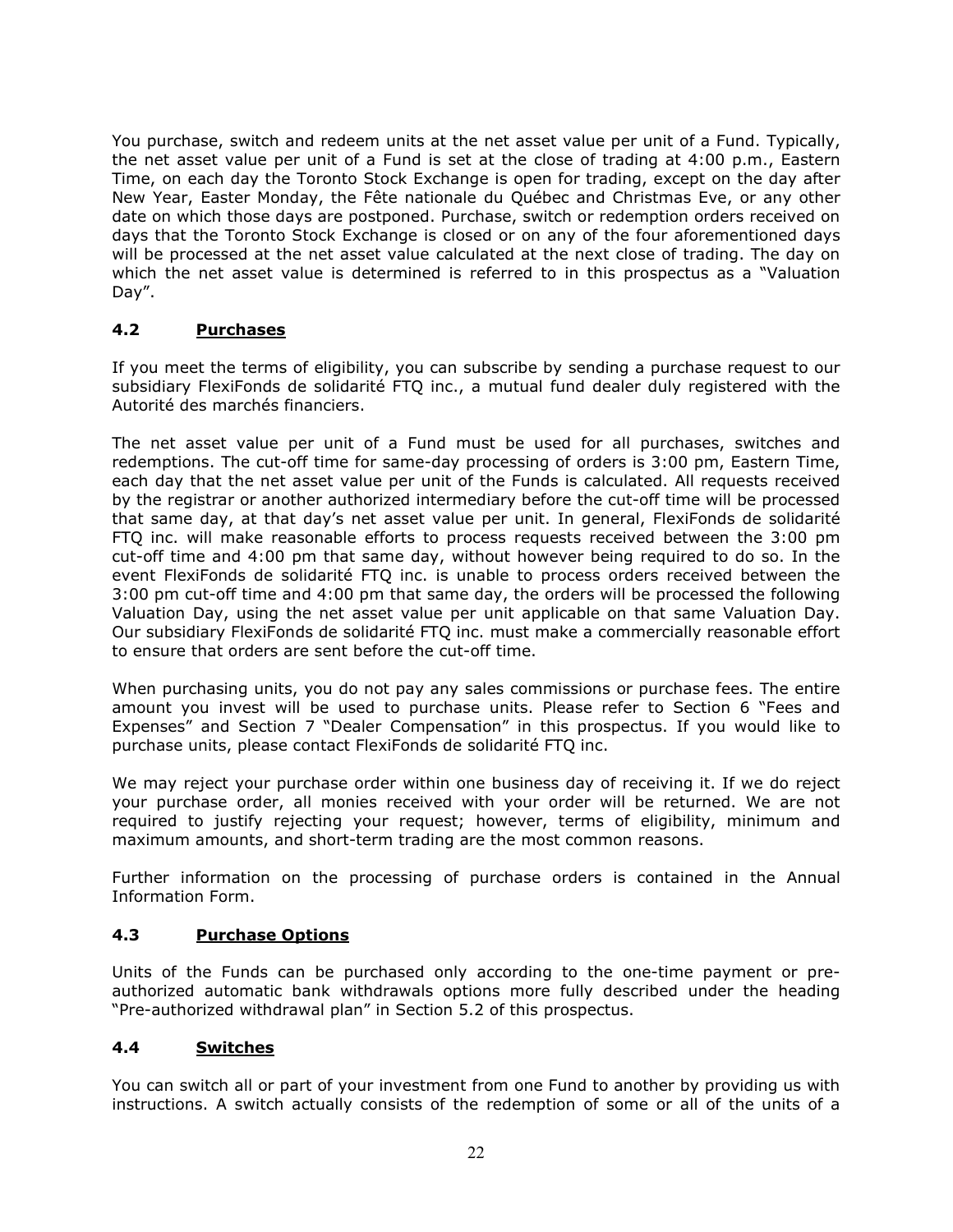Fund that you already own and a purchase of units of one or several other Funds. In addition, switches are treated as redemptions for the purpose of applying any applicable short-term trading fees. The imposition of restrictions on the number of switches and related administrative fees aim to discourage excessive switches, which can hurt the Fund's performance and have a negative impact on unitholders, more specifically, on the performance of the Fund in which they have invested and through transaction fees. Although the units are liquid, we discourage investors from trying to outguess the market by purchasing, switching or redeeming units too frequently. Rather, we encourage them to view holding their units as long-term investments. Please refer to Section 4.6 "Short-Term Trading" in this prospectus. We also reserve the right, at any time without prior notice, to limit or withdraw the no-cost switching privilege.

Switching units between Funds constitutes a disposition for the purposes of the Tax Act, and may give rise to capital gains or losses. For the tax consequences of switches, see Section 8 "Income Tax Considerations for Investors" in this prospectus.

There is no fee payable for switches unless the switch is made within 90 days of the purchase and we consider that it may constitute an excessive short-term arbitrage transaction, please refer to Section 4.6 "Short-Term Trading" in this prospectus.

# <span id="page-25-0"></span>**4.5 Redemptions**

At any time, you can redeem or direct your FlexiFonds de solidarité FTQ inc. dealer to redeem for you, units of a Fund by sending your dealer a redemption request. FlexiFonds de solidarité FTQ inc. will attempt to notify you promptly if any information needed to process your request is missing. You will find additional information on the processing of redemptions in the annual information form.

When a Fund has received a proper request for redemption, it will pay the proceeds of the redemption no later than two business days following the date the net asset value per unit is calculated to determine the redemption price, provided that the redemption concerns only the acquired units for which the bank clearing period of 10 business days has lapsed. Please refer to "Pre-Authorized Withdrawal Plan" in Section 5.2 of this prospectus for more information pertaining specifically to situations involving pre-authorized withdrawals. If you fail to submit a proper request for redemption within ten business days of the date on which the net asset value was determined for purposes of the redemption, we, on behalf of the Fund, will purchase the units redeemed on the next business day. The proceeds of the redemption, which would have been paid on the failed transaction, will be used to pay the purchase price. If the proceeds of the redemption is higher than the purchase price, the difference belongs to the Fund. If the proceeds of the redemption is less than the purchase price, resulting in a dilution to the Fund, we will collect such amount as well as our bank related fees from the unitholder who failed to submit the redemption request in the proper form.

There are no redemption fees, but short-term trading fees may be applied if you are redeeming units that you have held for less than 90 days. See Section 4.6 "Short-Term Trading" in this prospectus. These fees will not be charged if the redemption is caused by your death within the 90-day period or if you are exercising your statutory right of withdrawal or rescission, as explained under the heading "What Are Your Legal Rights?" in Section [9](#page-34-0) of this prospectus.

In exceptional circumstances, we may be required to suspend your right to redeem units. This would occur only in the following circumstances: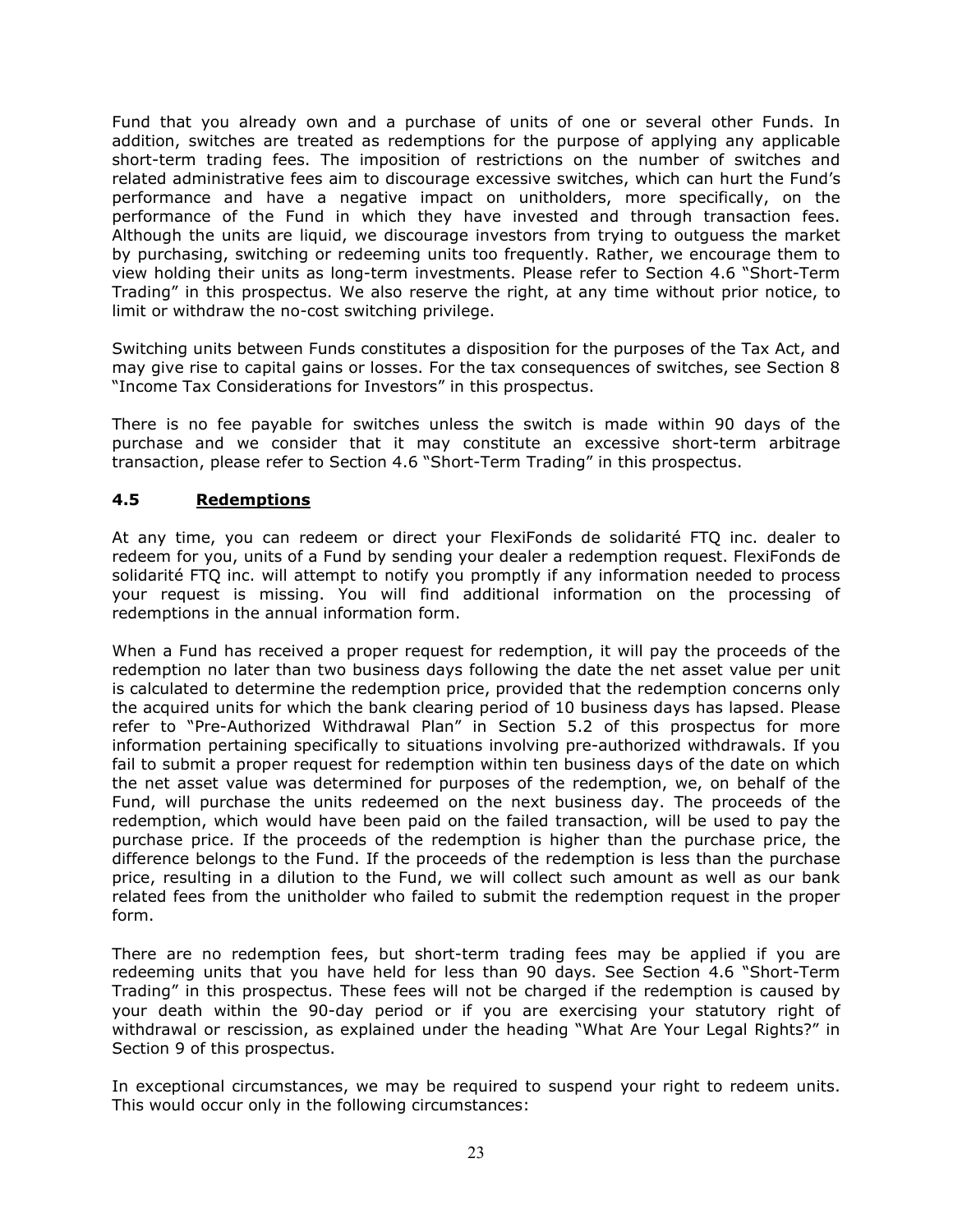- market trading has been suspended on a stock or derivatives exchange on which more than 50% of the Fund's assets are listed, if such securities are not traded on another market or exchange that represents a reasonable and practical alternative; or
- if we receive approval from the Autorité des marchés financiers to temporarily suspend redemptions, particularly if, in accordance with the policy for the management of extreme cases, certain assets of the Fonds de solidarité FTQ and the Funds experience extreme performance variations.

If we suspend the redemption rights before having calculated the redemption price, you may either withdraw your redemption request or redeem your units at the applicable net asset value per unit of that series calculated once the suspension period has ended.

Please refer to "Income Tax Considerations for Investors" in Section 8 of this prospectus for information on the income tax considerations of redeeming your units.

# **4.6 Short-Term Trading**

Although liquid, the Funds should be considered long-term investments, and we discourage investors from purchasing units of the Funds and then redeeming or switching those units with excessive frequency. We consider that redeeming or switching units of the Funds within 90 days of purchasing said units could be detrimental to the Funds and their holders and thus may constitute excessive short-term trading. We monitor these activities and will impose, at our discretion, short-term trading fees of up to 5% of the value attributable to the transaction or we will refuse the purchase requests, in accordance with the Framework Policy for Short-Term Transactions. The short-term trading fees will be deducted from the net asset value otherwise payable upon the redemption or switching of the relevant units and will be retained by the relevant Fund.

In addition and at our discretion, if it is determined that a short-term transaction is also an arbitrage transaction, additional enforcement measures may be imposed in accordance with the Framework Policy for Arbitrage Transactions.

No short-term trading fees will be charged if the units are redeemed as a result of:

- the death of the unitholder within the 90-day period; or
- <span id="page-26-0"></span>• the unitholder exercising a statutory right of withdrawal or rescission.

# **5. OPTIONAL SERVICES**

# **5.1 Registered Plans**

You may take steps to set up an RRSP, RRIF or a TFSA under which Desjardins Trust, as trustee, or another trustee as we may appoint, will, on your behalf, register such RRSP, RRIF or TFSA under the Tax Act and, if applicable, under the provisions of any similar provincial legislation. All deposits received by the trustee under a RRSP, RRIF or TFSA, will be used to purchase units, as per your instructions, of the relevant Fund at their net asset value per unit. All distributions of units held in a RRSP, RRIF or TFSA will be reinvested in additional units of the same Fund at their current net asset value per unit of the Fund. You can find additional information in the account application forms and the declaration of trust for the RRSPs, RRIFs, and TFSAs, copies of which are available from us or your dealer, FlexiFonds de solidarité FTQ inc.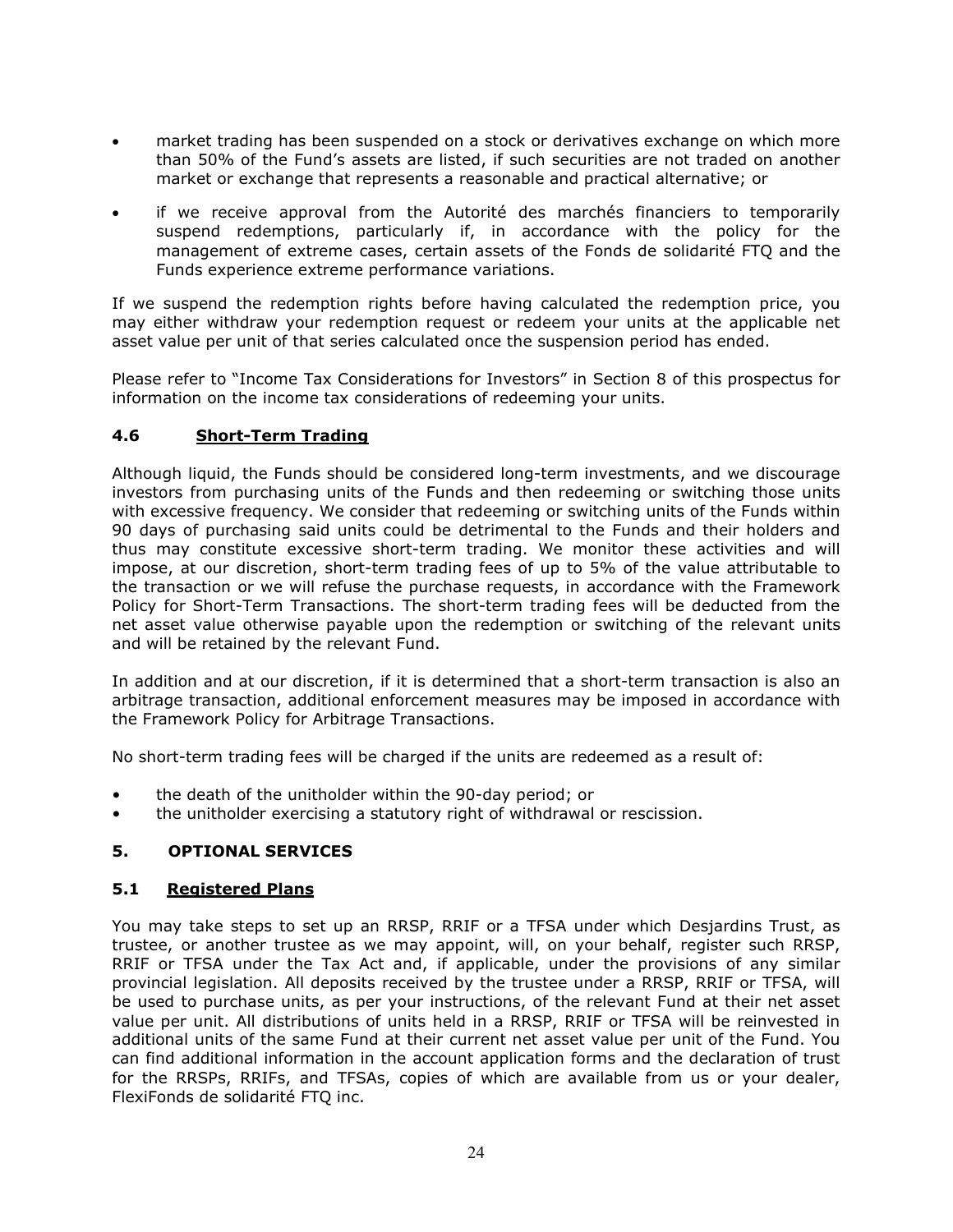We encourage you to consult your own tax adviser for more information about the tax consequences of establishing, contributing to and terminating a RRSP, RRIF and TFSA.

## <span id="page-27-1"></span>**5.2 Pre-Authorized Withdrawal Plan**

You can purchase units of one or several Funds through our pre-authorized withdrawal plan by authorizing us to withdraw a specific amount in Canadian dollars from your financial institution's account by automatic bank debit in periodic amounts of no less than \$10, provided proper instructions have been provided to us. The investor may select the frequency of investments from the options set out in the Funds' account application form. The amount of each investment and the frequency of investment may be changed, or the arrangement discontinued by giving FlexiFonds de solidarité FTQ inc. a prior written notice. A request for redemption of all units held by a unitholder under a pre-authorized withdrawal plan or the one-time payment option cannot be processed until the expiry of the bank clearing period of 10 business days for the units of the most recent purchase. Unless otherwise provided, such a request will be deemed to terminate the pre-authorized withdrawal plan.

If you participate in our pre-authorized withdrawal plan, we will credit the units of the Funds to your account at the established net asset value according to the frequency of the payments you choose. There are no fees for participating or for terminating your participation in the plan. Please refer to Section [4.2](#page-24-1) "Purchases" and Section [4.5](#page-25-0) "Redemptions" and, for charges and fees that are otherwise payable on the purchase or redemption of units, Section [6](#page-27-0) "Fees and Expenses."

If you participate in our pre-authorized withdrawal plan, you will receive a copy of the most recent fund facts and, thereafter, will have the right to request a copy of the fund facts at any time by calling us toll-free at 1-833-383-2121 or by contacting your dealer, FlexiFonds de solidarité FTQ inc., by email at info@flexifondsftq.com. The simplified prospectus of the Funds may also be found online on the SEDAR website at sedar.com or the Fonds de solidarité FTQ website at fondsftq.com.

You do not have a statutory right to withdraw from your undertaking to purchase units of a Fund pursuant to our pre-authorized withdrawal plan, other than in respect of your initial purchase. You will continue, however, to have all other statutory rights under securities law, including certain rights conferred in the event the simplified prospectus or any document incorporated therein by reference contains a misrepresentation (see "What Are Your Legal Rights?" in Section [9](#page-34-0) of this prospectus) whether or not you request the fund facts. You will continue to have the right to terminate your participation in the pre-authorized withdrawal plan at any time by notifying us at least two (2) business days before the next scheduled withdrawal date.

#### <span id="page-27-0"></span>**6. FEES AND EXPENSES**

The total of the management fees, operation expenses and fees related to the underlying funds, if applicable (including taxes), divided by the average daily net asset value of the Fund, constitutes the Fund's management expense ratio ("**MER**"), which indicates how much you are paying for the management, distribution and administration of the Fund. The MER is published in the management report of fund performance and in the fund facts. If applicable, you will receive a written notice at least 60 days before the effective date of any change that could result in an increase in fees charged to the Funds.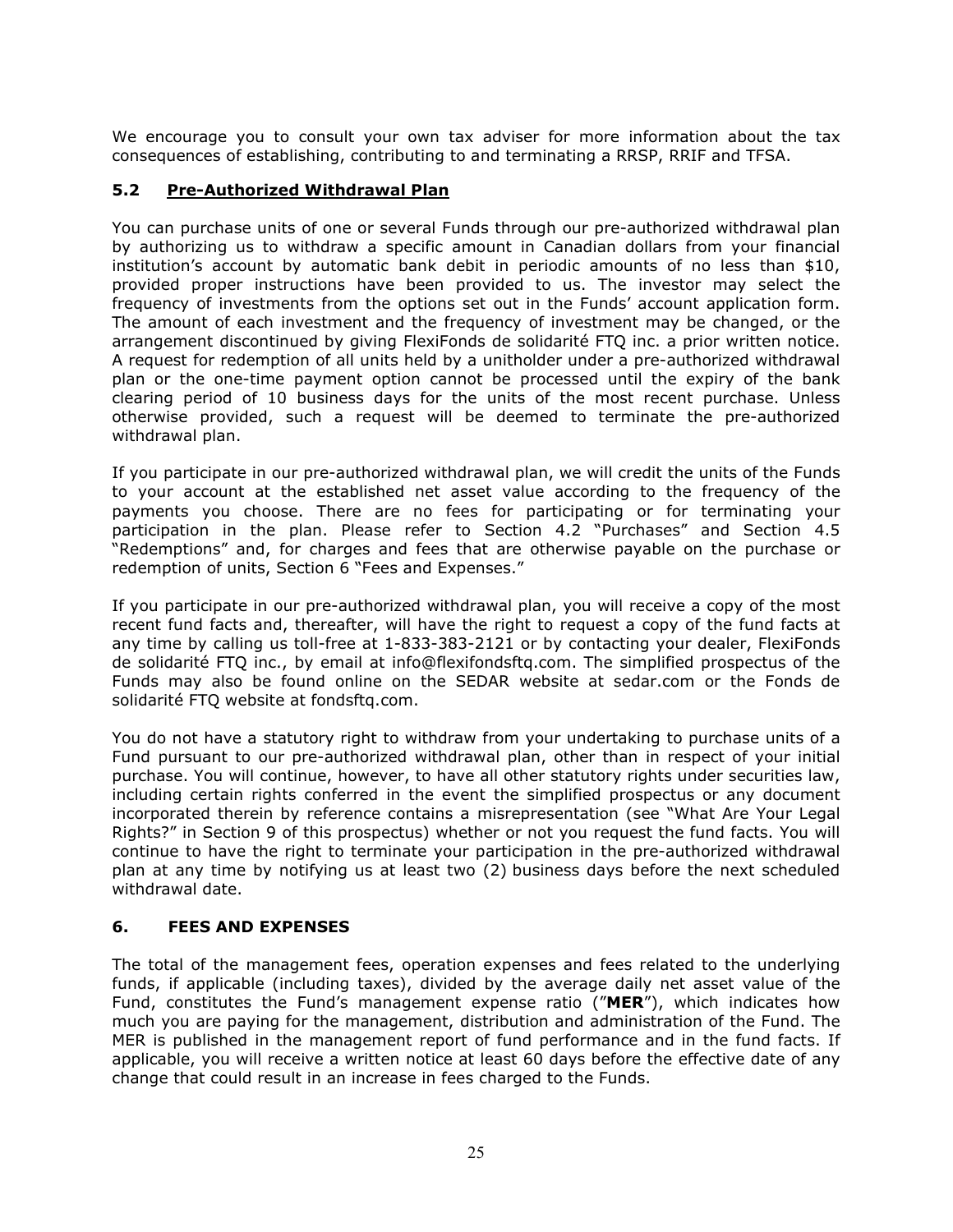The Funds do not have any commission fees, upfront fees, or other sale charges or switch or redemption fees. However, additional fees could apply to short-term switches and redemptions. For more information, see "Short-Term Trading Fees" in the table below.

This table lists the fees and expenses that you may have to pay if you invest in the Funds. The fees payable by the Funds are fees assumed directly by the latter, and will reduce the value of your investment in the Funds. The fees and expenses payable directly by you represent the fees and expenses that you may have to pay directly.

# **FEES AND EXPENSES PAYABLE BY THE FUNDS**

#### **Management Fees**

Management fees are paid to the Investment Fund Manager, the Fonds de solidarité FTQ, which fees cover, among other things, the day-to-day management of the Funds, portfolio management services, investment policies, regulatory compliance monitoring, negotiating contractual agreements with third-party service providers, measures required to ensure the investment of units, commercialization and marketing of the Funds, office facilities and materials, and staffing costs.

A portion of the management fees paid to the Fonds de solidarité FTQ is paid to the principal distributor**,** FlexiFonds de solidarité FTQ inc., in connection with the distribution of the units of the Funds. For more information, see Section 7 "Dealer Compensation."

The management fees of each Fund are calculated at an annual rate of 1.12% (1.28% after applicable sales taxes) of the net asset value of each Fund calculated daily and paid monthly. The Manager may, at its discretion, charge lower management fees than those indicated above.

| <b>FlexiFonds Funds</b> | <b>Annual management</b><br>fees before taxes | <b>Annual management</b><br>fees after taxes |
|-------------------------|-----------------------------------------------|----------------------------------------------|
| Conservative            | 1.12%                                         | 1.28%                                        |
| <b>Balanced</b>         | 1.12%                                         | 1.28%                                        |
| Growth                  | 1.12%                                         | 1.28%                                        |

#### **Operating Expenses**

In exchange for the administrative expenses (the "**administrative expenses**"), the Manager will pay all the operating expenses of the Funds, except for certain charges that are paid directly by the Funds. The charges paid directly by the Funds are set out below under "Operating expenses paid directly by the Funds."

The administrative expenses include legal, audit fees and custodianship fees, transfer agent and registrar fees, fees related to accounting and the valuation of the Funds, trustee services fees relating to registered plans, filing fees as well as the costs related to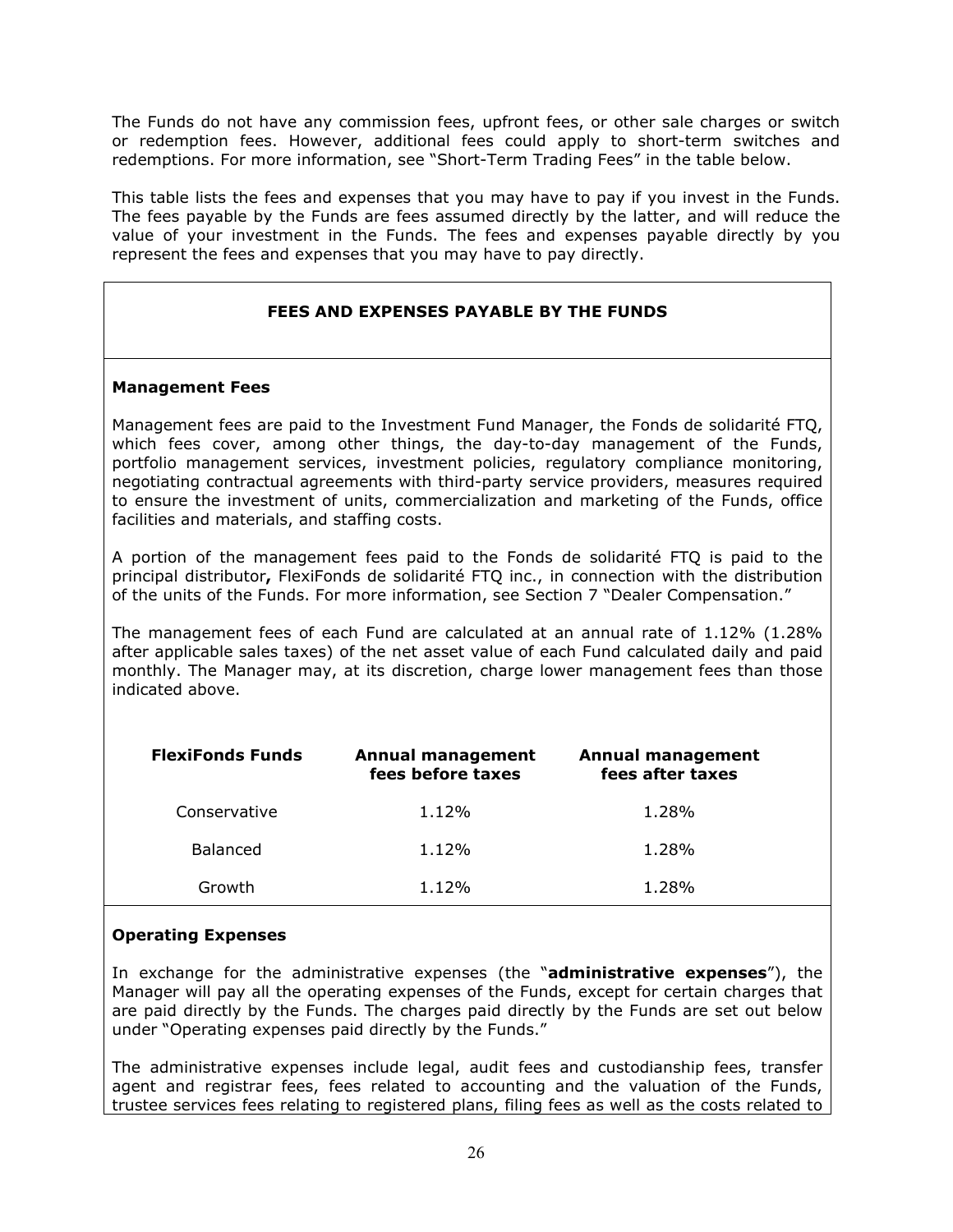the preparation and distribution of financial reports, simplified prospectuses, annual information forms, fund facts, and other communications to investors concerning the Funds. These operating expenses are borne by the Manager to the extent that they are accrued in the ordinary course of business of the Funds.

The administrative expenses for each Fund are calculated at an annual fixed rate of 0.18% (0.21% after applicable sales taxes) of the net asset value of each Fund, calculated daily and paid monthly. The Manager may, at its discretion, charge lower administrative expenses than those indicated below.

| <b>FlexiFonds Funds</b> | Annual administrative<br>expenses before taxes | Annual administrative<br>expenses after taxes |  |
|-------------------------|------------------------------------------------|-----------------------------------------------|--|
| Conservative            | 0.18%                                          | $0.21\%$                                      |  |
| <b>Balanced</b>         | 0.18%                                          | 0.21%                                         |  |
| Growth                  | 0.18%                                          | 0.21%                                         |  |

## **Operating expenses paid directly by the Funds** include:

- fees and expenses payable in connection with the IRC (please see further below for more information);
- interest and sales taxes;
- expenses incurred to comply with new governmental or regulatory requirements, and expenses incurred outside of the ordinary course of business of the Funds.

The fees and expenses of the Funds' IRC, comprised of the compensation paid to the committee members and the committee members' expenses in connection with the IRC, are payable by the Funds. Each Fund pays its proportionate share of the following compensation: \$12,500 to the chairman of the IRC and \$5,000 to each other member of the IRC as an annual retainer, and a per meeting fee of \$1,500 to each member of the IRC. Expenses incurred by members to attend meetings are reimbursed by the Funds. The IRC's legal fees as well as those stemming from the insurance and compensation required of the IRC and its members by regulation are also absorbed by the Funds.

The Fonds de solidarité FTQ may, for certain years and in certain cases, pay a portion of the Funds' operating expenses. The decision to absorb said expenses is reviewed at least once annually and determined at the discretion of the Manager, without notice to unitholders.

# **Fees Related to the Underlying Funds and Exchange-Traded Funds**

The Funds may invest a portion of their assets in underlying funds or exchange-traded funds. In addition to fees and expenses payable by the Funds, there are fees and expenses payable by the underlying funds and exchange-traded funds, which may vary from one mutual fund to another. However, no management or incentive fees will be payable by the Funds that, to a reasonable person, would duplicate fees payable by the underlying funds or exchange-traded funds for the same services. In addition, the Funds are not required to pay purchase or redemption fees as regards their purchases or redemption of the other mutual fund's securities that, for a reasonable person, would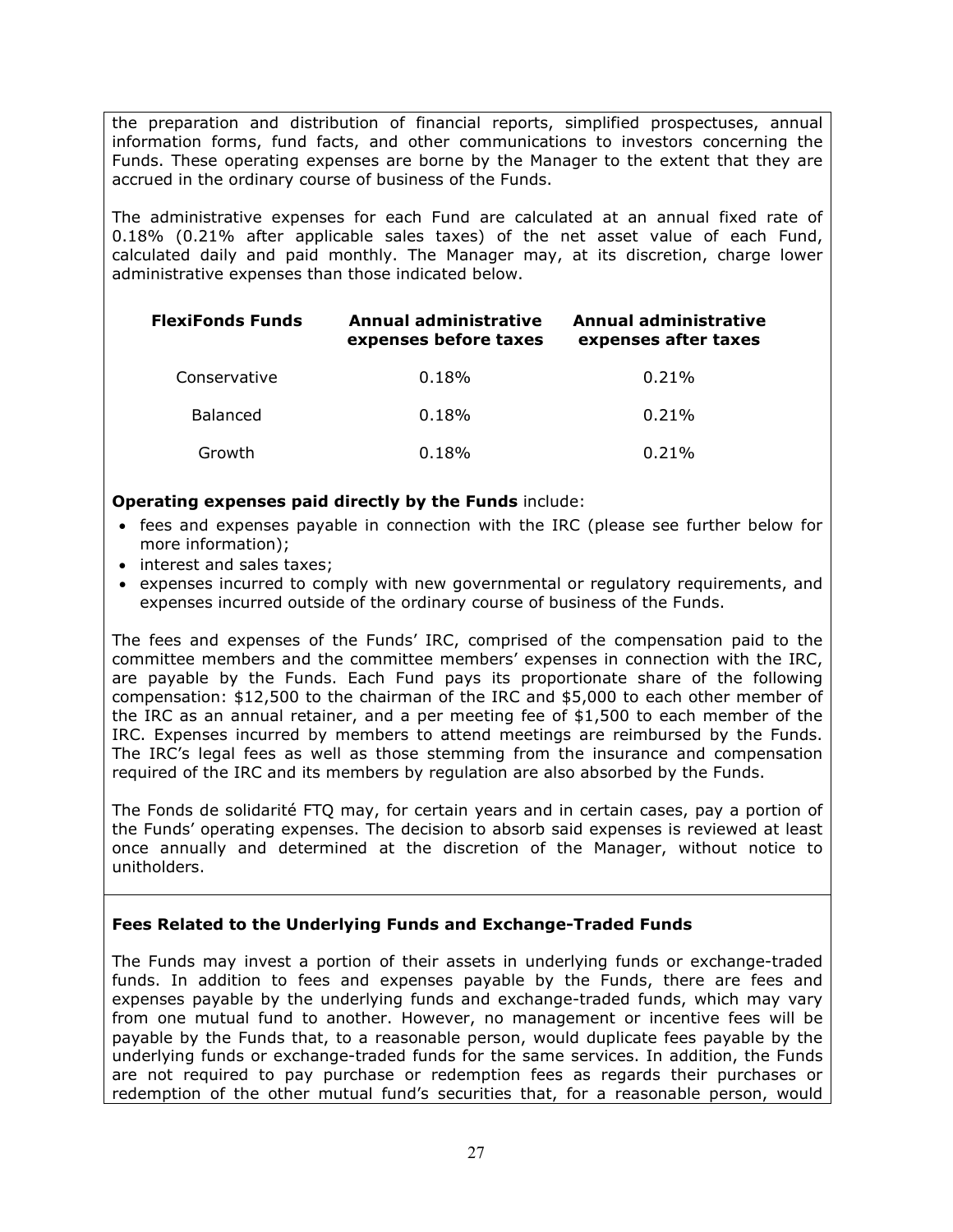result in a duplication of fees payable by an investor in the Funds.

# **Fonds de solidarité FTQ Fees**

The Funds invest a significant portion of their assets in Class "C" Shares of the Fonds de solidarité FTQ. The Funds will pay no purchase or redemption fees on Fonds de solidarité FTQ securities, but will pay management fees and administrative expenses to the Investment Fund Manager, the Fonds de solidarité FTQ, in return for its management and administration of Class "C" Shares of the Fonds de solidarité FTQ, as noted above. These revenues are in addition to the Fonds de solidarité FTQ's investment income and, as a result, have an impact on the value of Fonds de solidarité FTQ Class "C" Shares and, indirectly, on the value of the Funds' units.

The Fonds de solidarité FTQ assumes all operating expenses related to its own general operations. For more information about these operating expenses, please see the Fonds de solidarité FTQ prospectus on our website at fondsftq.com or SEDAR's website at sedar.com.

# **Portfolio Transaction Fees**

All the Funds pay their portfolio transaction fees, which include dealer compensation and other securities transaction fees including derivative and currency transaction costs, if any. Portfolio transaction fees are presented under transaction fees on the statement of comprehensive income in the Funds' financial statements.

Even if the portfolio transaction fees are the responsibility of the Funds, they are not considered operating expenses and are not included in their MER, but rather in the Funds' trading expense ratio. The trading expense ratio represents the total transaction fees expressed as an annualized percentage of the daily average net asset value and is published in the management report of fund performance and in the fund facts.

# **FEES AND EXPENSES PAYABLE DIRECTLY BY YOU**

#### **Sales Charges**

None.

#### **Switching Fees**

None, except for short-term trading fees, if applicable. See "Short-Term Trading Fees" below.

#### **Redemption Fees**

None, except for short-term trading fees, if applicable. See "Short-Term Trading Fees" below.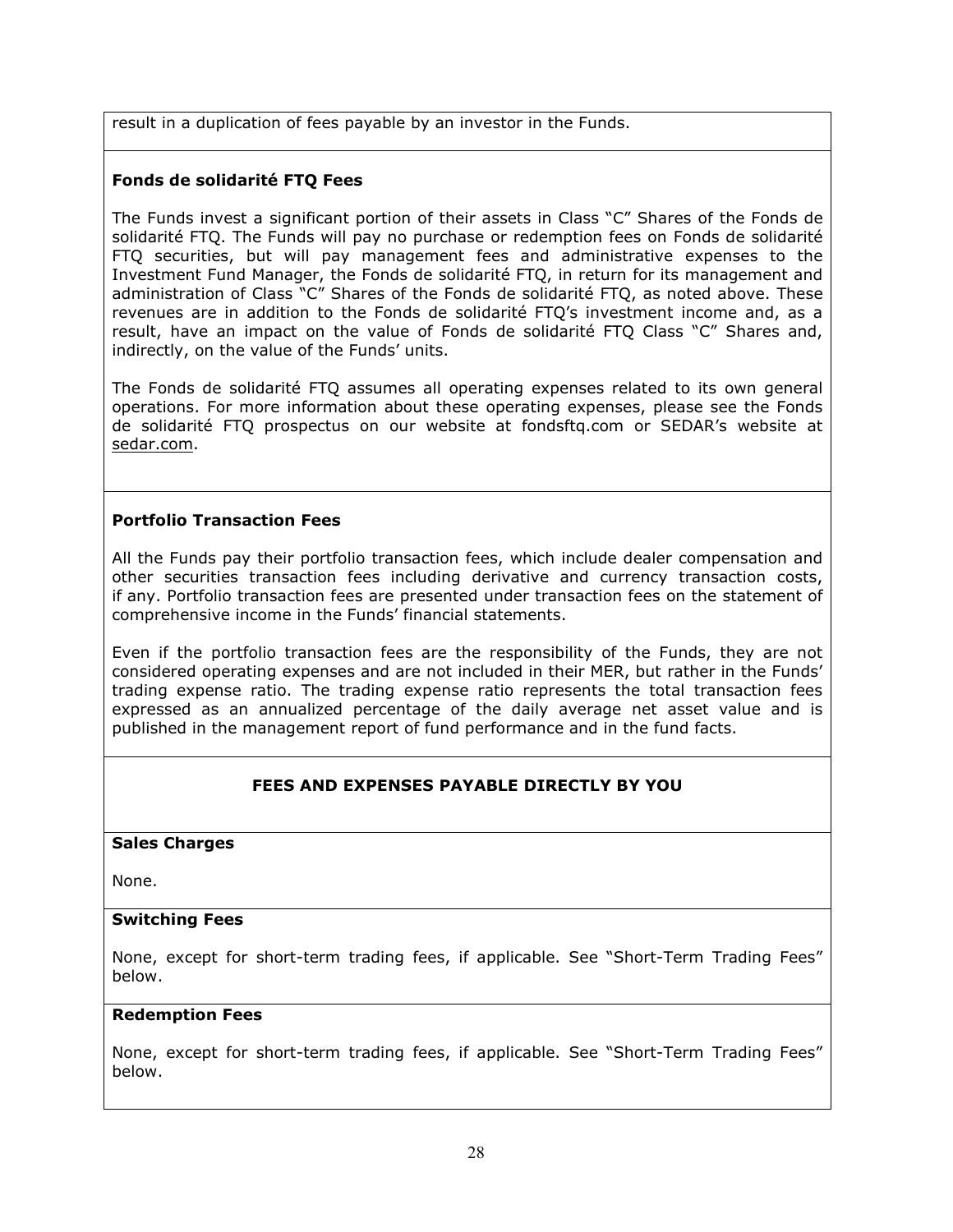## **Short-Term Trading Fees**

On behalf of a Fund, we can charge you short-term trading fees of up to 5% of the net asset value of the units that you are redeeming or switching.

These short-term trading fees may be imposed when we determine that: a) a redemption or switch of units of the Funds in the 90 days following purchase of these units constitutes an excessive, short-term arbitrage transaction, and b) the goal of a transaction is to take advantage of the anticipated spread between the net asset value of the securities of a Fund and the market value of its assets.

These fees will be collected by the Fonds de solidarité FTQ through the redemption of a sufficient number of your units and then deposited with the Fund from which you redeemed or switched units. For more information, see "Purchases, Switches, Redemptions and Short-Term Trading."

#### **Registered Tax Plan Fees**

None. The Funds do not charge you any fees to set up a registered tax plan with Desjardins Trust through FlexiFonds de solidarité FTQ.

#### **Pre-Authorized Withdrawals Fees**

None. The Funds do not charge you any fees to participate in the pre-authorized withdrawal plan.

#### **Courier Charges**

If you request courier delivery of your redemption proceeds, we will charge you the costs of such courier service.

## <span id="page-31-0"></span>**7. DEALER COMPENSATION**

No trailer fees are paid by the investment fund manager or a member of the Funds' organization to the principal distributor, FlexiFonds de solidarité FTQ inc., which is the exclusive distributor of the Funds' units and a wholly-owned subsidiary of the investment fund manager. The principal distributor receives fees from the investment fund manager for distributing the units of the Funds. These fees are paid to the dealer from the management fees of the Funds collected by the investment fund manager; as such, you bear no direct cost.

This compensation, provided for in a principal distributor agreement between the Fonds de solidarité FTQ and FlexiFonds de solidarité FTQ inc., allows the principal distributor to cover its operating expenses (including expenses in connection with salaries, rents, insurance, and certain marketing and communications fees) and to maintain working capital in accordance with the regulation. The principal distributor's representatives are all in its employ and are paid a fixed salary. No other compensation, incentive or other, is paid to the principal distributor or its representatives.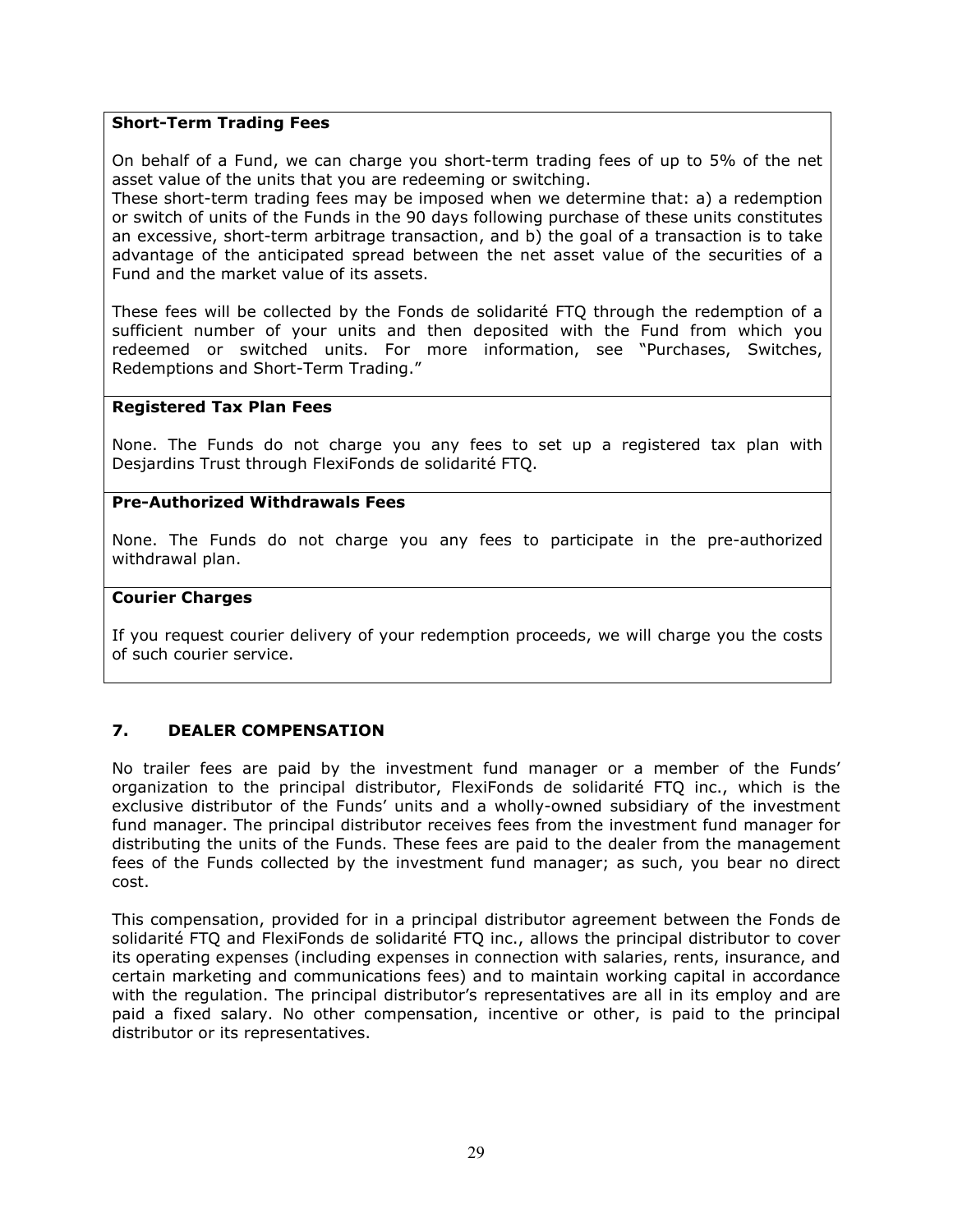## **Dealer Compensation from Management Fees**

The investment fund manager pays the principal distributor 55% of the management fees. If the compensation paid to the dealer results in a surplus, the Manager reserves the right to reduce the percentage of management fees paid. However, the compensation paid should allow the dealer to cover operating expenses in connection with the distribution of units of the Funds.

# <span id="page-32-0"></span>**8. INCOME TAX CONSIDERATIONS FOR INVESTORS**

This summary assumes that you are an individual (other than a trust), that you are a resident of Canada, that you deal at arm's length and are not affiliated with the Funds, and that you hold units as capital property, for the purposes of the Tax Act. This summary does not apply to a unitholder who has entered or will enter into a "derivative forward agreement" or a "synthetic disposition arrangement" as these terms are defined in the Tax Act with respect to the units. This summary is based on the current provisions of the Tax Act and the regulations thereunder, specific proposals to amend the Tax Act and regulations that have been publicly announced by the Minister of Finance (Canada) prior to the date hereof and the current published administrative practices and policies of the CRA. You will find more information regarding taxes in the annual information form. This summary assumes that each of the Funds will at all times qualify or be deemed to qualify as a "mutual fund trust" as defined under the Tax Act. This summary is not exhaustive of all tax considerations and is not intended to constitute legal or tax advice to an investor. Investors should seek professional, independent advice regarding the tax consequences of investing in units, based upon the investors' own particular circumstances.

# **8.1 For Units Held in a Registered Plan**

When units of a Fund are held in a registered plan, distributions from the Fund and capital gains realized from a disposition of the units, including on a redemption, are generally not subject to taxation under the Tax Act until withdrawals are made from the registered plan (withdrawals from a TFSA are not taxable).

The units of a Fund will not be considered a "prohibited investment" for trusts governed by a RRSP, RRIF or TFSA unless the annuitant of the RRSP or RRIF or the holder of the TFSA, as the case may be (i) does not deal at arm's length with the Fund for purposes of the Tax Act, or (ii) has a "significant interest" in the Fund, as defined in the Tax Act. Generally, a holder, annuitant or subscriber, as the case may be, should not hold a significant interest in a Fund unless the holder, annuitant or subscriber, as the case may be, either alone or together with any person or partnership with which the holder, annuitant or subscriber, as the case may be, does not deal at arm's length, holds interests as a beneficiary under the Fund that have a fair market value of 10% or more of the fair market value of the interests of all beneficiaries under the Fund. In addition, the units of a Fund will not be considered a "prohibited investment" if such units are "excluded property" as defined in the Tax Act.

# **8.2 For Units Not Held in a Registered Plan**

If you hold units outside of a registered plan, you must include in the calculation of your taxable income the amount of the net income and the taxable portion of the net capital gains paid or payable to you by the Fund throughout the year, whether you receive these distributions in cash or they are reinvested in additional units. To the extent that the Funds so designate under the Tax Act, and to the extent permitted by the Tax Act, your share a) of net taxable capital gains of the Funds, b) of the foreign source income of the Funds and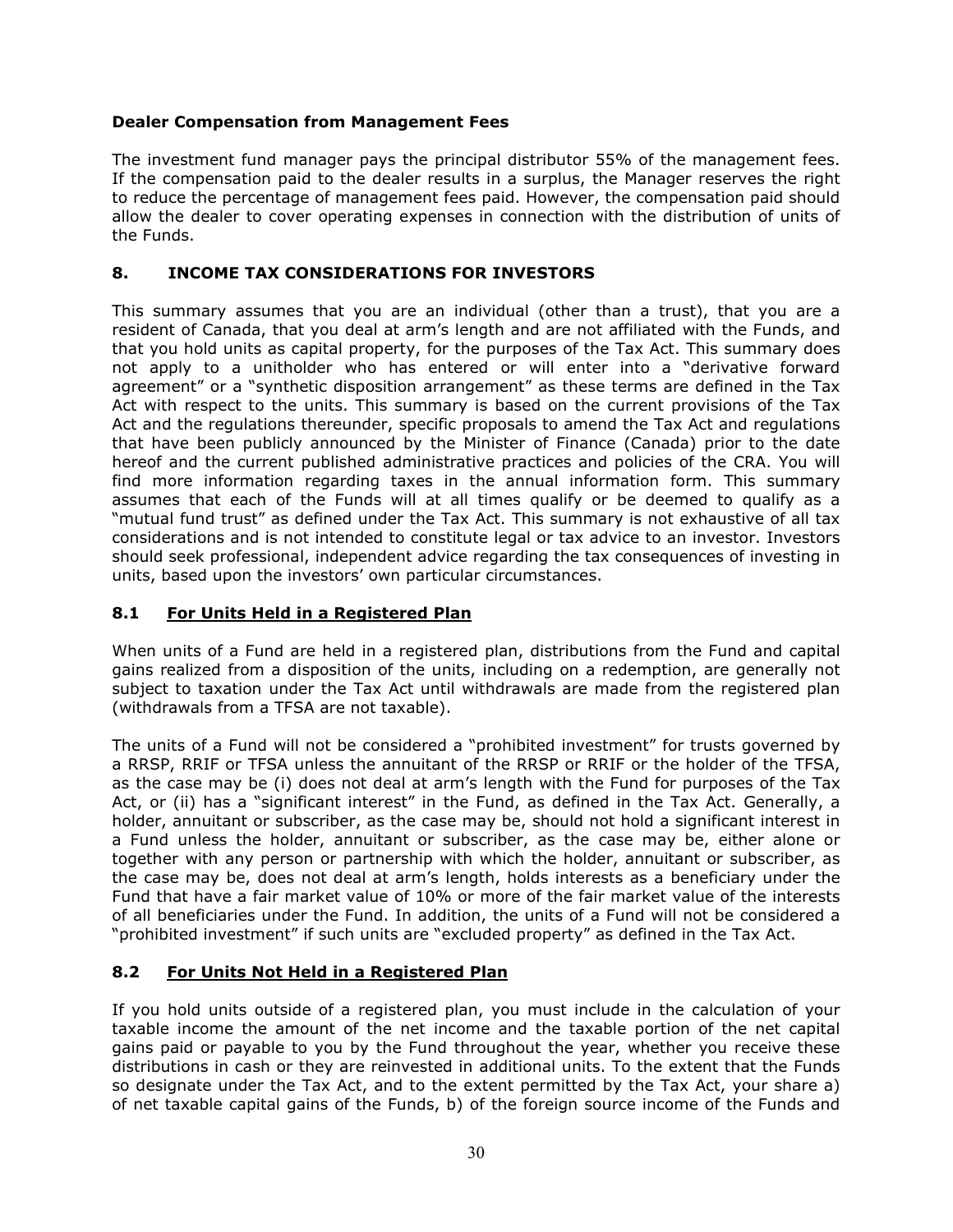c) of taxable dividends received by the Funds on shares of taxable Canadian corporations paid or payable to you will effectively retain their character and will be treated as such in your hands for purposes of the Tax Act. An enhanced dividend tax credit is available for certain eligible dividends from taxable Canadian corporations. To the extent that the distributions (including management fee distributions) to you by a Fund in any year exceed your share of the net income and net capital gains of that Fund allocated to you for that year, those distributions (except to the extent that they are proceeds of disposition) will be a return of capital and will not be taxable to you, but will reduce the adjusted cost base of your units in the Fund. The non-taxable portion of a Fund's net realized capital gains paid or payable to a unitholder will not be included in the unitholder's income and will not reduce the adjusted cost base of the unitholder's units. If the adjusted cost of your units of a Fund would otherwise be less than zero, you will be deemed to have realized a capital gain equal to the negative amount, and the adjusted cost base of the units will be increased to zero.

You will be taxed on distributions of income and capital gains, even if the income and capital gains were accumulated through the Fund or were realized by the Fund before you acquired the units and were reflected in the purchase price of the units. If you buy units prior to a distribution, you may have to pay tax on income and capital gains that the Fund earned before you bought your units. You should bear this in mind when buying units.

Where a Fund has validly chosen to end its taxation year on December 15 under the Tax Act, the sums that are paid or payable to you by this Fund after December 15 and before the end of the calendar year are deemed to have been paid or payable to you before December 15 of the given year. Moreover, should you buy units after December 15 of the given year, you may be subject to a tax on earned income or capital gains realized during the taxation year of the Funds ended December 15 of the given calendar year, but which did not become payable before the acquisition of your units. The Funds have elected to have a taxation year that ends on December 15 under the Tax Act.

The higher a Fund's portfolio turnover rate in a year, the greater the chance that the Fund will generate capital gains or losses in that year. There is not necessarily a relationship between high turnover rate and the performance of a portfolio.

If you dispose of your units, whether by switching, redemption or otherwise, you will realize a capital gain (or capital loss) to the extent that the proceeds of disposition, minus any costs of disposition, are greater (or less) than the adjusted cost base of the units. Fifty percent of a capital gain (or a capital loss) is generally included in determining your taxable capital gain (or allowable capital loss). An alternative minimum tax may apply to realized capital gains or Canadian dividends received.

In general, the aggregate adjusted cost base of your units in a Fund equals:

- the amount of your initial investment in the Fund (including any sales charges paid);
- **plus** the amount of any additional investments in the Fund (including any sales charges paid);
- **plus** the amount of any reinvested distributions (including management fee distributions);
- **minus** the amount of capital returned in any distributions;
- **minus** the adjusted cost base of any previous redemption.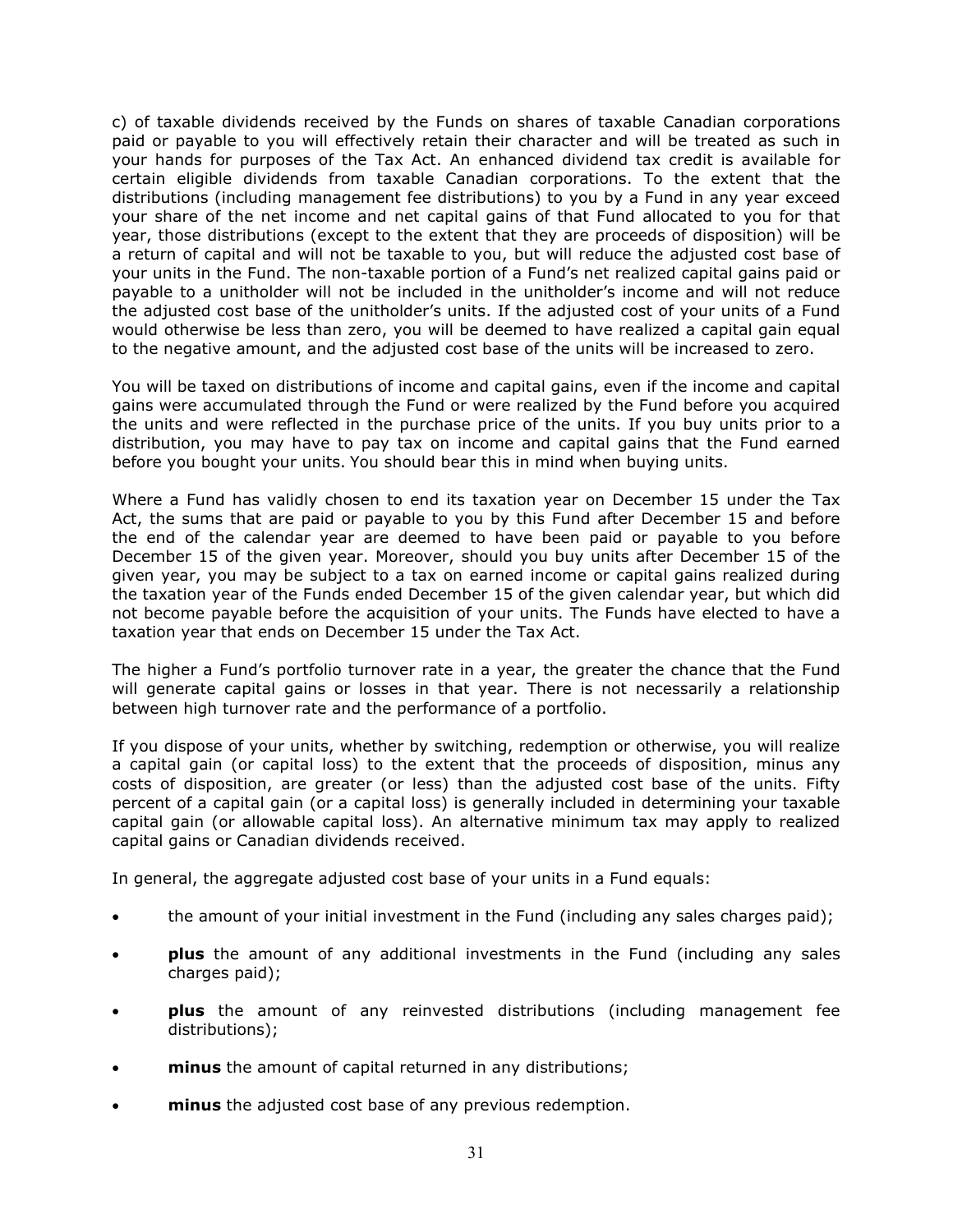## <span id="page-34-0"></span>**9. WHAT ARE YOUR LEGAL RIGHTS?**

Securities legislation in Québec gives you the right to withdraw from an agreement to buy mutual funds within two business days of receiving the fund facts, or to cancel your purchase within 48 hours of receiving confirmation of your order.

Securities legislation in Québec also allows you to cancel an agreement to buy mutual fund units and get your money back, or to make a claim for damages, if the simplified prospectus, annual information form, fund facts, or financial statements misrepresent any facts about the Fund. These rights must usually be exercised within certain time limits.

For more information, refer to securities legislation in Québec or consult a lawyer.

#### <span id="page-34-1"></span>**10. ADDITIONAL INFORMATION**

#### **10.1 FUNDAMENTAL CHANGES**

Under Regulation 81-102, and to the extent that the master declarations of trust of the Funds allow, the approval of unitholders may not be requested regarding fundamental changes, under the following circumstances:

- i) the Fund undertakes a reorganization with or transfers its assets to another Fund to which Regulation 81-107 and Regulation 81-102 apply and which is managed by the Manager of the Funds or an affiliate, (a "**Continued Fund**") if the following conditions exist:
	- a. the Fund ceases to continue after the reorganization or transfer of its assets;
	- b. the reorganization or transfer of its assets results in unitholders of the Fund becoming unitholders of the Continued Fund; and
	- c. the reorganization or transfer of assets meets the conditions provided in subparagraphs a, b, c, d, g, h, i, j and k of section 5.6(1) of Regulation 81- 102; or
- ii) the Fund changes its auditor.

Although unitholders might not need to approve such changes, they will be informed at least 60 days before the date these changes take effect, which must also be approved by the IRC.

#### **10.2 RESPONSIBLE INVESTMENT**

Through its investment in Class "C" Shares of the Fonds de solidarité FTQ, each Fund supports the mission of the Fonds de solidarité FTQ, and its approach to responsible investment and sustainable development, embodied in the adoption by the Fonds de solidarité FTQ of the Sustainable Development Policy Framework.

Each Fund aims to draw inspiration from the Sustainable Development Policy Framework of the Fonds de solidarité FTQ, such as, when selecting the securities in its portfolio as well as by actively exercising its voting rights and excluding certain economic sectors or the securities of particular companies that might be considered as being in conflict with the responsible investment values of the Fonds de solidarité FTQ.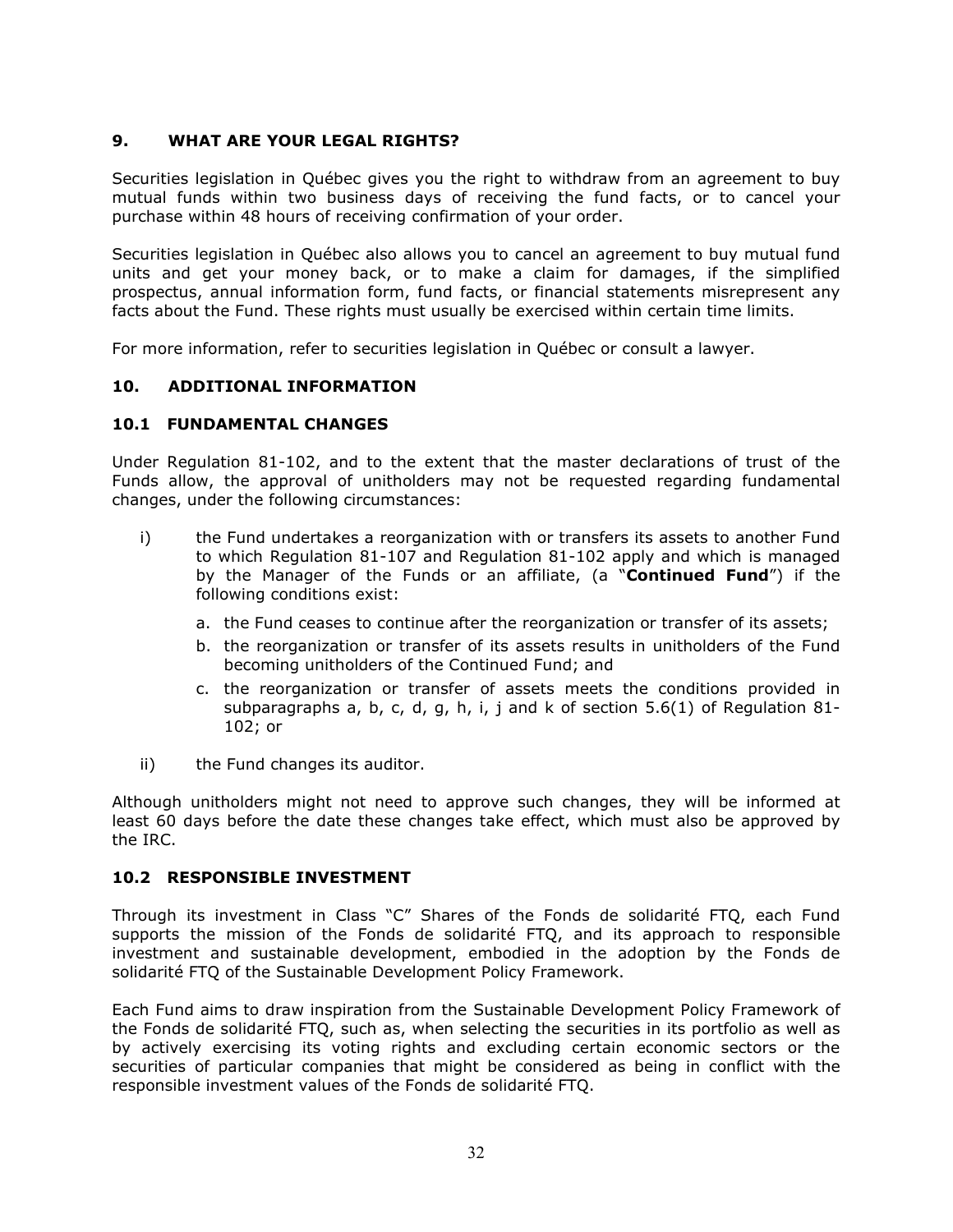## <span id="page-35-0"></span>**PART B – SPECIFIC INFORMATION ABOUT EACH OF THE MUTUAL FUNDS DESCRIBED IN THIS SIMPLIFIED PROSPECTUS**

## **Overview**

In this part of the simplified prospectus, you will find information specific to each Fund to help you compare the Funds and determine which meet your investment needs. The information specific to each Fund is divided into the sections indicated below:

## **Fund Details**

In this section, you will find information about the type of Fund, the available types of securities of the Fund and their series, the date each series of each Fund was launched, and the eligibility of the Fund as an investment for registered plans.

## **What Does the Fund Invest In?**

This section indicates the investment objectives and strategies for each Fund. Each Fund will need the approval of its unitholders to change its fundamental investment objectives.

Investment Objectives = the objectives of a Fund, including the types of securities in which it invests.

Investment Strategies = how the Fund's portfolio manager attempts to achieve the objectives.

Except as described in the annual information form, the Funds adopt the standard investment restrictions and practices established by Canadian securities regulatory authorities.

#### **What Are the Risks of Investing in the Fund?**

To help you determine if a Fund is suitable for you, the Manager classifies the risk of investing in a Fund in one of the following categories: low, low to medium, medium, medium to high, or high. The risk level of investing in a Fund is reviewed at least once a year and if the investment objective of a Fund has changed significantly. In general, it should be re-established as soon as it is no longer reasonable under the circumstances.

To determine the investment risk rating of each Fund, the Manager followed the risk classification methodology set out in the regulation and adopted by the Canadian Securities Administrators in 2017.

The purpose of adopting a standardized mutual fund risk classification method applicable to all mutual funds is to improve the transparency and consistency of investment risk levels, and to allow investors to more easily compare these risk levels.

This standardized method is useful to investors, as it provides a consistent and comparable basis for measuring the investment risk levels of the different mutual funds.

The method consists of grading the risk associated with a mutual fund on the five-category scale mentioned above, based on the historical volatility of that mutual fund's performance,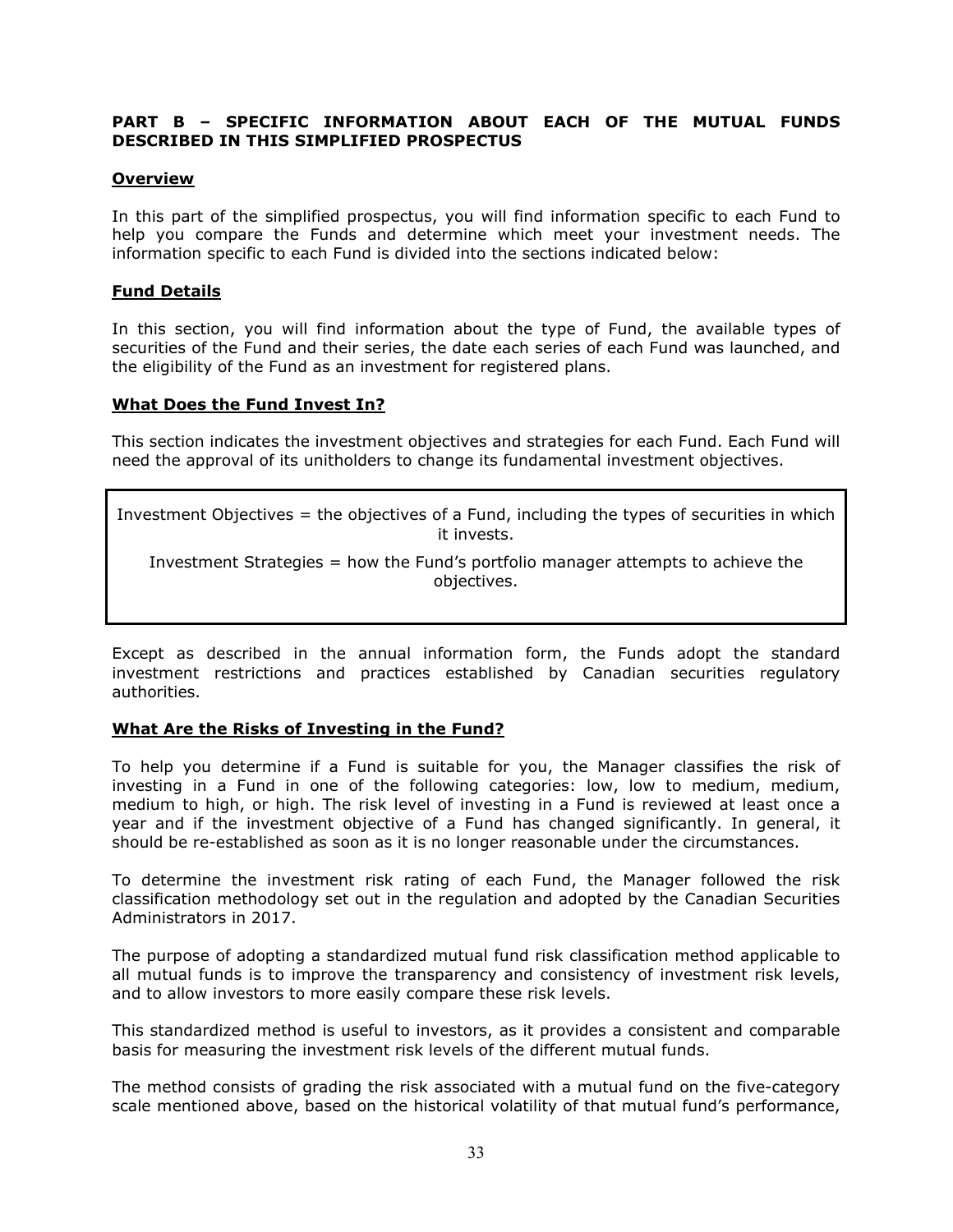as measured by the standard deviation of the mutual fund's performance over a 10-year period using the first series created. A mutual fund's standard deviation is calculated by determining the differential between a mutual fund's returns as compared its average returns over a given period. A mutual fund with a high standard deviation is usually classified as risky.

If the performance history falls short of the 10-year period required by regulation to calculate the standard deviation of a Fund, the Manager substitutes the data of a recognized reference index to make up for the Fund's missing performance history. The reference index chosen by the Manager must be a recognized index. Specifically, it must have a composition similar to that of the Fund's investment portfolio with performances that positively correlate with or will in all likelihood positively correlate with those of the Fund.

You can receive, upon request and at no cost, a description of the risk classification method used by the Manager to establish the risk rating of the Fund by calling 1-833-383-2121 (client services) or by emailing us at info@flexifondsftq.com.

# **Distribution Policy**

As a unitholder, you are entitled to your share of a Fund's net income and net capital gains realized on the Fund's investments. Each Fund passes along practically all of its earnings to its unitholders as distributions. A Fund earns income in the form of dividends from stocks and interest from debt securities. A Fund realizes a capital gain when it sells securities at a higher price than the price it paid.

This section tells you how often each Fund listed in this Part will make income and capital gains distributions, if applicable.

# **Fund Expenses Indirectly Borne by Investors**

This section allows you to compare the cumulative costs of investing in units of a Fund, with the similar costs of investing in other mutual funds. For each Fund, the table shows the amount of fees and expenses applicable to the relevant series of units over various time periods for each \$1,000 investment you make, assuming that

- the annual return of the Fund has remained constant at 5% per year (i.e., the standard rate of return to be used for illustration purposes only); and
- the management expense ratio of the Fund has remained the same as in its last financial year for the complete 10-year period.

Because the 5% rate of return and the constant management expense ratio are assumptions for comparison purposes only, your actual costs may be lower or higher.

For more information about fees and expenses paid directly by the investor that are not included in the calculation of the management expense ratio, please refer to the Fundspecific information found for each of the Funds under the heading "Fund Expenses Indirectly Borne by Investors" at the end of Sections 11, 12 and 13 of this prospectus.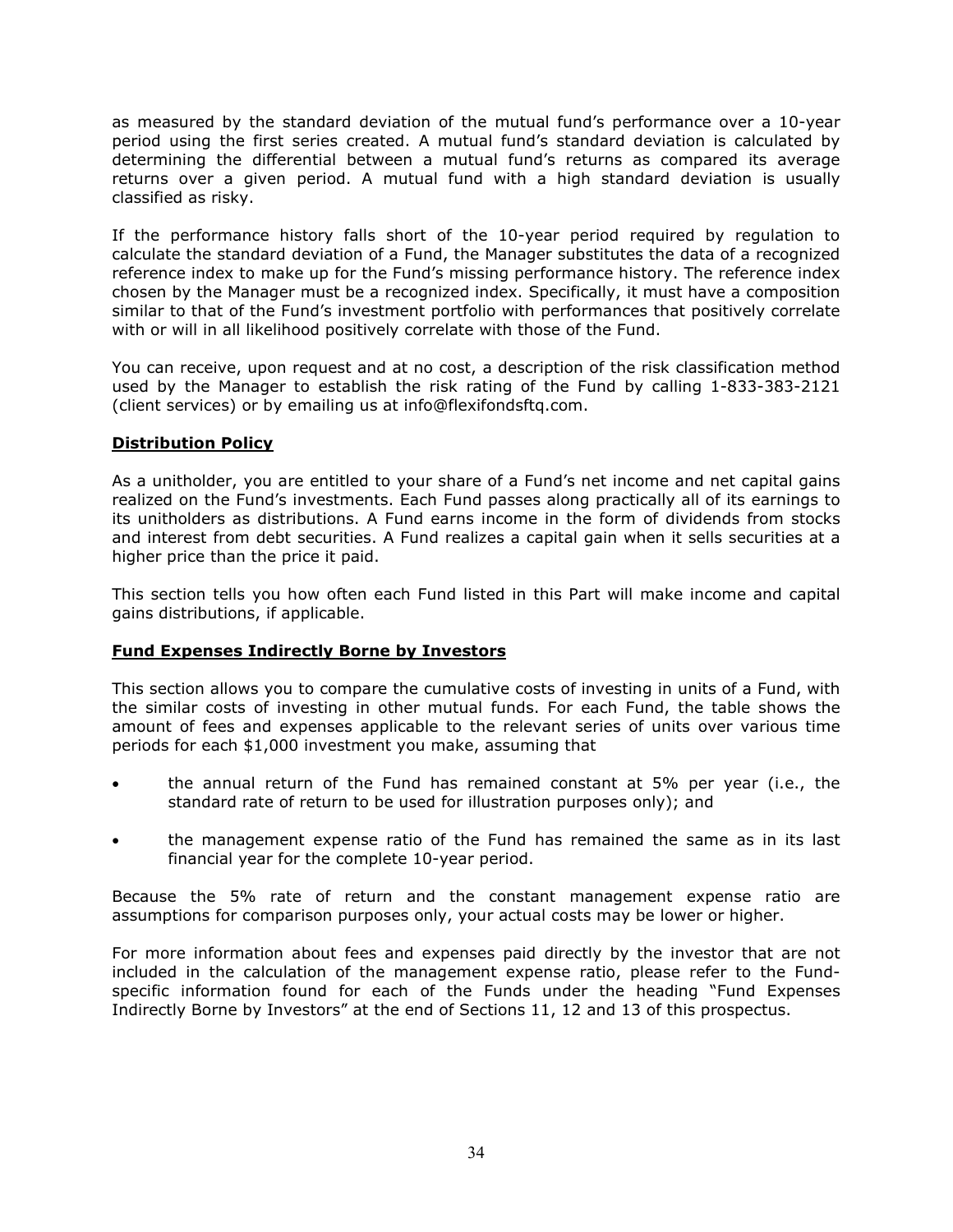## <span id="page-37-0"></span>**11. FLEXIFONDS CONSERVATIVE FUND**

| <b>FlexiFonds Conservative Fund</b>                               |                                                                                                             |  |  |
|-------------------------------------------------------------------|-------------------------------------------------------------------------------------------------------------|--|--|
| <b>TYPE OF MUTUAL FUND</b><br>Canadian Fixed-Income Balanced Fund |                                                                                                             |  |  |
| <b>DATE FUND STARTED</b>                                          | Series 1 Units: May 28, 2019                                                                                |  |  |
| <b>SECURITIES OFFERED</b>                                         | Mutual Fund Units:<br>Series 1                                                                              |  |  |
| <b>ELIGIBILITY FOR</b><br><b>REGISTERED PLANS</b>                 | Qualified investment for Registered Plans under the Tax Act                                                 |  |  |
| <b>ELIGIBILITY FOR</b><br><b>TAX CREDIT</b>                       | Acquiring units of this Fund does not grant the right to a tax<br>credit related to a labour-sponsored fund |  |  |
| <b>PORTFOLIO MANAGERS</b>                                         | Addenda Capital Inc.                                                                                        |  |  |

#### **What Does the Fund Invest In?**

#### **Investment Objectives**

The assets of the FlexiFonds Conservative Fund of the Fonds de solidarité FTQ (for the purposes of this section only, the "Fund") are primarily invested in government bonds, Class "C" shares of the Fonds de solidarité FTQ and, to a lesser extent, in global shares and shares of Québec-based companies, mainly those with a large market capitalization listed on a stock exchange. The Fund aims to provide income and modest long-term capital growth while contributing to the stimulation of Québec's economy by prioritizing assets related to Québec's economy. The maximum exposure to foreign investments is 15%.

Any change to the investment objectives requires the approval of a majority of votes cast at a meeting of the unitholders of the Fund.

#### **Investment Strategies**

The Fund invests primarily in Class "C" Shares of the Fonds de solidarité FTQ and government bonds. Essentially, Class "C" Shares of the Fonds de solidarité FTQ are composed of development capital investments in private and public Québec companies, bond portfolios of governments and Canadian corporations, as well as publicly traded Québec, Canadian and global shares. For more information regarding Class "C" Shares of the Fonds de solidarité FTQ held by the Fund, please refer to the heading "Exemptive Relief from Certain Restrictions Set Out in Regulation 81-102 with Respect to the Purchase and Holding of Class "C" Shares of the Fonds de solidarité FTQ" of the annual information form of the Funds or to the heading "Risks Associated with the Funds' Investments in Class "C" Shares of the Fonds de solidarité FTQ" of this simplified prospectus.

For the management of fixed-income securities, the portfolio manager invests in bonds issued or guaranteed by the Québec government and the governments of other Canadian provinces (including their agencies and corporations). The portfolio manager chooses securities in order to manage interest rate risk while maintaining medium-term maturity overall for the bond portfolios.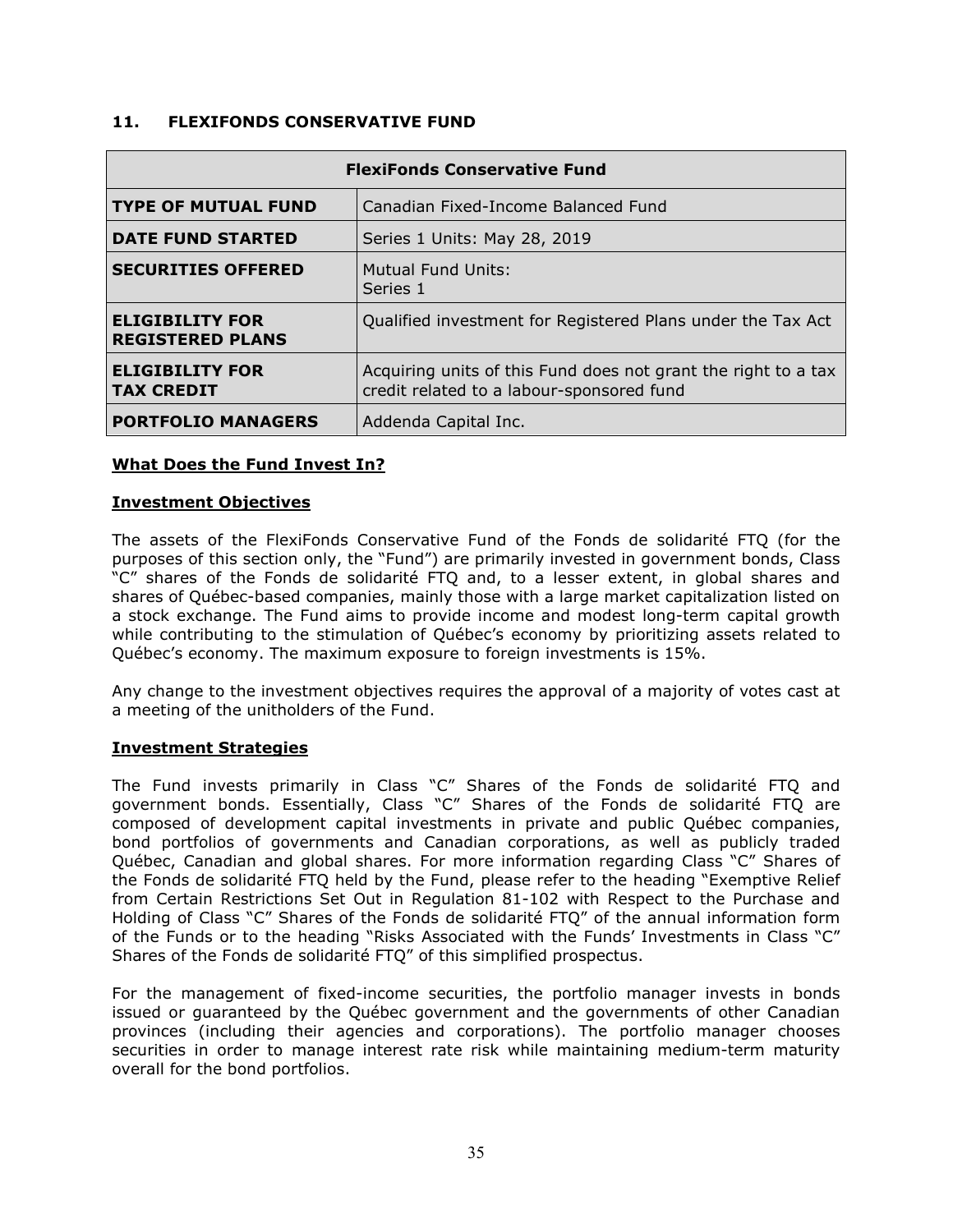To maintain a healthy portfolio diversification, the Fund also invests in equity securities of Québec and foreign issuers, through investments that provide exposure to a variety of securities.

For the portfolio of Québec shares, the portfolio manager invests in securities of corporations that have head offices located in Québec and that contribute to economic activity in Québec. The portfolio manager aims for portfolio diversification by reproducing an index of publicly traded corporations with large market capitalization (Québec IQ-30 index) from various sectors of Québec's economy.

For the portfolio of global shares, the portfolio manager will apply an active management approach with a focus on growth at a reasonable price based on a fundamental analysis of companies with a large market capitalization (large-cap companies) in developed countries. The Fund may invest up to 15% of its portfolio in foreign securities.

In accordance with the target allocation detailed in article 2.4 under the heading "Risks Associated with the Funds' Investments in Class "C" Shares of the Fonds de solidarité FTQ," 30% of the assets of the Fund are allocated to Class "C" shares of the Fonds de solidarité FTQ, 55% to fixed-income securities, of which 35% are allocated to bonds issued or guaranteed by the Québec government and its corporations, and 15% to equity securities, of which 5% are invested in Québec shares. Thus, investment in assets related to Québec's economy is a priority and represents 70% of the assets of the Fund.

The portfolio manager rebalances asset classes semi-annually and whenever predetermined benchmarks are reached.

In anticipation of, or in response to, adverse market, economic, or political conditions, for defensive purposes, the portfolio manager may invest provisionally, at the portfolio manager's discretion, a significant portion of the Fund's assets in cash and money market instruments. In such cases, investments may not correspond exactly to the investment objectives of the Fund.

The Fund may use derivatives for hedging purposes, in order to protect against or compensate an investment risk, such as currency fluctuations or interest rate changes. The portfolio manager may use various derivatives such as options, forwards, futures, and swaps. The Fund will only use derivatives in accordance with the requirements of securities regulations. For a description of the risks associated with the use of derivatives, see Section 2.4 "Derivatives Risk" of this prospectus.

In an effort to improve returns, the Fund may engage in securities lending, repurchase and reverse repurchase transactions in accordance with the investment objectives of the Fund and the requirements of securities regulations. Please refer to Section 2.4 "Securities Lending, Repurchase and Reverse Repurchase Transaction Risk" of this prospectus for a description of these transactions and the strategies to be used by the Fund to reduce the risks related to these transactions.

The Fund is not authorized to engage in short selling, nor to invest in illiquid assets.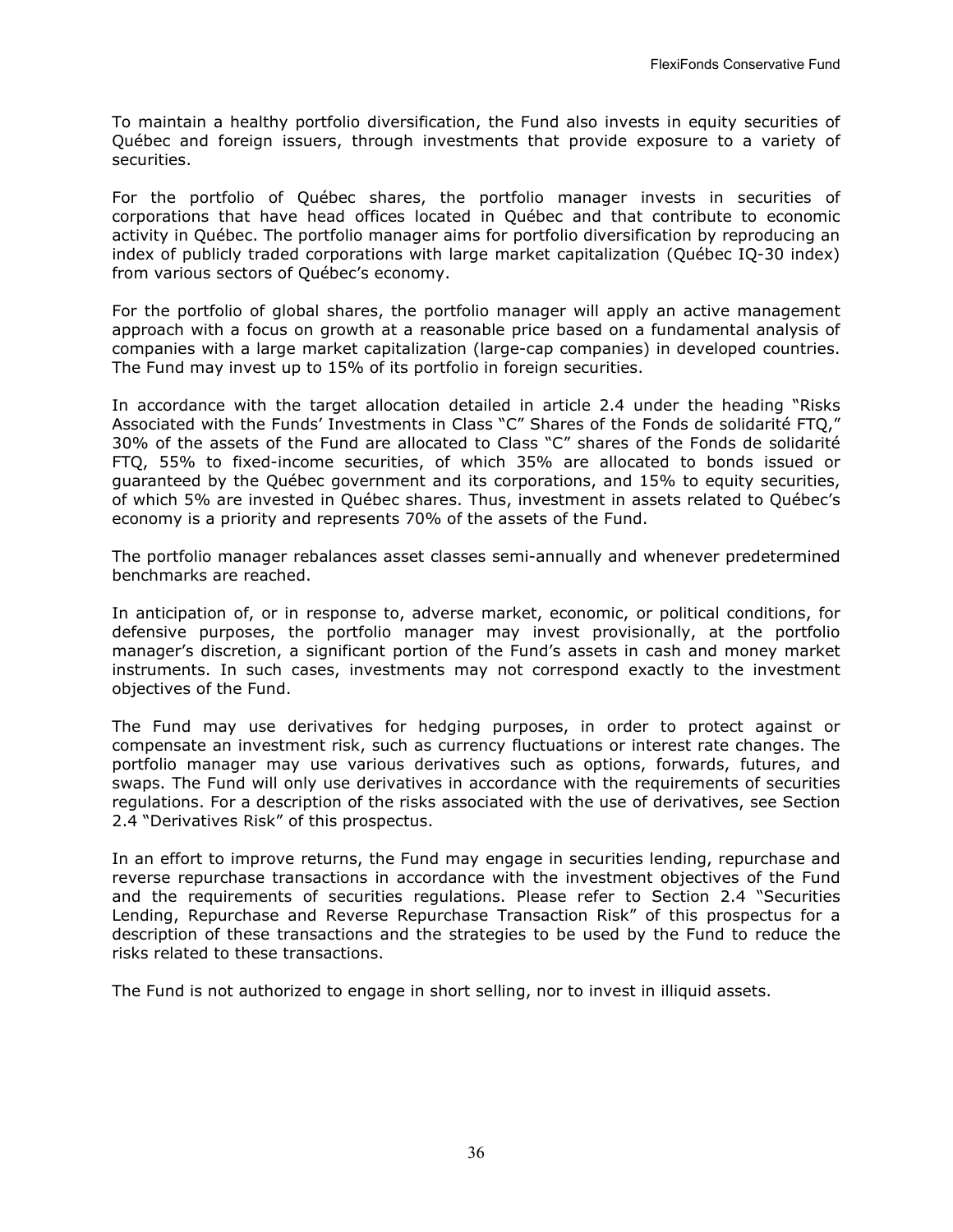# **What are the Risks of Investing in the Fund?**

This Fund is exposed to the following risks, which are described in detail in Section [2.4](#page-6-0) of this prospectus:

- − Concentration Risk
- − Liquidity Risk
- − Conflicts of Interest Risk Relating to the Structure of the Funds
- − Absence of History Risk
- − Credit Risk
- − Currency Risk
- − Derivatives Risk
- − Exchange-Traded Funds Risk
- − Foreign Investment Risk
- − Interest Rate Risk
- − Market Risk
- − Specialization Risk
- − Securities Lending, Repurchase and Reverse Repurchase Transaction Risk
- − Large Transactions Risk
- − Taxation Risk
- − Portfolio Management Risk
- − Equity Risk
- − Asset- and Mortgage-Backed Securities Risk
- − Cybersecurity Risk
- − Risks Associated with the Funds' Investments in Class "C" Shares of the Fonds de solidarité FTQ

#### **Who Should Invest in this Fund?**

The Fund is suitable for investors seeking a portfolio of fixed-rate securities generating regular, moderate interest income while contributing to the stimulation of Québec's economy by prioritizing investment in Québec-based assets.

The Fund is appropriate for investors seeking a medium-term investment and willing to accept a low level of risk.

As the performance history of the Fund is less than 10 years and is therefore insufficient to calculate the standard deviation of the Fund in accordance with the applicable regulation, to substitute for the missing time, the Manager will use a reference index comprised of recognized indices that are representative of the Fund's risk, namely, as to 60%, the FTSE Canada Mid Term Provincial Bond Index, which represents Canadian provincial bonds with maturities of 5 to 10 years (a segment of the flagship FTSE Canada Universe Bond Index), as to 10%, the FTSE Canada Mid Term Corporate Bond Index, which represents Canadian corporate bonds with maturities of 5 to 10 years (a segment of flagship FTSE Canada Universe Bond Index), as to 15%, the S&P/TSX Composite Index, which represents all Canadian companies listed on the Toronto Stock Exchange, and as to 15%, the MSCI World Index (net, C\$), which represents large and mid-cap equity performance in developed countries, hedged in Canadian dollars.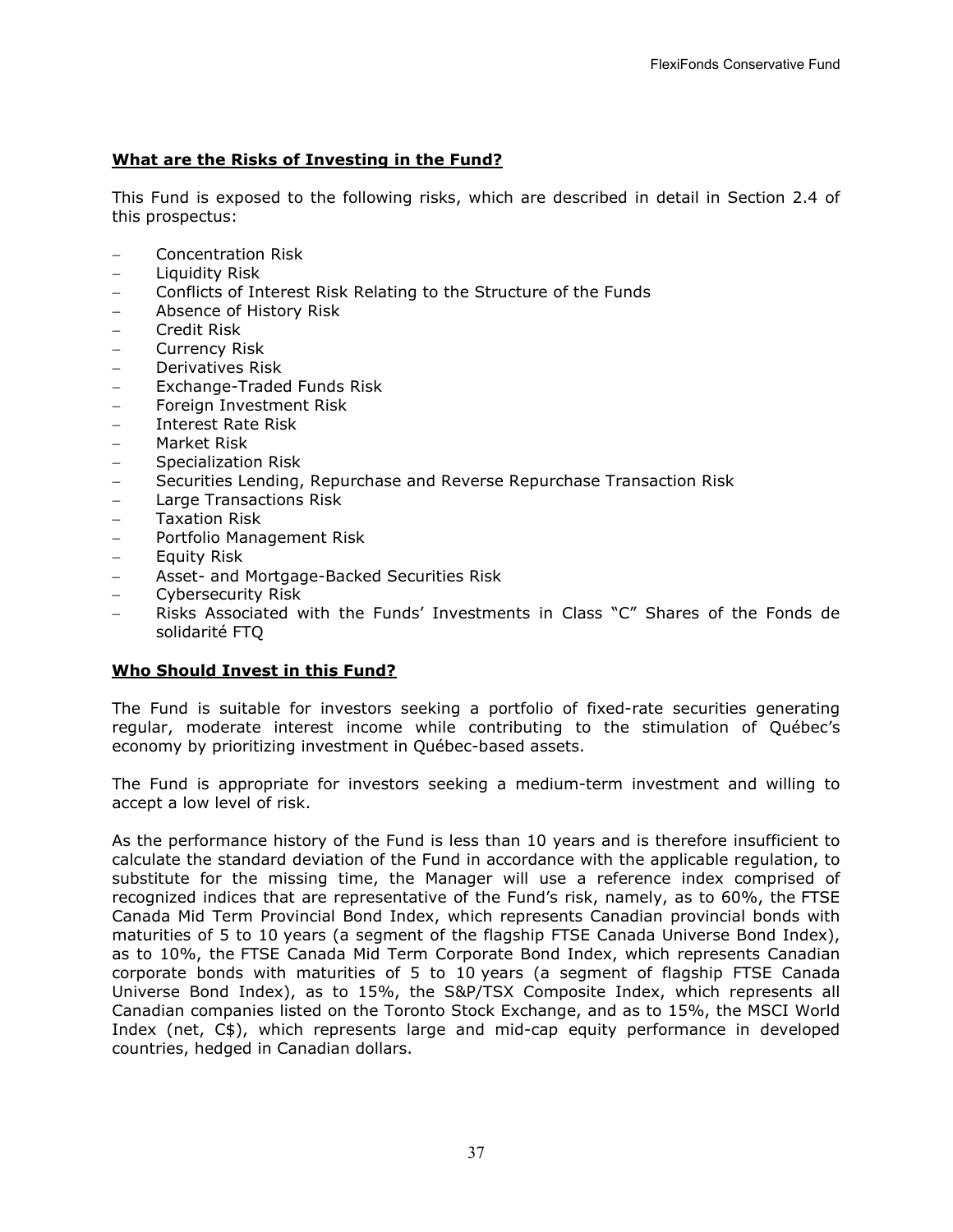## **Distribution Policy**

If applicable, the Fund distributes income quarterly in March, June, September and December, and distributes capital gains in December. We will automatically reinvest distributions in additional units of the Fund at the Fund's current net asset value.

## **Fund Expenses Indirectly Borne by Investors**

The following table shows the amount of fees that will apply to units of each series of the Fund based on the following assumptions, namely a) an initial investment of \$1,000; b) a total annual return of the Fund of 5% in each year, and c) the same management expense ratio of the Fund throughout the 10-year period as that of the financial year ended December 31, 2021.

Fees and expenses payable over:

|          | . Year  | 3 Years | 5 Years | 10 Years |
|----------|---------|---------|---------|----------|
| Series 1 | \$15.39 | \$48.51 | \$85.02 | \$193.53 |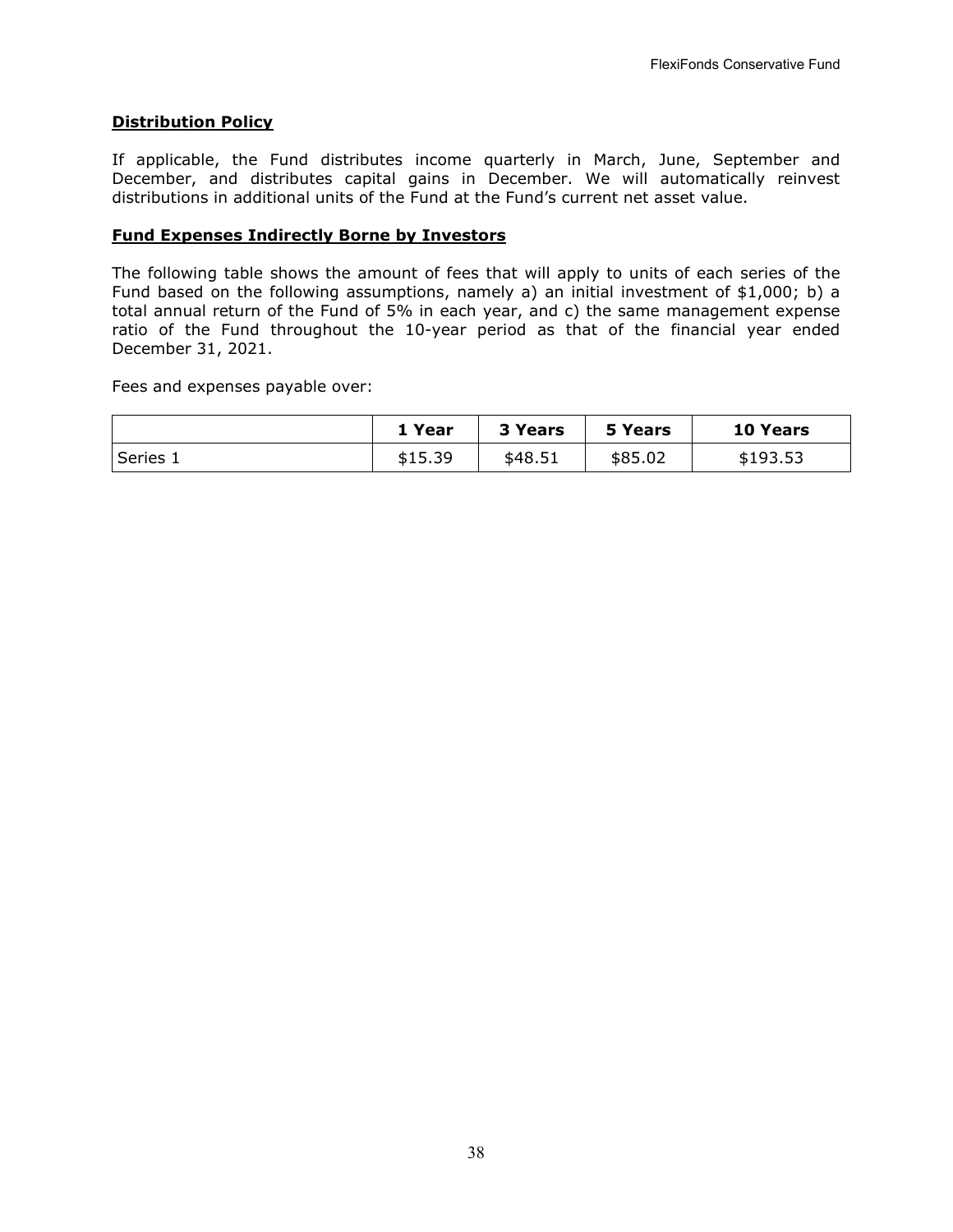## <span id="page-41-0"></span>**12. FLEXIFONDS BALANCED FUND**

| <b>FlexiFonds Balanced Fund</b>                   |                                                                                                             |  |  |
|---------------------------------------------------|-------------------------------------------------------------------------------------------------------------|--|--|
| <b>TYPE OF MUTUAL FUND</b>                        | Canadian Neutral Balanced Fund                                                                              |  |  |
| <b>DATE FUND STARTED</b>                          | Series 1 Units: May 28, 2019                                                                                |  |  |
| <b>SECURITIES OFFERED</b>                         | Mutual Fund Units:<br>Series 1                                                                              |  |  |
| <b>ELIGIBILITY FOR</b><br><b>REGISTERED PLANS</b> | Qualified investment for Registered Plans under the Tax Act                                                 |  |  |
| <b>ELIGIBILITY FOR</b><br><b>TAX CREDIT</b>       | Acquiring units of this Fund does not grant the right to a tax<br>credit related to a labour-sponsored fund |  |  |
| <b>PORTFOLIO MANAGERS</b>                         | Addenda Capital Inc.                                                                                        |  |  |

#### **What Does the Fund Invest In?**

#### **Investment Objectives**

The assets of the FlexiFonds Balanced Fund of the Fonds de solidarité FTQ (for the purposes of this section only, the "Fund") are primarily invested in Class "C" Shares of the Fonds de solidarité FTQ, in government bonds and, to a lesser extent, in global shares and shares of Québec-based companies, mainly those with a large market capitalization listed on a stock exchange. The Fund aims to provide a balance between income and capital growth over the long term while contributing to the stimulation of Québec's economy by prioritizing assets related to Québec's economy. The maximum exposure to foreign investments is 25%.

Any change to the investment objectives requires the approval of a majority of votes cast at a meeting of the unitholders of the Fund.

#### **Investment Strategies**

The Fund invests primarily in Class "C" Shares of the Fonds de solidarité FTQ and in government bonds. Essentially, Class "C" Shares of the Fonds de solidarité FTQ are composed of development capital investments in private and public Québec companies, bond portfolios of governments and Canadian corporations, as well as publicly traded Québec, Canadian and global shares. For more information regarding Class "C" shares of the Fonds de solidarité FTQ held by the Fund, please refer to the heading "Exemptive Relief from Certain Restrictions Set Out in Regulation 81-102 with Respect to the Purchase and Holding of Class "C" Shares of the Fonds de solidarité FTQ" of the annual information form of the Funds or the heading "Risks Associated with the Funds' Investments in Class "C" Shares of the Fonds de solidarité FTQ" of this simplified prospectus.

For the management of fixed-income securities, the portfolio manager invests in bonds issued or guaranteed by the Québec government and the governments of other Canadian provinces (including their agencies and corporations). The portfolio manager chooses securities in order to manage interest rate risk while maintaining medium-term maturity overall for the bond portfolios.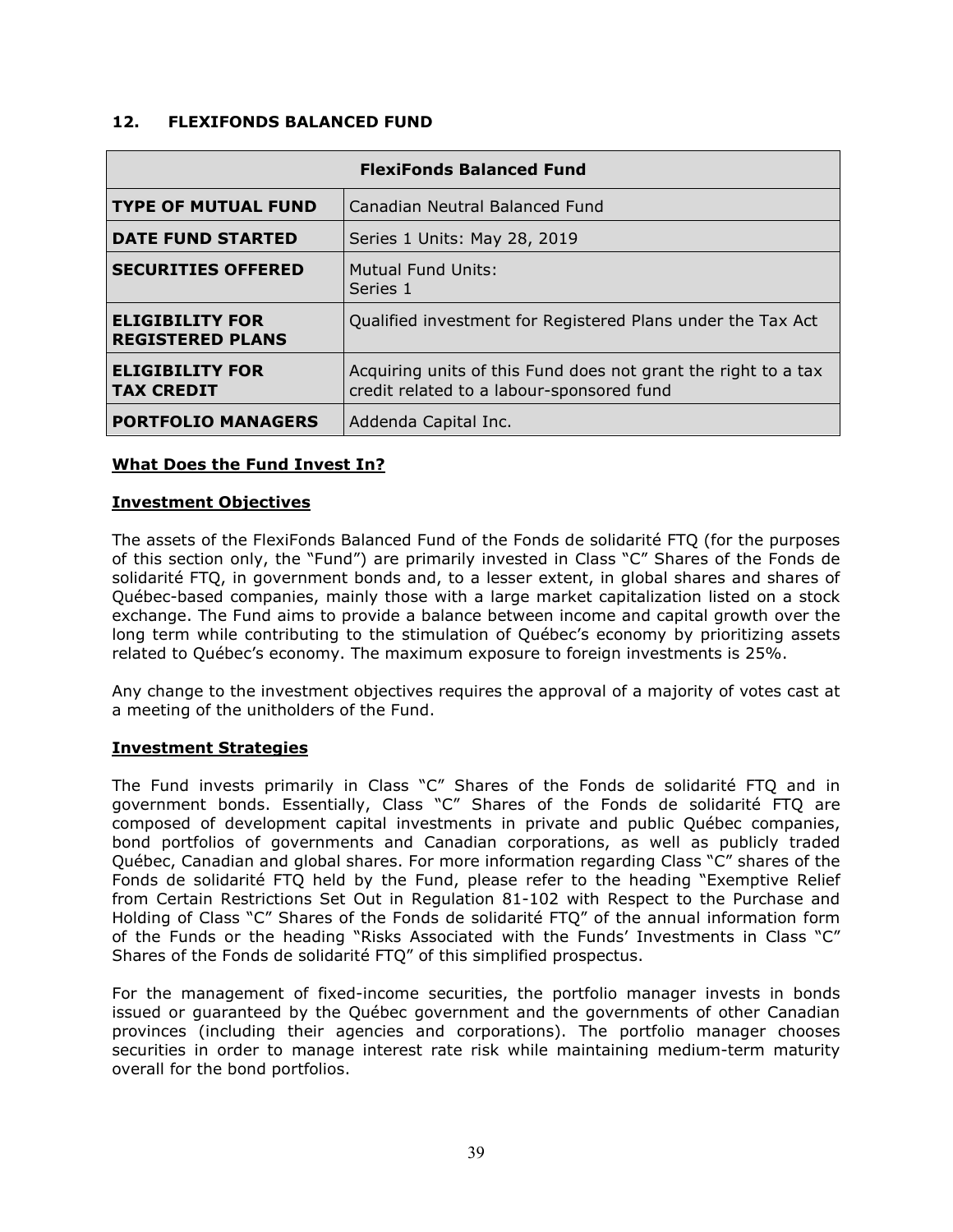To maintain a healthy portfolio diversification, the Fund also invests in equity securities of Québec and foreign issuers, through investments that provide exposure to a variety of securities.

For the portfolio of Québec shares, the portfolio manager invests in securities of corporations that have head offices located in Québec and that contribute to economic activity in Québec. The portfolio manager aims for portfolio diversification by reproducing an index of publicly traded corporations with large market capitalization (Québec IQ-30 index) from various sectors of Québec's economy.

For the portfolio of global shares, the portfolio manager will apply active management with a focus on growth at a reasonable price based on a fundamental analysis of companies with a large market capitalization (large-cap companies) in developed countries. The Fund may invest up to 25% of its portfolio in foreign securities.

In accordance with the target allocation detailed in article 2.4 under the heading "Risks Associated with the Funds' Investing in Class "C" Shares of Fonds de solidarité FTQ," 30% of the assets of the Fund are allocated to Class "C" shares of the Fonds de solidarité FTQ, 35% to fixed-income securities, of which 25% are allocated to bonds issued or guaranteed by the Québec government and its corporations, and 35% to equity securities, of which 15% are invested in Québec shares. Thus, investment in assets related to Québec's economy is a priority and represents 70% of the assets of the Fund.

The portfolio manager rebalances asset classes semi-annually and whenever predetermined benchmarks are reached.

In anticipation of, or in response to, adverse market, economic, or political conditions, for defensive purposes, the portfolio manager may invest provisionally, at the portfolio manager's discretion, a significant portion of the Fund's assets in cash and money market instruments. In such cases, investments may not correspond exactly to the investment objectives of the Fund.

The Fund may use derivatives for hedging purposes, in order to protect against or compensate an investment risk, such as currency fluctuations or interest rate changes. The portfolio manager may use various derivatives such as options, forwards, futures, and swaps. The Fund will only use derivatives in accordance with the requirements of securities regulations. For a description of the risks associated with the use of derivatives, see Section 2.4 "Derivatives Risk" of this prospectus.

In an effort to improve returns, the Fund may engage in securities lending, repurchase and reverse repurchase transactions in accordance with the investment objectives of the Fund and the requirements of securities regulations. Please refer to Section 2.4 "Securities Lending, Repurchase and Reverse Repurchase Transaction Risk" of this prospectus for a description of these transactions and the strategies to be used by the Fund to reduce the risks related to these transactions.

The Fund is not authorized to engage in short selling, nor to invest in illiquid assets.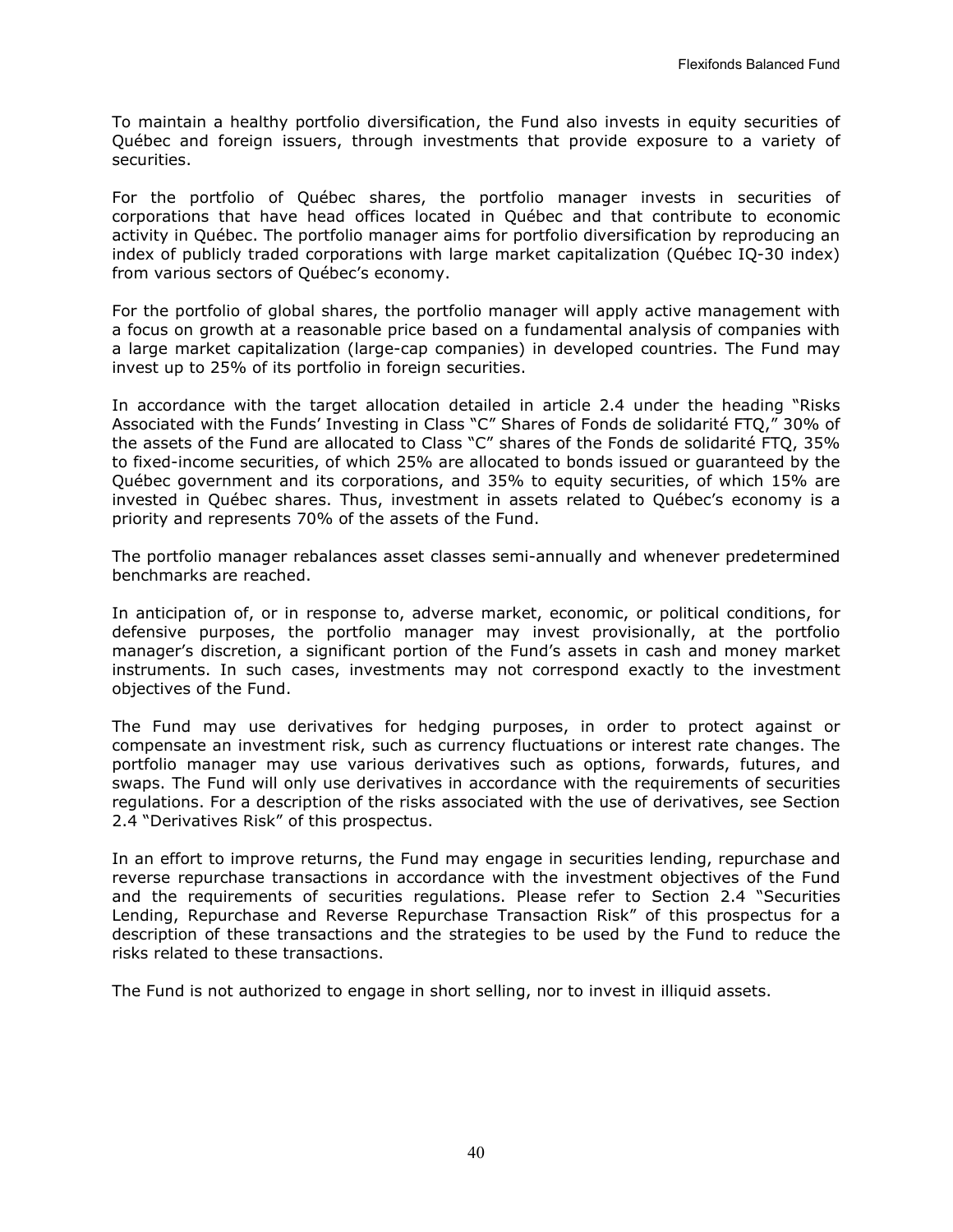## **What are the Risks of Investing in the Fund?**

This Fund is exposed to the following risks, which are described in detail in Section [2.4](#page-6-0) of this prospectus:

- − Concentration Risk
- − Liquidity Risk
- − Conflicts of Interest Risk Relating to the Structure of the Funds
- − Absence of History Risk
- − Credit Risk
- − Currency Risk
- − Derivatives Risk
- − Exchange-Traded Funds Risk
- − Foreign Investment Risk
- − Interest Rate Risk
- − Market Risk
- − Specialization Risk
- − Securities Lending, Repurchase and Reverse Repurchase Transaction Risk
- − Large Transactions Risk
- − Taxation Risk
- − Portfolio Management Risk
- − Equity Risk
- − Asset- and Mortgage-Backed Securities Risk
- − Cybersecurity Risk
- − Risks Associated with the Funds' Investments in Class "C" Shares of the Fonds de solidarité FTQ

#### **Who Should Invest in this Fund?**

The Fund is suitable for investors seeking a diversified portfolio comprised of several asset classes, offering a balance between a moderate current income and long-term capital appreciation, while contributing to stimulating Québec's economy by prioritizing investment in Québec-based assets.

The Fund is appropriate for investors seeking a medium- or long-term investment and willing to accept a low level of risk.

As the performance history of the Fund is less than 10 years and is therefore insufficient to calculate the standard deviation of the Fund in accordance with the applicable regulation, to substitute for the missing time, the Manager will use a reference index comprised of recognized indices that are representative of the Fund's risk, namely, as to 40%, the FTSE Canada Mid Term Provincial Bond Index, which represents Canadian provincial bonds with maturities of 5 to 10 years (a segment of the flagship FTSE Canada Universe Bond Index), as to 10%, the FTSE Canada Mid Term Corporate Bond Index, which represents Canadian corporate bonds with maturities of 5 to 10 years (a segment of flagship FTSE Canada Universe Bond Index), as to 25%, the S&P/TSX Composite Index, which represents all Canadian companies listed on the Toronto Stock Exchange, and as to 25%, the MSCI World Index (net, C\$), which represents large and mid-cap equity performance in developed countries, hedged in Canadian dollars.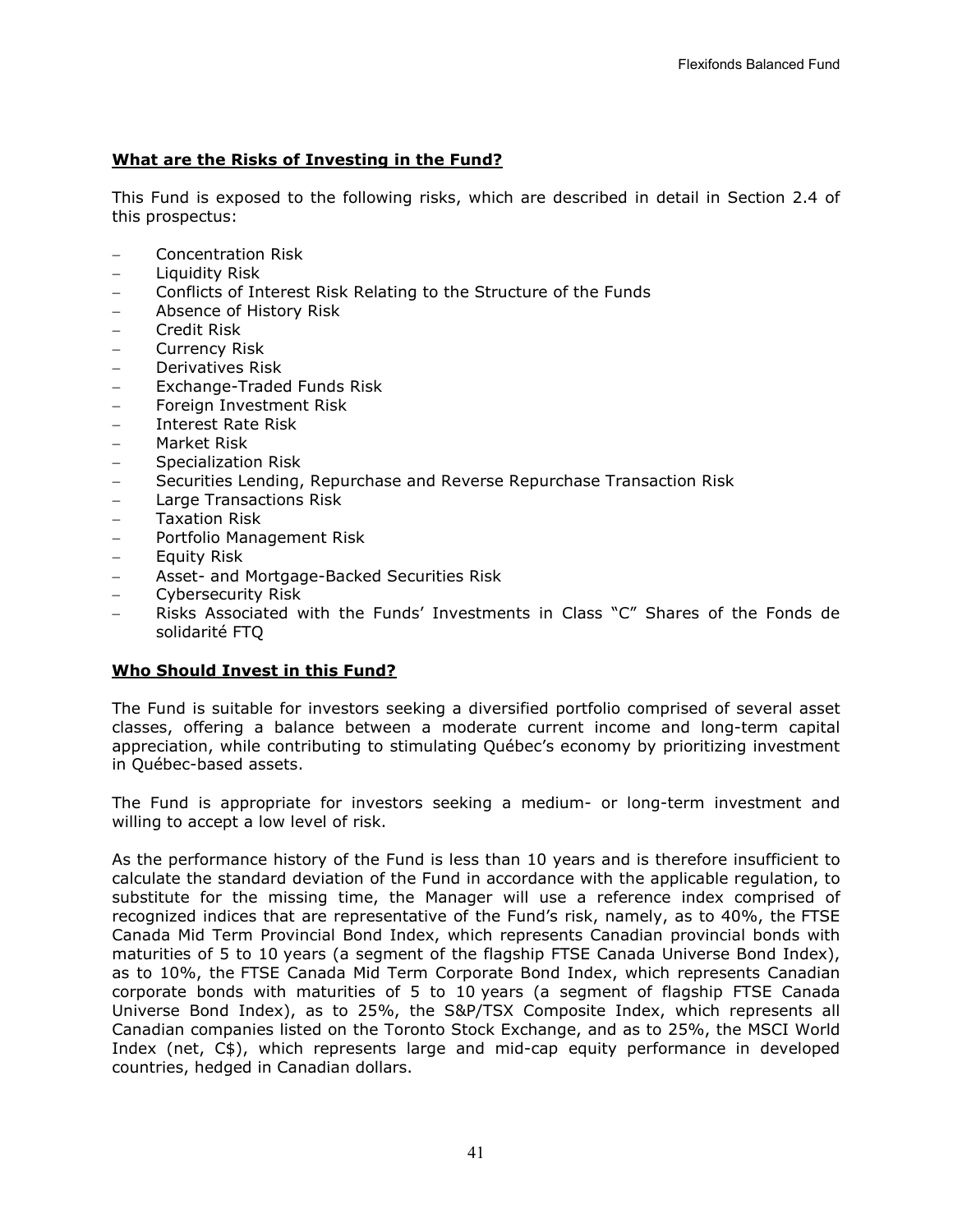## **Distribution Policy**

If applicable, the Fund distributes income quarterly in March, June, September and December, and distributes capital gains in December. We will automatically reinvest distributions in additional units of the Fund at the Fund's current net asset value.

## **Fund Expenses Indirectly Borne by Investors**

The following table shows the amount of fees that will apply to units of each series of the Fund based on the following assumptions, namely a) an initial investment of \$1,000; b) a total annual return of the Fund of 5% in each year; and c) the same management expense ratio of the Fund throughout the 10-year period as that of the financial year ended December 31, 2021.

Fees and expenses payable over:

|          | 1 Year  | <b>3 Years</b> | 5 Years | <b>10 Years</b> |
|----------|---------|----------------|---------|-----------------|
| Series 1 | \$15.39 | \$48.51        | \$85.02 | \$193.53        |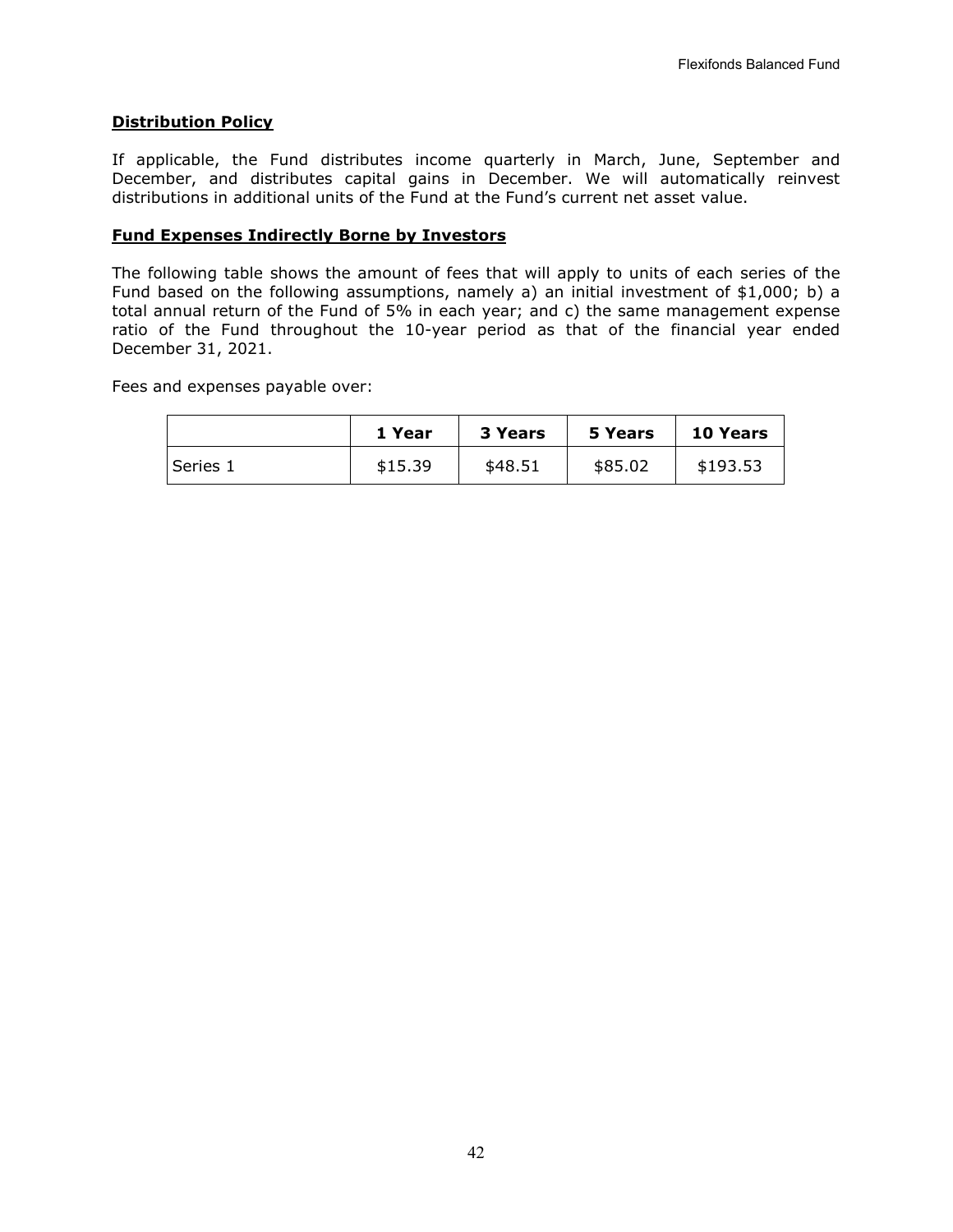## <span id="page-45-0"></span>**13. FLEXIFONDS GROWTH FUND**

| <b>FlexiFonds Growth Fund</b>                     |                                                                                                               |  |  |
|---------------------------------------------------|---------------------------------------------------------------------------------------------------------------|--|--|
| <b>TYPE OF MUTUAL FUND</b>                        | Canadian Equity Balanced Fund                                                                                 |  |  |
| <b>DATE FUND STARTED</b>                          | Series 1 Units: May 28, 2019                                                                                  |  |  |
| <b>SECURITIES OFFERED</b>                         | Mutual Fund Units:<br>Series 1                                                                                |  |  |
| <b>ELIGIBILITY FOR</b><br><b>REGISTERED PLANS</b> | Qualified investments for Registered Plans under the Tax Act                                                  |  |  |
| <b>ELIGIBILITY FOR</b><br><b>TAX CREDIT</b>       | Acquiring units from this Fund does not grant the right to a<br>tax credit related to a labour-sponsored fund |  |  |
| <b>PORTFOLIO MANAGERS</b>                         | Addenda Capital Inc.                                                                                          |  |  |

#### **What Does the Fund Invest In?**

#### **Investment Objectives**

The assets of the FlexiFonds Growth Fund of the Fonds de solidarité FTQ (for the purposes of this section only, the "Fund") are primarily invested in Class "C" Shares of the Fonds de solidarité FTQ, in global shares, and in shares of Québec-based companies, mainly those with a large market capitalization listed on a stock exchange. The Fund also invests, to a lesser extent, in Québec government bonds. The Fund aims to provide long-term capital growth and, to a lesser extent, income while contributing to the stimulation of Québec's economy by prioritizing assets related to Québec's economy. The maximum exposure to foreign investments is 35%.

Any change to the investment objectives requires the approval of a majority of votes cast at a meeting of the unitholders of the Fund.

#### **Investment Strategies**

The Fund invests primarily in Class "C" Shares of the Fonds de solidarité FTQ and in Québec and foreign equity securities through investments that provide to the Fund exposure to a mix of securities in order to maintain a healthy portfolio diversification. Essentially, Class "C" Shares of the Fonds de solidarité FTQ are composed of development capital investments in private and public Québec companies, bond portfolios of government and Canadian corporations, as well as publicly traded Québec, Canadian and global shares. For more information regarding Class "C" Shares of the Fonds de solidarité FTQ held by the Fund, please refer to the heading "Exemptive Relief from Certain Restrictions Set Out in Regulation 81-102 with Respect to the Purchase and Holding of Class "C" Shares of the Fonds de solidarité FTQ" of the annual information form of the Fund or the heading "Risks Associated with the Funds' Investments in Class "C" Shares of the Fonds de solidarité FTQ" of this simplified prospectus.

For the global equity portfolio, the portfolio manager will apply active management with a focus on growth at a reasonable price based on a fundamental analysis of companies with a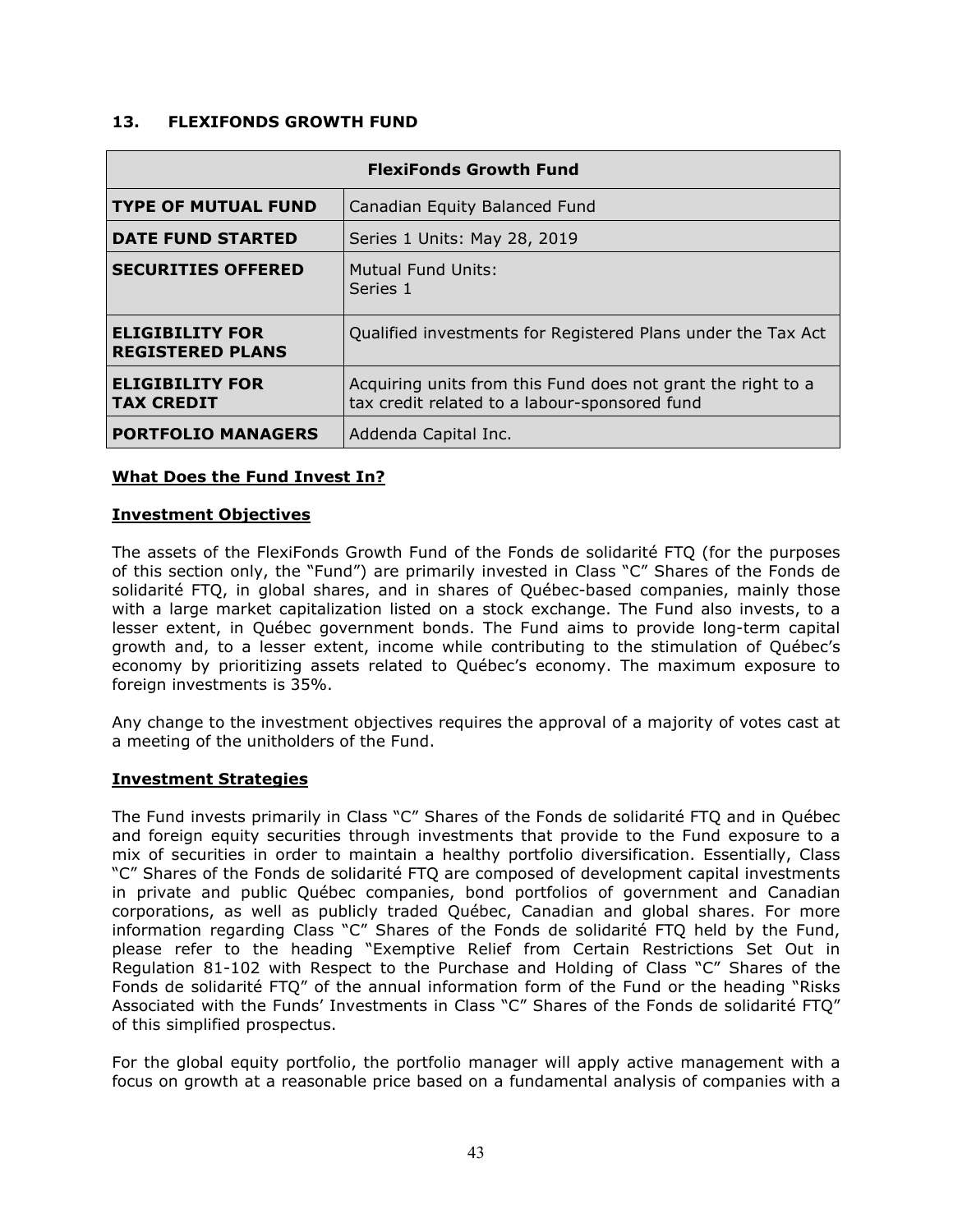large market capitalization (large-cap companies) in developed countries. The Fund may invest up to 35% of its portfolio in foreign securities.

For the portfolio of Québec shares, the portfolio manager invests in securities of corporations that have head offices located in Québec and that contribute to economic activity in Québec. The portfolio manager aims for portfolio diversification by reproducing an index of publicly traded corporations with large market capitalization (Québec IQ-30 index) from various sectors of Québec's economy.

The Fund also invests in fixed-income securities. For the management of fixed-income securities, the portfolio manager invests in bonds issued or guaranteed by the Québec government (including its corporations). The portfolio manager chooses securities in order to manage interest rate risk while maintaining medium-term maturity overall for the bond portfolios.

In accordance with the target allocation detailed in article 2.4 under the heading "Risks Associated with the Funds' Investments in Class "C" Shares of the Fonds de solidarité FTQ," 30% of the assets of the Fund are allocated to Class "C" Shares of the Fonds de solidarité FTQ, 15% are allocated to bonds issued or guaranteed by the Québec government and its corporations, and 55% are allocated to equity securities, of which 25% are invested in Québec shares. Thus, investment in assets related to Québec's economy is a priority and represents 70% of the assets of the Fund.

The portfolio manager rebalances asset classes semi-annually and whenever predetermined benchmarks are reached.

In anticipation of, or in response to, adverse market, economic, or political conditions, for defensive purposes, the portfolio manager of the Fund may invest provisionally, at the portfolio manager's discretion, a significant portion of the Fund's assets in cash and money market instruments. In such cases, investments may not correspond exactly to the investment objectives of the Fund.

The Fund may use derivatives for hedging purposes, in order to protect against or compensate an investment risk, such as currency fluctuations or interest rate changes. The portfolio manager may use various derivatives such as options, forwards, futures, and swaps. The Fund will only use derivatives in accordance with the requirements of securities regulations. For a description of the risks associated with the use of derivatives, see Section 2.4 "Derivatives Risk" of this prospectus.

In an effort to improve returns, the Fund may engage in securities lending, repurchase and reverse repurchase transactions in accordance with the investment objectives of the Fund and the requirements of securities regulations. Please refer to Section 2.4 "Securities Lending, Repurchase and Reverse Repurchase Transaction Risk" of this prospectus for a description of these transactions and the strategies to be used by the Fund to reduce the risks related to these transactions.

The Fund is not authorized to engage in short selling, nor to invest in illiquid assets.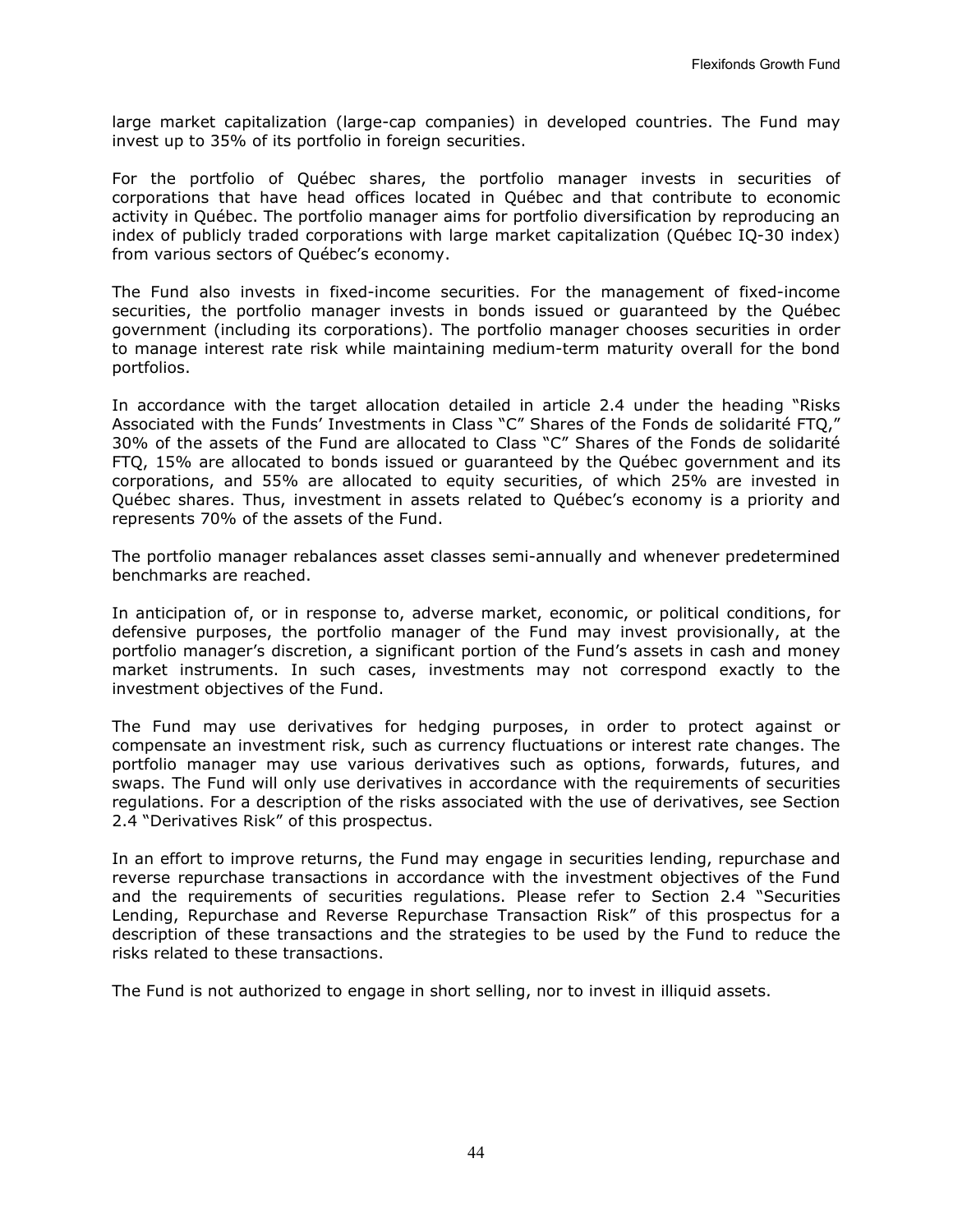# **What are the Risks of Investing in the Fund?**

This Fund is exposed to the following risks, which are described in detail in Section [2.4](#page-6-0) of this prospectus:

- − Concentration Risk
- − Liquidity Risk
- − Conflicts of Interest Risk Relating to the Structure of the Funds
- − Absence of History Risk
- − Credit Risk
- − Currency Risk
- − Derivatives Risk
- − Exchange-Traded Funds Risk
- − Foreign Investment Risk
- − Interest Rate Risk
- − Market Risk
- − Specialization Risk
- − Securities Lending, Repurchase and Reverse Repurchase Transaction Risk
- − Large Transactions Risk
- − Taxation Risk
- − Portfolio Management Risk
- − Equity Risk
- − Asset- and Mortgage-Backed Securities Risk
- − Cybersecurity Risk
- − Risks Associated with the Funds' Investments in Class "C" Shares of the Fonds de solidarité FTQ

#### **Who Should Invest in this Fund?**

The Fund is suitable for investors seeking long-term capital appreciation and, to a lesser extent, income while contributing to the stimulation of Québec's economy by prioritizing investment in Québec-based assets.

The Fund is appropriate for investors seeking a medium or long-term investment and willing to accept a low to moderate level of risk.

As the performance history of the Fund is less than 10 years and is therefore insufficient to calculate the standard deviation of the Fund in accordance with the applicable regulation, to substitute for the missing time, the Manager will use a reference index comprised of recognized indices that are representative of the Fund's risk, namely, as to 20%, the FTSE Canada Mid Term Provincial Bond Index, which represents Canadian provincial bonds with maturities of 5 to 10 years (a segment of the flagship FTSE Canada Universe Bond Index), as to 10%, the FTSE Canada Mid Term Corporate Bond Index, which represents Canadian corporate bonds with maturities of 5 to 10 years (a segment of flagship FTSE Canada Universe Bond Index), as to 35%, the S&P/TSX Composite Index, which represents all Canadian companies listed on the Toronto Stock Exchange, and as to 35%, the MSCI World Index (net, C\$), which represents large and mid-cap equity performance in developed countries, hedged in Canadian dollars.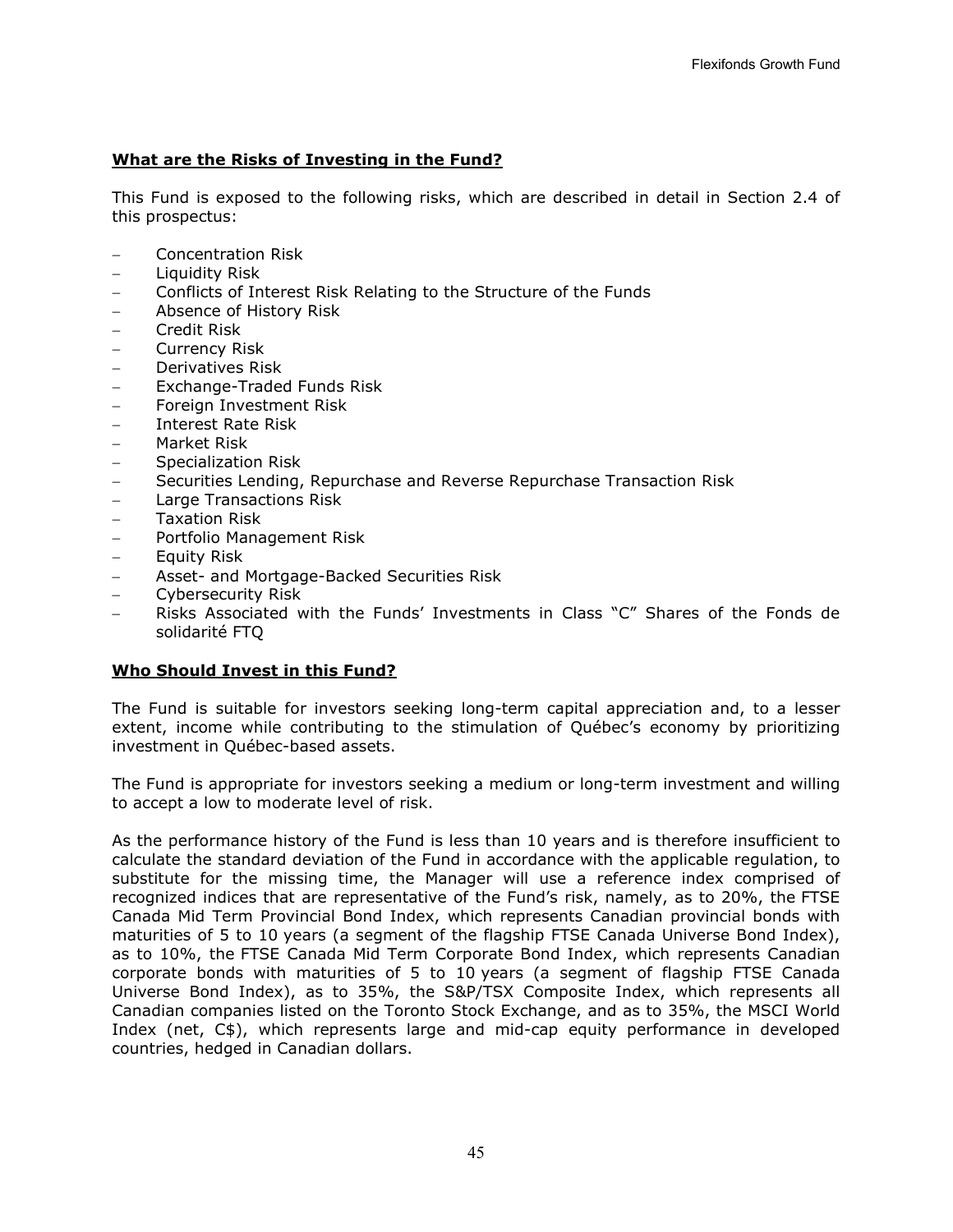## **Distribution Policy**

If applicable, the Fund distributes income quarterly in March, June, September and December, and distributes capital gains in December. We will automatically invest distributions in additional units of the Fund at the Fund's current net asset value.

## **Fund Expenses Indirectly Borne by Investors**

The following table shows the amount of fees that will apply to units of each series of the Fund based on the following assumptions, namely a) an initial investment of \$1,000; b) a total annual return of the Fund of 5% in each year; and c) the same management expense ratio of the Fund throughout the 10-year period as that of the financial year ended December 31, 2021.

Fees and expenses payable over:

|          | 1 Year  | 2 Years | 5 Years | <b>10 Years</b> |
|----------|---------|---------|---------|-----------------|
| Series 1 | \$15.39 | \$48.51 | \$85.02 | \$193.53        |